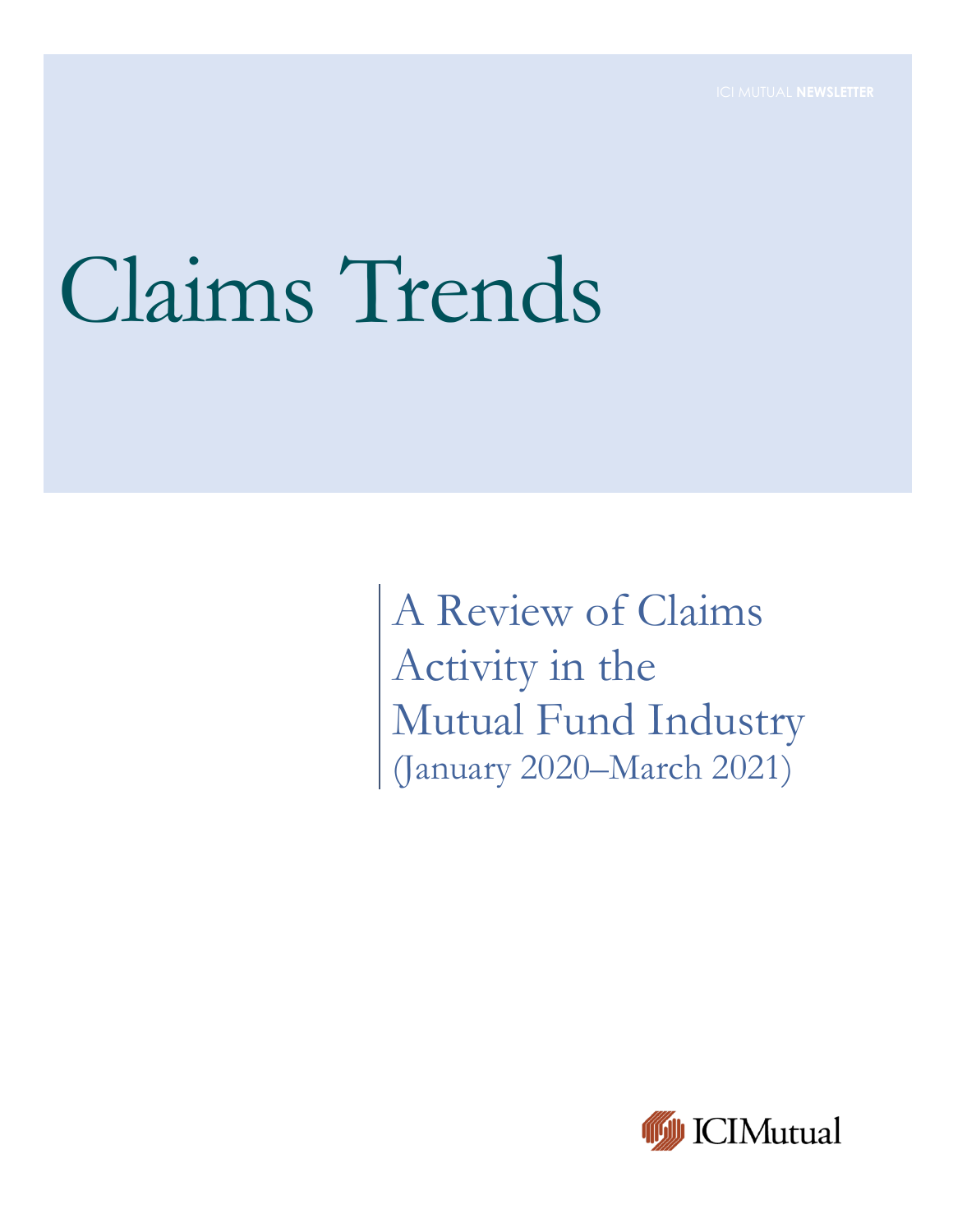### **Table of Contents**

| Bankruptcy Claims Involving Issuers of Portfolio Securities 16 |
|----------------------------------------------------------------|
|                                                                |
|                                                                |
| D&O/E&O Insurance Payments by Category (2011-2020) 19          |
|                                                                |

| Abbreviations used in this Claims Trends:                                                                          |                                                                          |  |
|--------------------------------------------------------------------------------------------------------------------|--------------------------------------------------------------------------|--|
| $33$ Act                                                                                                           | Securities Act of 1933                                                   |  |
| $34$ Act                                                                                                           | Securities Exchange Act of 1934                                          |  |
| CEA                                                                                                                | Commodity Exchange Act of 1936                                           |  |
| <b>CFTC</b>                                                                                                        | U.S. Commodity Futures Trading Commission                                |  |
| Dodd-Frank                                                                                                         | Dodd-Frank Wall Street Reform and Consumer Protection Act of 2010        |  |
| DOL                                                                                                                | U.S. Department of Labor                                                 |  |
| <b>ERISA</b>                                                                                                       | Employee Retirement Income Security Act of 1974                          |  |
| <b>EXAMS</b>                                                                                                       | Division of Examinations of the SEC (formerly OCIE)                      |  |
| <b>FINRA</b>                                                                                                       | Financial Industry Regulatory Authority                                  |  |
| IAA                                                                                                                | Investment Advisers Act of 1940                                          |  |
| ICA                                                                                                                | Investment Company Act of 1940                                           |  |
| OCIE                                                                                                               | Office of Compliance Inspections and Examinations of the SEC (now EXAMS) |  |
| <b>PROMESA</b>                                                                                                     | Puerto Rico Oversight, Management, and Economic Stability Act of 2016    |  |
| SEC.                                                                                                               | U.S. Securities and Exchange Commission                                  |  |
| In addition, U.S. Courts of Appeals are referred to by their circuit number (e.g., First Circuit, Second Circuit). |                                                                          |  |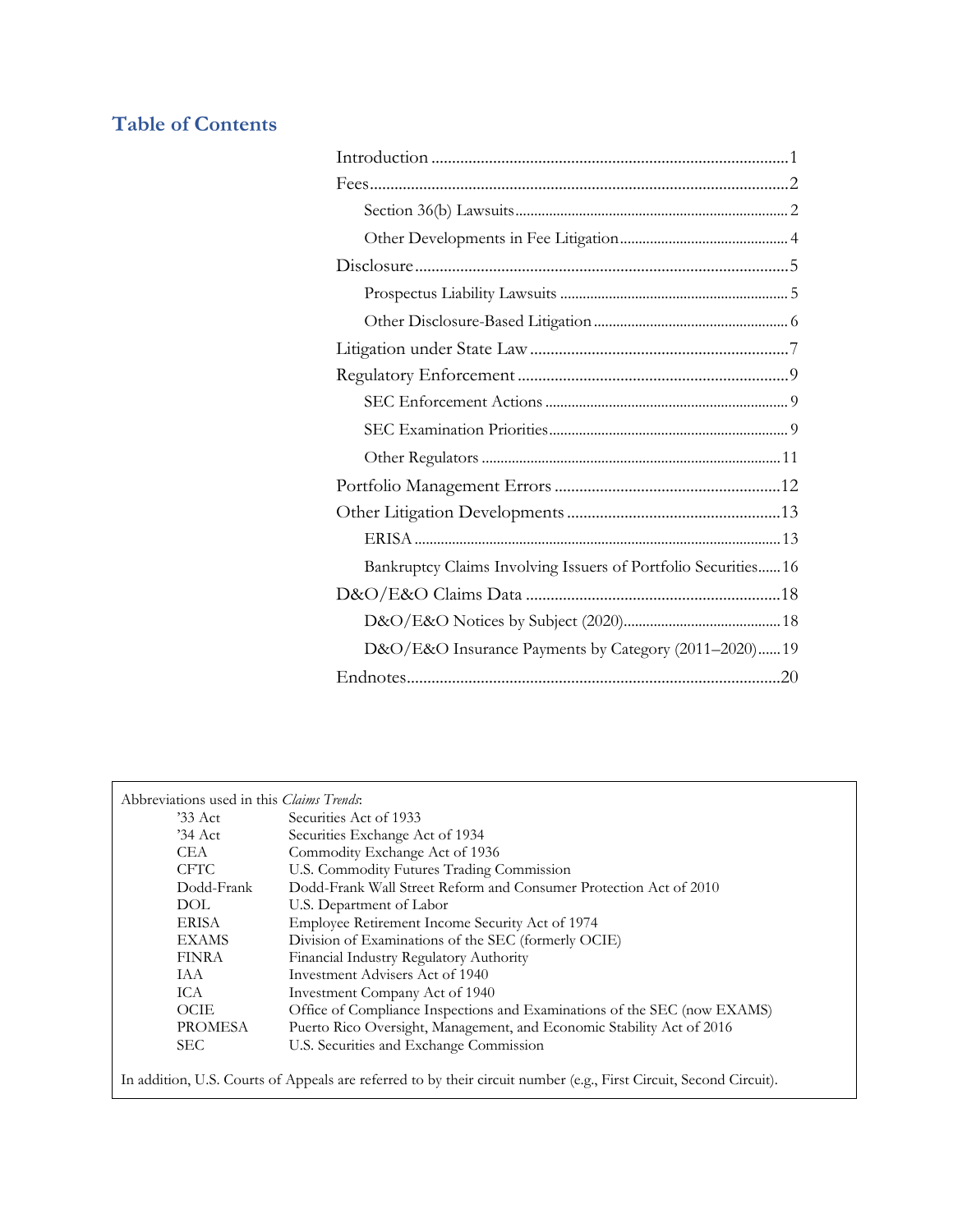## Introduction

<span id="page-2-0"></span>ICI Mutual's annual *Claims Trends* reports on significant civil lawsuits, regulatory enforcement proceedings, and operational errors involving fund advisers and their affiliates, registered investment companies, and fund directors and officers. The publication is designed to assist ICI Mutual's insureds to better assess and manage the risks associated with such matters, thereby reducing the potential for associated losses and reputational damage.

ICI Mutual measures claims activity by both *frequency* and *severity*. 2020 saw a year-over-year increase in the overall number of claims submitted by ICI Mutual's insured fund groups under their directors and officers/errors and omissions (D&O/E&O) policies. Nearly 40% of ICI Mutual's insured fund groups submitted at least one claim notice over the five-year period 2016–2020. These figures suggest that in the current environment, claims frequency remains an issue for the fund industry.

Unlike frequency, the *severity* of new claims can be more difficult to assess, particularly for civil lawsuits and regulatory proceedings, where it may take years to establish the magnitude of losses (in the form of defense costs, settlements, and judgments). Even so, severity remains a concern for the fund industry.

In its 2020 fiscal year, despite some shift in priorities and resources due to the COVID-19 pandemic, the SEC continued its active enforcement of the federal securities laws. Indeed, the SEC brought a significant number of enforcement actions, including many actions in the asset management area.

For fund groups faced with civil litigation and/or regulatory investigations and proceedings, legal defense costs remain substantial. ICI Mutual's claims experience indicates that defense costs can quickly reach seven figures for affected fund groups and, in significant shareholder litigation, can in some cases climb into eight figures.

#### **Note**

This *Claims Trends* is current through March 31, 2021. For more recent information on the matters discussed herein, please refer to ICI Mutual's online *Litigation Notebook* (available at [http://www.icimutual.com/litigation/notebook.php\)](http://www.icimutual.com/litigation/notebook.php). The *Litigation Notebook* provides basic public information about recent lawsuits and regulatory proceedings involving funds, fund directors and officers, and fund advisers; free access to significant documents filed in those matters; and, to the extent applicable and available, additional public information about the matters, including procedural history and links to relevant federal or state docket sheets or to the relevant regulators' websites.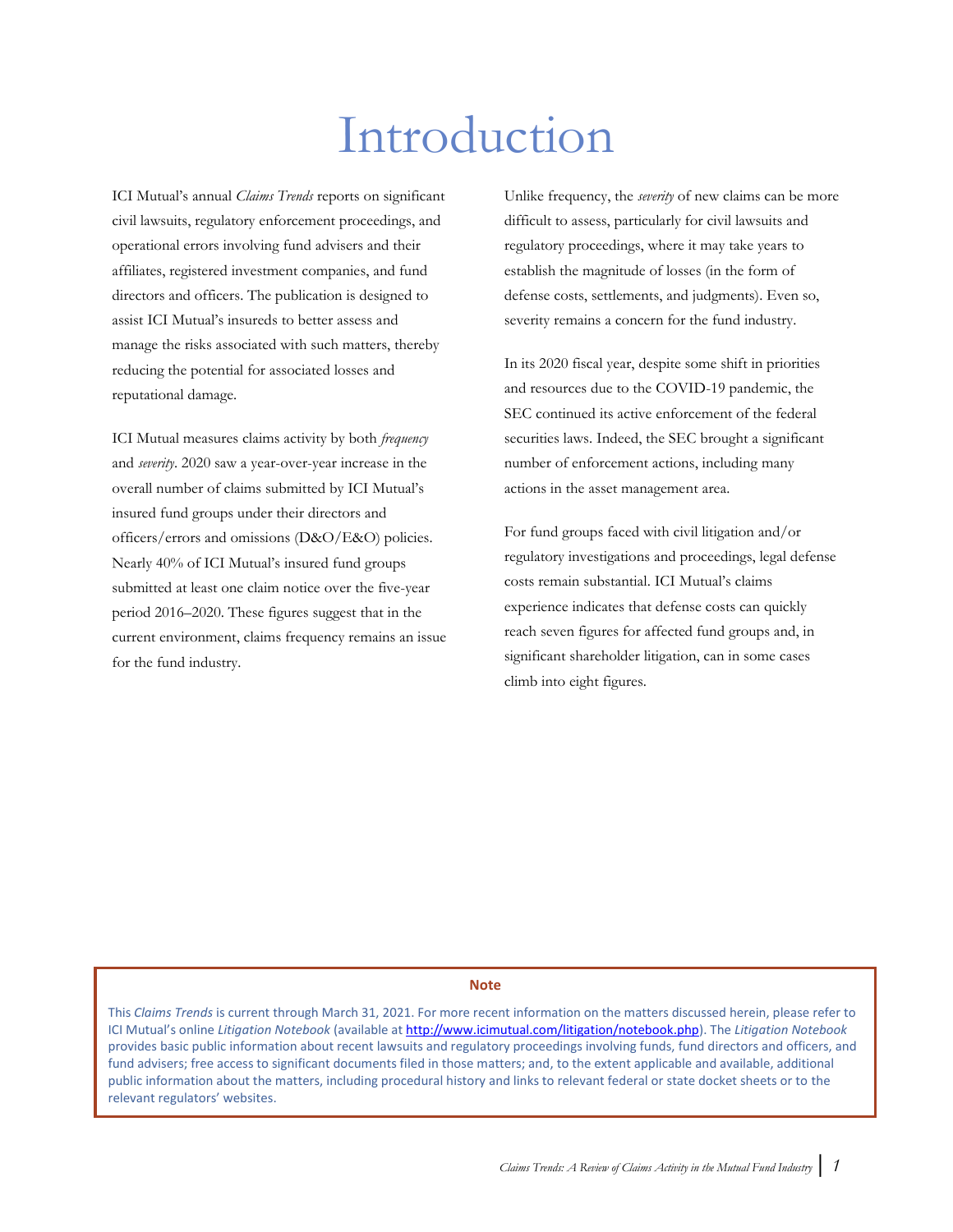## <span id="page-3-0"></span>Fees

Over the past eleven years, the fund industry has defended against a wave of lawsuits initiated by the plaintiffs' bar that have challenged the fees paid by funds to investment advisers and other service providers, with many of these lawsuits having alleged violations of section 36(b) of the ICA.

With continued positive developments in 2020 and early 2021 in the industry's defense of these longrunning lawsuits, this wave of section 36(b) litigation is nearly at an end. Indeed, as of the date of this *Claims Trends*, only a single such lawsuit remains active. (For developments in certain fee-based lawsuits alleging violations of ERISA, see "Other Litigation Developments – ERISA" below.)

### <span id="page-3-1"></span>Section 36(b) Lawsuits

Section 36(b) imposes a fiduciary duty on investment advisers with respect to the compensation they receive for providing advisory services to registered investment companies, and it provides fund shareholders with an express private right of action to enforce this duty.<sup>1</sup>

In 2010, the U.S. Supreme Court, in *Jones v. Harris Associates L.P.*, affirmed the use of the "*Gartenberg* standard" for assessing the liability of fund advisers in excessive fee cases brought under section 36(b).<sup>2</sup> While providing greater clarity to section 36(b) jurisprudence, the *Jones* decision did not discourage the plaintiffs' bar from initiating new section 36(b) lawsuits. Indeed, over the years following the Supreme Court's decision, the plaintiffs' bar initiated 29 new section 36(b) lawsuits, involving a total of 26 fund groups.<sup>3</sup>

By year-end 2019, all but six of these long-running section 36(b) lawsuits had been concluded. In 2020 and early 2021, five of the six remaining lawsuits reached a final resolution (see box, next page), leaving, as of the

date of this *Claims Trends*, only a single section 36(b) lawsuit, now on appeal, still active. 4

#### CATEGORIES OF POST-*JONES* SECTION 36(B) LAWSUITS

As discussed in past *Claims Trends,* the post-*Jones* lawsuits can largely be divided into two basic categories, both of which focused on disparities between fees of advisers and subadvisers. The first category, referred to here as "**manager-of-managers**" lawsuits, focused on the alleged disparities between fees charged by advisers and fees paid to unaffiliated subadvisers. The second category, referred to here as "**subadvisory**" lawsuits, focused on the alleged disparities between fees charged by advisers for managing their *affiliated* funds and the lesser fees charged by those advisers in their roles as subadvisers to *unaffiliated* funds. A small number of lawsuits (see "Other Lawsuits" below) relied on different theories.

**"Manager-of-Managers" Lawsuits:** Fourteen of the 29 post-*Jones* lawsuits were "manager-of-managers" lawsuits. All but one of these lawsuits are concluded.

- *Lawsuit in the Post-Trial Stage:* In the remaining active manager-of-managers lawsuit, the district court, following a bench trial conducted in January 2020, issued "findings of fact and conclusions of law" in favor of the defendants in August 2020 (*Great-West*, see box, next page). <sup>5</sup> Plaintiffs filed an appeal to the Tenth Circuit in September 2020.<sup>6</sup> The appeal remains ongoing, with oral argument scheduled for May 2021.
- *Lawsuits That Have Reached Final Resolutions:* Thirteen manager-of-managers lawsuits have reached final resolutions—six by stipulation of the parties, and seven by court order in favor of the defendants. <sup>7</sup> Notably, in two lawsuits closed by stipulation, the parties publicly stipulated that the resolutions were not the result of a settlement or compromise or the "payment of any consideration" by the defendants to the plaintiffs.8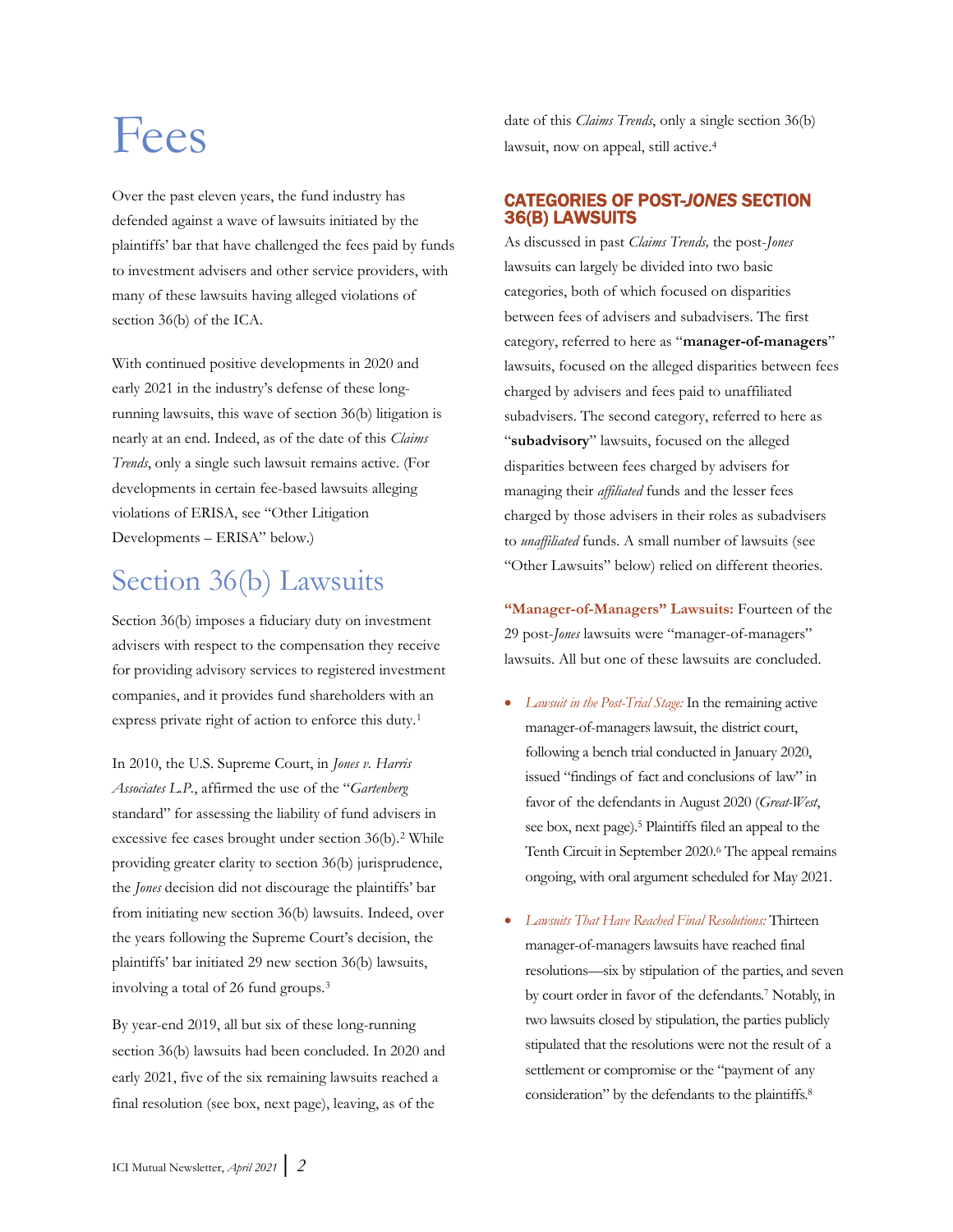**"Subadvisory" Lawsuits:** Of the 29 post-*Jones*  lawsuits, ten were subadvisory suits. All of these lawsuits are concluded.

- *Lawsuit Dismissed After Trial:* One subadvisory lawsuit was dismissed after trial in September 2019. The lawsuit is now concluded. 9
- *Lawsuits Affirmed on Appeal:* In five subadvisory lawsuits, district court rulings were affirmed on appeal. In one lawsuit (*Goodman v. J.P. Morgan*, see box, below), the defendant's motion for summary judgment was granted in March 2018; this decision was affirmed on appeal by the Sixth Circuit in March 2020, thereby concluding the lawsuit. <sup>10</sup> In an earlier lawsuit involving the same fund group, the district court's dismissal was affirmed by the Second Circuit in March 2019, thereby concluding the lawsuit.<sup>11</sup> In a third lawsuit, the district court's February 2019 decision in favor of the defendants was affirmed by the Third Circuit in May 2020 (*BlackRock*, see box, below), bringing the lawsuit to a close. <sup>12</sup> In a fourth lawsuit, the district court granted the defendants' motion for summary judgment in May 2019 (*Davis*, see box, below) and in May 2020, the Second Circuit affirmed the district court's ruling in favor of defendants, bringing the

lawsuit to a close. <sup>13</sup> In a fifth lawsuit, in August 2019, after a trial held in December 2018, the district court dismissed the lawsuit (*Met West*, see box, below). <sup>14</sup> In September 2020, the Ninth Circuit affirmed the district court's ruling in favor of the defendants, thereby concluding the lawsuit.<sup>15</sup>

• *Lawsuits That Have Reached Final Resolutions by Stipulations:* Four subadvisory lawsuits have reached final resolutions by stipulation of the parties.<sup>16</sup> One of these resolutions was reached in early 2021 (*T. Rowe*, see box, below). In two of these lawsuits (including *T. Rowe*), the parties publicly stipulated that the resolutions were not the result of a settlement or compromise or the "payment of any consideration" by the defendants to the plaintiffs.<sup>17</sup>

<span id="page-4-0"></span>**Other Lawsuits:** Five of the post-*Jones* section 36(b) lawsuits cannot readily be characterized as having been either pure "manager-of-managers" or pure "subadvisory" lawsuits. All of these lawsuits reached final resolutions prior to 2020, as discussed in past *Claims Trends*. 18

#### **Recent Positive Developments in Post-***Jones* **Lawsuits**

In 2020 and early 2021, four lawsuits were dismissed on appeal, one lawsuit was dismissed by stipulation of the parties, and an appeal remains pending in the sole remaining lawsuit.

- In March 2020, the district court's 2018 dismissal of *Goodman v. J.P. Morgan Investment Management, Inc.* was affirmed on appeal by the Sixth Circuit, bringing the lawsuit to a close.<sup>[19](#page-4-0)</sup>
- In May 2020, the Second Circuit affirmed the district court's 2019 ruling in favor of defendants in *In re Davis N.Y. Venture Fund Fee Litigation*. [20](#page-4-0) The lawsuit is now closed.
- In May 2020, the Third Circuit affirmed the district court's 2019 decision in favor of the defendants in *In re BlackRock Mutual Funds Advisory Fee Litigation*. <sup>21</sup> The lawsuit is now closed.
- Following a bench trial in January 2020, a district court ruled in favor of defendants in *Obeslo v. Great-West Capital Management, LLC* in August 2020. An appeal of this decision, filed in September 2020, remains pending.<sup>22</sup>
- In September 2020, the Ninth Circuit affirmed the district court's 2019 ruling in favor of the defendants in *Kennis v. Metropolitan West Asset Management, LLC*, bringing the lawsuit to a close.<sup>23</sup>
- In January 2021, the district court approved the parties' joint stipulation for dismissal in *Zoidis v. T. Rowe Price*  Associates, Inc., bringing the lawsuit to a close.<sup>24</sup>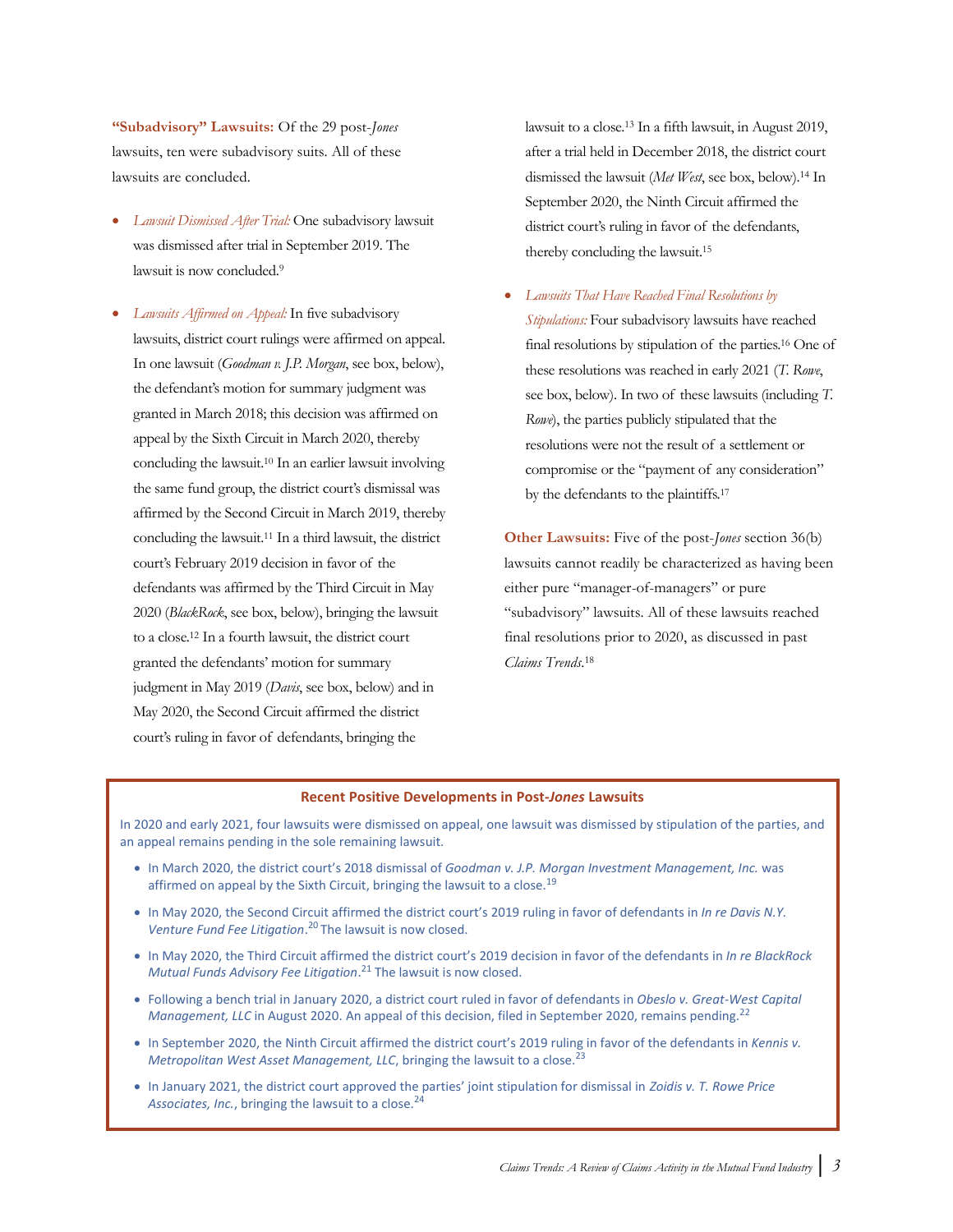## <span id="page-5-0"></span>Other Developments in Fee Litigation

Fees in the fund industry have also been challenged, directly or indirectly, under ERISA (see "Other Litigation Developments – ERISA" section below). In addition, as discussed in past *Claims Trends,* the fund industry has from time to time seen fee challenges in derivative claims brought under state law for breach of fiduciary duty.

#### <span id="page-5-1"></span>**Section 36(b) Lawsuits Initiated Since** *Jones v. Harris*

|      | Section 36(b) Lawsuits initiated Since Jones V. Hurris                                                                                                                        |
|------|-------------------------------------------------------------------------------------------------------------------------------------------------------------------------------|
|      | (Case in blue was active as of March 31, 2021)                                                                                                                                |
|      | • Santomenno v. John Hancock Life Ins. Co., No. 10-cv-1655 (D.N.J. filed Mar. 31, 2010), dismissed, 2011 U.S. Dist. LEXIS 55317 (D.N.J. May 23, 2011), aff'd, 677 F.3d        |
| 2010 | 178 (3d Cir. Apr. 16, 2012) & 2013 U.S. Dist. LEXIS 103404 (D.N.J. July 24, 2013), aff'd, 768 F.3d 284 (3d Cir. Sept. 26, 2014), reh'g denied, No. 13-3467 (Nov. 24,          |
|      | 2014), cert. denied, 135 S. Ct. 1860 (2015)                                                                                                                                   |
|      | • Southworth v. Hartford Inv. Fin. Serv., LLC, No. 10-cv-878 (D. Del. filed Oct. 14, 2010), closed per stipulation (Nov. 7, 2011)                                             |
| 2011 | . Kasilag v. Hartford Inv. Fin. Serv., LLC, No. 11-cv-1083 (D.N.J. filed Feb. 25, 2011), dismissed, 2017 U.S. Dist. LEXIS 28280 (D.N.J. Feb. 28, 2017), aff'd, 745 Fed. Appx. |
|      | 452 (3d Cir. Aug. 15, 2018)                                                                                                                                                   |
|      | • Reso v. Artisan Partners Ltd. P'ship, No. 11-cv-3137 (N.D. Cal. filed June 24, 2011), closed per stipulation (Aug. 23, 2012)                                                |
|      | · Sivolella v. AXA Equitable Life Ins. Co., No. 11-cv-4194 (D.N.J. filed July 21, 2011), dismissed, 2016 U.S. Dist. LEXIS 113822 (D.N.J. Aug. 25, 2016), aff'd, 742 Fed.      |
|      | Appx. 604 (3d Cir. July 10, 2018)                                                                                                                                             |
| 2013 | · Laborers' Local 265 Pension Fund v. iShares Trust, No. 13-cv-46 (M.D. Tenn. filed Jan. 18, 2013), dismissed, 2013 U.S. Dist. LEXIS 122613 (M.D. Tenn. Aug. 28, 2013),       |
|      | aff'd, 769 F.3d 399 (6th Cir. 2014), cert. denied, 135 S. Ct. 1500 (2015)                                                                                                     |
|      | • Am. Chem. & Equip. Inc. 401(k) Ret. Plan v. Principal Mgmt. Corp., No. 13-cv-1601 (N.D. Ala. filed Aug. 28, 2013), dismissed, No. 14-cv-44 (S.D. Iowa Feb. 8, 2016),        |
|      | aff'd, 864 F.3d 859 (8th Cir. 2017)                                                                                                                                           |
|      | • In re Voya Glob. Real Estate Fund S'holder Litig., No. 13-cv-1521 (D. Del. filed Aug. 30, 2013), closed per stipulation (Oct. 19, 2017)                                     |
|      | • In re Russell Inv. Co. S'holder Litig., No. 13-cv-12631 (D. Mass. filed Oct. 17, 2013), closed per order of closure (Feb. 28, 2017)                                         |
|      | • Curd v. SEI Invs. Mgmt. Corp., No. 13-cv-7219 (E.D. Pa. filed Dec. 11, 2013), closed per stipulation (Nov. 21, 2016)                                                        |
|      | • Zehrer v. Harbor Capital Advisors, Inc., No. 14-cv-789 (N.D. III. filed Feb. 4, 2014), dismissed, 2018 U.S. Dist. LEXIS 40718 (N.D. III. Mar. 13, 2018)                     |
|      | . In re BlackRock Mut. Funds Advisory Fee Litig., No. 14-cv-1165 (D.N.J. filed Feb. 21, 2014), dismissed, 2019 U.S. Dist. LEXIS 63547 (D.N.J. Feb. 8, 2019), aff'd, 816       |
|      | Fed. Appx. 637 (3d Cir. May 28, 2020)                                                                                                                                         |
|      | • Goodman v. J.P. Morgan Inv. Mgmt., Inc., No. 14-cv-414 (S.D. Ohio filed May 5, 2014), dismissed, 2018 U.S. Dist. LEXIS 39209 (S.D. Ohio Mar. 9, 2018), aff'd, 2020          |
|      | U.S. App. LEXIS 9868 (6th Cir. Mar. 30, 2020)                                                                                                                                 |
| 2014 | • Kennis v. First Eagle Inv. Mgmt., LLC, No. 14-cv-585 (D. Del. filed May 7, 2014), closed per stipulation (Aug. 8, 2017)                                                     |
|      | . In re Davis N.Y. Venture Fund Fee Litig., No. 14-cv-4318 (S.D.N.Y. filed Jun. 16, 2014), dismissed, 2019 U.S. Dist. LEXIS 111521 (S.D.N.Y. Jul. 2, 2019), aff'd, 805 Fed.   |
|      | Appx. 79 (2d Cir. May 22, 2020)                                                                                                                                               |
|      | • Redus-Tarchis v. N.Y. Life Inv. Mgmt., No. 14-cv-7991 (D.N.J. filed Dec. 23, 2014), dismissed, 2018 U.S. Dist. LEXIS 175309 (D.N.J. Oct. 10, 2018)                          |
|      | • Kenny v. PIMCO, No. 14-cv-1987 (W.D. Wash. filed Dec. 31, 2014), closed per stipulation (Aug. 9, 2018)                                                                      |
|      | . Chill v. Calamos Advisors, LLC, No. 15-cv-1014 (S.D.N.Y. filed Feb. 11, 2015), dismissed, 2019 U.S. Dist. LEXIS 175641 (S.D.N.Y. Sep. 27, 2019)                             |
|      | • Ingenhutt v. State Farm Inv. Mgmt. Corp., No. 15-cv-1303 (C.D. Ill. filed July 22, 2015), closed per stipulation (Nov. 21, 2018)                                            |
|      | • Wayne Cty. Emps.' Ret. System v. Fiduciary Mgmt. Inc., No. 15-cv-1170 (E.D. Wis. filed Sept. 30, 2015), closed per stipulation (Jan. 4, 2016)                               |
| 2015 | • Kennis v. Metropolitan West Asset Mgmt., LLC, No. 15-cv-8162 (C.D. Cal. filed Oct. 16, 2015), dismissed, 2019 U.S. Dist. LEXIS 162598 (C.D. Cal. Aug. 5, 2019), affd,       |
|      | No. 19-55934, 2020 U.S. App. LEXIS 29662 (9th Cir. Sept. 17, 2020)                                                                                                            |
|      | . North Valley GI Med. Group v. Prudential Invs. LLC, No. 15-cv-3268 (D. Md. filed Oct. 30, 2015), closed per stipulation (Feb. 2, 2017)                                      |
|      | • Ventura v. Principal Mgmt. Corp., No. 15-cv-481 (S.D. Iowa filed Dec. 30, 2015), closed per stipulation (Oct. 17, 2017)                                                     |
|      | · Obeslo v. Great-West Capital Mgmt., LLC, No. 16-cv-230 (D. Colo. filed Jan. 29, 2016), dismissed, 2020 U.S. Dist. LEXIS 141198, appeal docketed, No. 20-1310 (10th          |
|      | Cir. Sept. 2, 2020)                                                                                                                                                           |
|      | • Paskowitz v. Prospect Capital Mgmt., L.P., No. 16-cv-2990 (S.D.N.Y. filed Apr. 21, 2016), dismissed, 232 F. Supp. 3d 498 (S.D.N.Y. 2017), appeal docketed, No. 17-510       |
| 2016 | (2d Cir. filed Feb. 21, 2017), closed per stipulation (May 5, 2017)                                                                                                           |
|      | · Zoidis v. T. Rowe Price Assocs., Inc., No. 16-cv-2289 (N.D. Cal. filed Apr. 27, 2016), closed per stipulation (Jan. 4, 2021)                                                |
|      | • Karp v. Harris Assocs., L.P., No. 16-cv-8216 (N.D. III. filed Aug. 19, 2016), closed per stipulation (Nov. 28, 2016)                                                        |
|      | • Pirundini v. J.P. Morgan Inv. Mgmt. Inc., No. 17-cv-3070 (S.D.N.Y. filed Apr. 27, 2017), dismissed, 2018 U.S. Dist. LEXIS 25315 (S.D.N.Y. Feb. 14, 2018), aff'd, 2019 U.S.  |
| 2017 | App. LEXIS 8300 (2d Cir. Mar. 18, 2019)                                                                                                                                       |
|      | · Winston v. Western Asset Mgmt. Co., No. 18-cv-3523 (C.D. Cal. filed Apr. 26, 2018), dismissed as to Western Asset defendants (C.D. Cal. Jan. 28, 2019), closed per          |
| 2018 | stipulation (May 7, 2019)                                                                                                                                                     |
|      |                                                                                                                                                                               |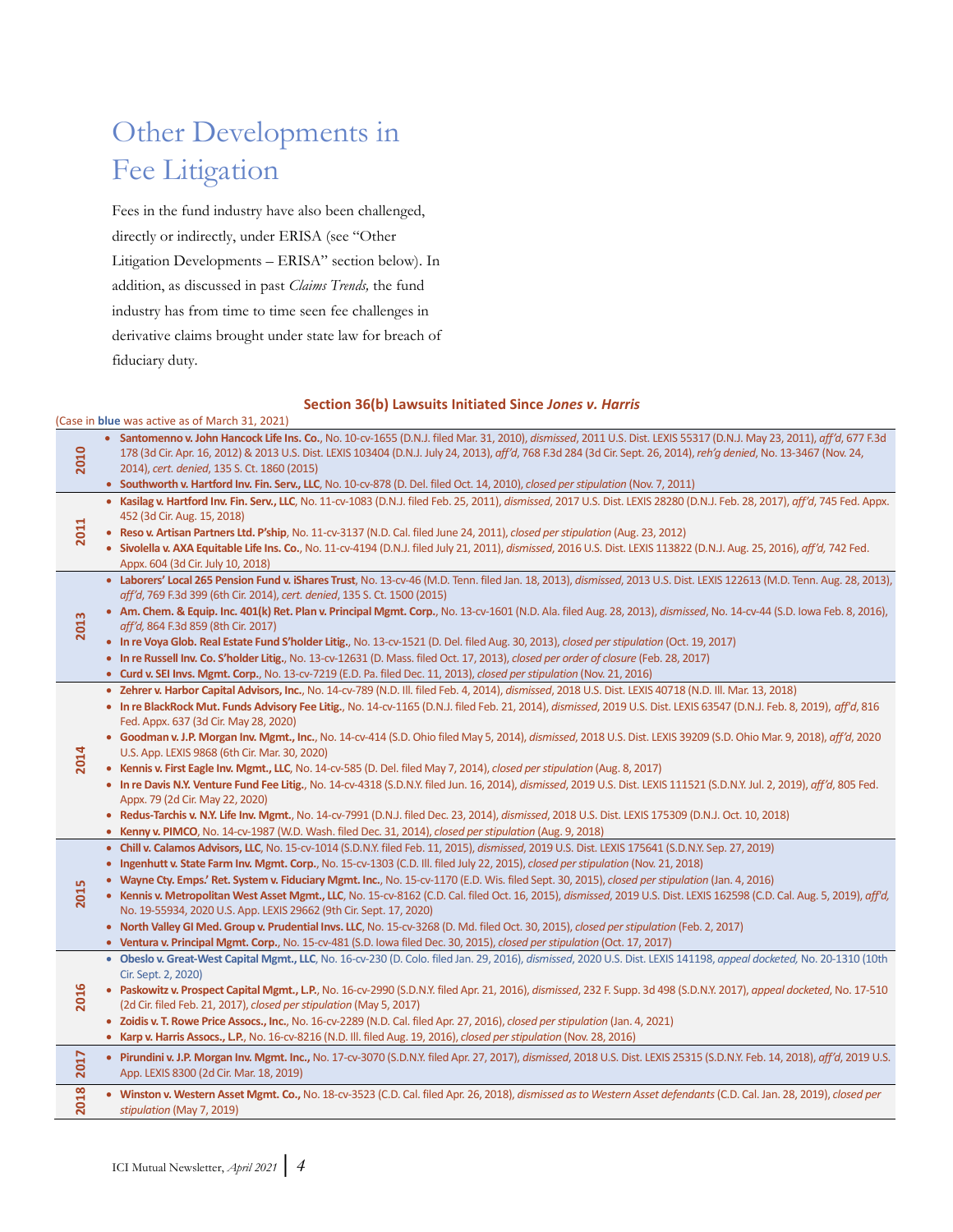## Disclosure

"Prospectus liability" lawsuits—i.e., shareholder class action lawsuits brought under the '33 Act that allege misrepresentations or omissions in fund offering documents—have long been a source of significant potential liability for funds and their directors, officers, advisers, and principal underwriters.<sup>25</sup> As discussed below, 2020 and early 2021 saw new developments in various prospectus liability lawsuits filed in recent years against fund industry defendants.

From time to time, plaintiffs have also challenged fund disclosure under the '34 Act (as opposed to under the '33 Act) or under state law. As discussed below, plaintiffs have historically had limited success in bringing these types of lawsuits against fund industry defendants.

### <span id="page-6-0"></span>Prospectus Liability Lawsuits

The fund industry's historical claims experience evidences that prospectus liability lawsuits are often initiated in the wake of disruptions affecting certain industry sectors or the broader market, but also sometimes arise from discrete issues affecting individual fund groups. The currently active prospectus liability lawsuits are of the latter type.

2020 and early 2021 witnessed the conclusion of earlier prospectus liability lawsuits and the filing of new prospectus liability lawsuits. In recent years, similar lawsuits have been filed against ETFs not registered under the ICA (see box, below).

• *Alleged Misrepresentations of Valuation Procedures:* 

<span id="page-6-1"></span>In February 2021, two prospectus liability lawsuits were filed in New York state court, alleging that a mutual fund, its adviser, its trustees (including independent trustees) and certain officers, and distributor, among others, misrepresented, in the fund's registration statement, how the fund valued swap contracts for purposes of calculating the fund's net asset value.<sup>26</sup> The parties filed a joint stipulation to consolidate the lawsuits in March 2021.<sup>27</sup> As noted below, a parallel class action lawsuit against many of the same defendants, alleging '34 Act violations, was filed in federal court in February 2021.<sup>28</sup>

#### **Recent Disclosure-Based Litigation Against Non-ICA Registered ETFs**

Investment vehicles that are not registered investment companies under the ICA may also be involved in disclosure-based litigation that is substantially similar to disclosure-based litigation involving registered investment companies. For example:

- In one prospectus liability lawsuit filed in July 2018 and three prospectus liability lawsuits filed in the first quarter of 2019, plaintiffs alleged that an ETF's sponsor, officers (and other individuals), and distributors, among others, misrepresented, in the ETF's registration statement, the degree to which the ETF was susceptible to market volatility risk.<sup>[29](#page-6-1)</sup> The three lawsuits filed in 2019 were consolidated in April 2019.[30](#page-6-1) The plaintiffs filed an amended complaint in June 2019 and a second amended complaint in September 2019.<sup>[31](#page-6-1)</sup> A motion to dismiss the second amended complaint was granted in early January 2020. Plaintiffs appealed the decision to the Second Circuit in late January 2020. In March 2021, the Second Circuit affirmed the lower court's dismissal. $32$  In the initial lawsuit filed in 2018 (which was not consolidated with the other three lawsuits), a district court granted defendants' motion to dismiss in March 2020.<sup>[33](#page-6-1)</sup> The lawsuit is now closed.
- In June 2020, plaintiffs filed a class action lawsuit in federal court against the sponsor of an ETF that tracks crude oil prices, a commodity pool operator, certain officers, and various underwriters of the ETF's securities, challenging disclosures in the ETF's offering documents and alleging violations of the '33 Act and '[34](#page-6-1) Act.<sup>34</sup> Two additional lawsuits with similar allegations were filed in July and August 2020.<sup>[35](#page-6-1)</sup> In September 2020, the district court granted the plaintiffs' motion to consolidate the three lawsuits.[36](#page-6-1) The lawsuit is ongoing.
- A similar complaint, alleging '34 Act violations only, was filed in federal court in July 2020 with respect to another ETF that tracks crude oil prices.<sup>[37](#page-6-1)</sup> This lawsuit alleged that the ETF, its adviser, and certain officers misled investors by failing to disclose material facts regarding the oil markets. This lawsuit was dismissed voluntarily by the parties in February 2021.<sup>[38](#page-6-1)</sup>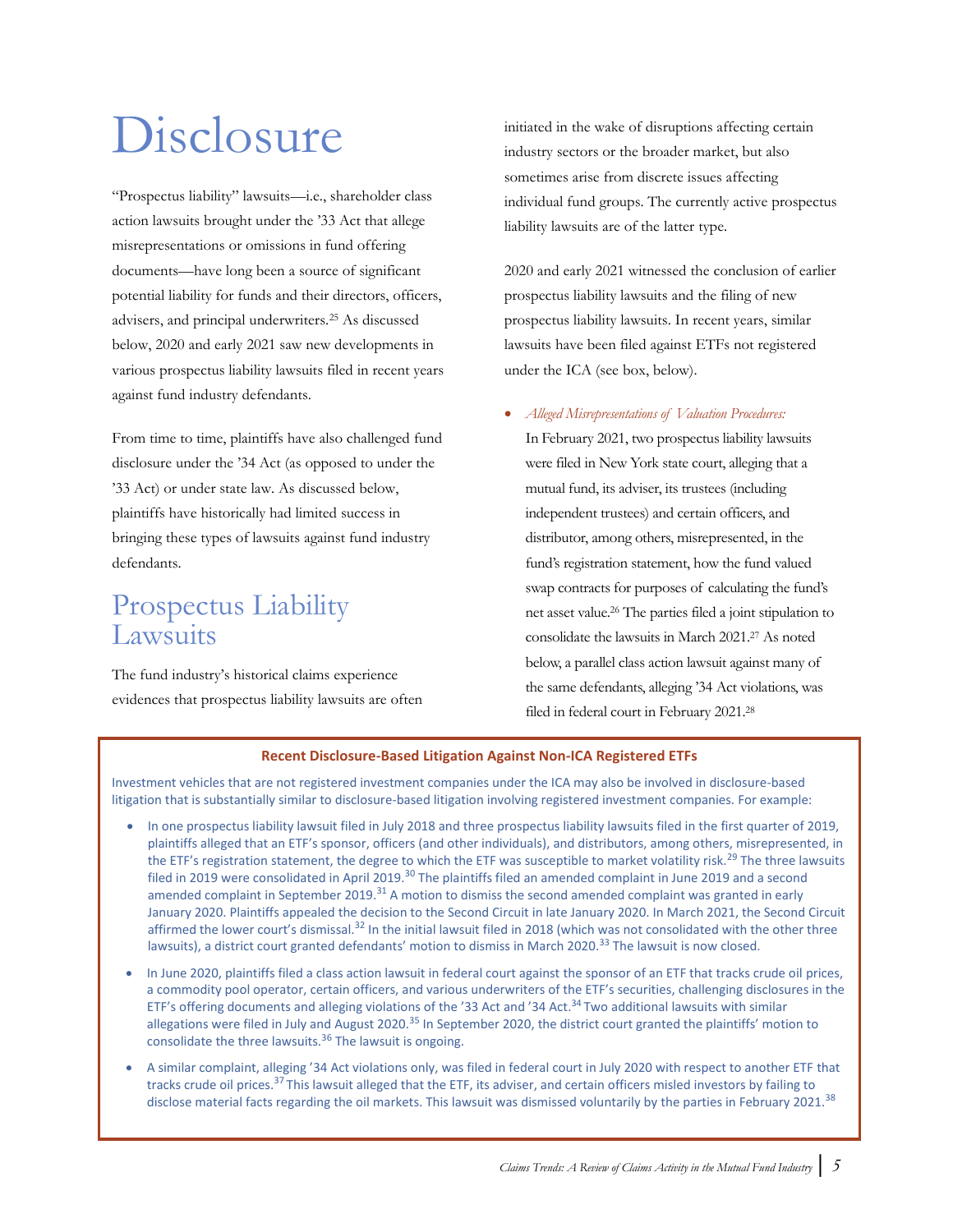- *Alleged Investments Inconsistent with Investment Objectives:* In February 2018, amidst market volatility in which a mutual fund lost a large percentage of its value, a fund shareholder filed a prospectus liability lawsuit against the fund, its advisers, and its trustees (including independent trustees) and certain officers, alleging that the defendants caused the fund to make large investments in option spreads that were inconsistent with the fund's investment objectives of "capital appreciation and capital preservation with low correlation to the broader U.S. equity market."<sup>39</sup> Two additional lawsuits with substantially similar allegations were filed against the same parties in February and March 2018.<sup>40</sup> The three lawsuits were consolidated in March 2018. <sup>41</sup> In July 2020, the parties stipulated to a dismissal with prejudice of the consolidated lawsuit. 42 A parallel proceeding in state court, brought in September 2018, was settled in June 2020.<sup>43</sup>
- *Alleged Misrepresentations of Trading Risks under Certain Market Conditions:* In June 2016, plaintiffs filed a class action complaint in California state court against several ETFs, their adviser and distributor, and certain officers and trustees (including independent trustees) for alleged failure to advise investors of risks associated with stop-loss orders, particularly under

certain market conditions.<sup>44</sup> In September 2017, the court dismissed the lawsuit, determining that the plaintiffs in the lawsuit lacked standing.<sup>45</sup> The plaintiffs appealed the decision to the state appellate court in December 2017.<sup>46</sup> The decision was affirmed on appeal in January 2020, thereby concluding the lawsuit. 47

### <span id="page-7-0"></span>Other Disclosure-Based **Litigation**

Previous *Claims Trends* have reported on fund shareholders' challenges to disclosure in class action "securities fraud" lawsuits brought under the '34 Act. Because these lawsuits typically are subject to legal requirements that can be difficult for plaintiffs to satisfy in the mutual fund context,<sup>48</sup> plaintiffs have historically had limited success in pursuing these lawsuits against fund industry defendants.<sup>49</sup>

<span id="page-7-2"></span><span id="page-7-1"></span>As noted above, '34 Act violations were alleged against a mutual fund, its adviser, and its trustees (including independent trustees) and certain officers in a class action lawsuit filed in February 2021 in connection with the valuation of swap contracts.<sup>50</sup> This lawsuit is pending.

#### **Federal Forum Selection Provisions Upheld in Delaware and California State Courts**

A March 2020 ruling outside the fund industry by the Supreme Court of Delaware (*Salzberg v. Sciabacucchi*) may prove helpful to fund groups in managing the forum in which securities class action lawsuits are initiated. The court determined that federal forum selection provisions set forth in corporate charters are enforceable under Delaware law and that Delaware corporations may add provisions to their charters requiring any lawsuit brought under the federal securities laws to be filed in federal court.<sup>[51](#page-7-2)</sup>

Additional states have since adopted a similar view of federal forum selection provisions in Delaware corporate charters. California state courts have upheld the elections (as set forth in the corporations' bylaws) by Delaware corporations outside the fund industry of federal courts as the "exclusive forum" for litigating '33 Act claims brought against them. [52](#page-7-2) Industry analysts have noted a marked decrease in securities class action lawsuits filed in state courts following the *Sciabacucchi* ruling, as well as a decline in parallel cases filed in both state and federal court. As perhaps an indication of the effectiveness of federal forum selection provisions, there has been over the past year a corresponding increase in '33 Act claims filed solely in federal courts.<sup>53</sup>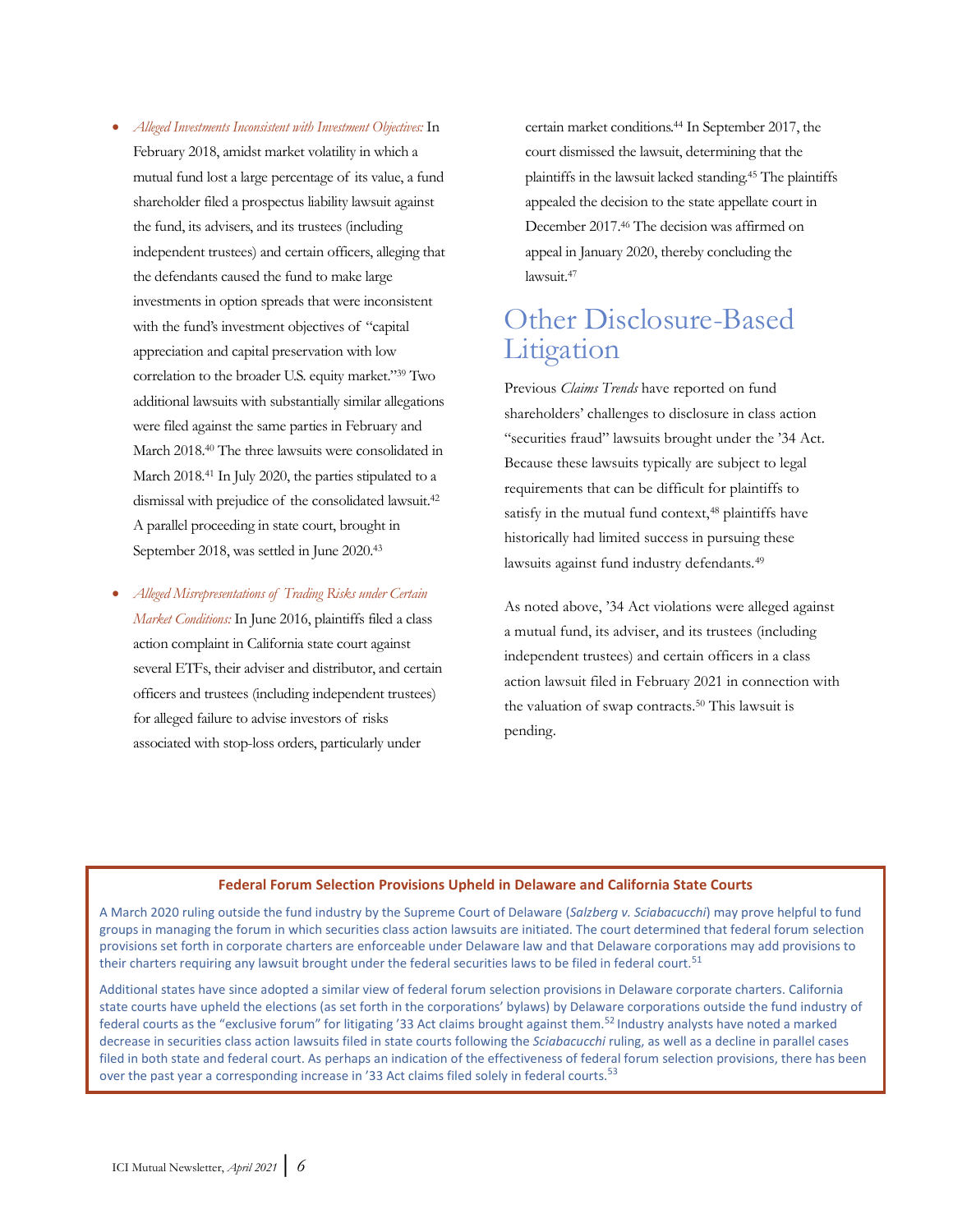## Litigation under State Law

Lawsuits against fund groups have sometimes taken the form of (1) state or common law-based derivative actions—i.e., lawsuits purporting to be filed on behalf of funds themselves, that allege violations of state or common law by fund advisers and/or fund directors and officers, or (2) state or common law–based class actions—i.e., lawsuits purporting to be filed on behalf of groups (or "classes") of fund shareholders, that allege violations of state or common law by fund advisers, funds themselves, and/or fund directors and officers. This section describes recent developments in such actions and in similar state or common law–based lawsuits brought directly (as opposed to derivatively or as purported class actions) by shareholders.

In September 2018, a plaintiff filed a derivative and class action lawsuit in federal district court alleging violations of state and common law, which named a mutual fund's investment adviser and trustees (including independent trustees) as defendants, along with the fund as a nominal defendant. The lawsuit alleges that the trustees breached their fiduciary duties and the adviser breached its contractual obligations by permitting one mutual fund to invest in and "prop up" a second mutual fund within the same trust.<sup>54</sup> In May 2020, the district court granted the defendants' motion to dismiss (which had been filed in March 2019). An appeal of this decision, filed in June 2020, remains pending.<sup>55</sup>

Litigation against fund groups under state or common law has often involved activist shareholders of closedend funds (see box, below). Of note, in recent years, one activist shareholder has challenged governance practices of several closed-end funds offered by fund groups. These challenges have typically involved state law issues, although a recent lawsuit raises a federal law issue.

<span id="page-8-0"></span>In June 2019, the activist shareholder filed a class action lawsuit in Delaware against the boards of two closed-end funds alleging that the boards (including the boards' independent trustees) breached their fiduciary duties and the funds' bylaws through "onerous" requests for information regarding prospective board nominees proposed by the shareholder. <sup>56</sup> Later that month, the Delaware state court granted the shareholder's request for injunctive relief, finding that the boards had improperly excluded the shareholder from presenting its slate of board nominees. <sup>57</sup> On appeal, in January 2020, the state appellate court overturned the lower court's grant of injunctive relief, and remanded the case to the lower court for further

#### **Closed-End Fund Activism**

In recent years, activist shareholders have sought to influence the management of closed-end funds (which funds have often been trading at a significant discount to their NAVs) in an effort to achieve a variety of goals, including seeking tender offers for fund shares, liquidations or open-ending of funds, terminations of existing investment advisory agreements, approvals of new investment advisory agreements, and/or elections of new board members.<sup>[58](#page-8-0)</sup> As activist shareholders have increased their efforts, a number of fund boards appear to have enhanced their funds' defenses. Their efforts have been aided by a recent SEC staff statement regarding funds' ability to avail themselves of "control share acquisition" laws in a number of states.<sup>[59](#page-8-0)</sup> Fund boards have also reportedly implemented other defensive measures (e.g., staggered or classified boards, super-majority voting requirements).

Increased shareholder activism and enhancement of defenses by closed-end funds have led in recent years to a rise in threatened and/or actual litigation against closed-end funds and their boards.<sup>[60](#page-8-0)</sup> As discussed in the text, one shareholder has threatened and/or filed litigation against several closed-end funds in different fund groups.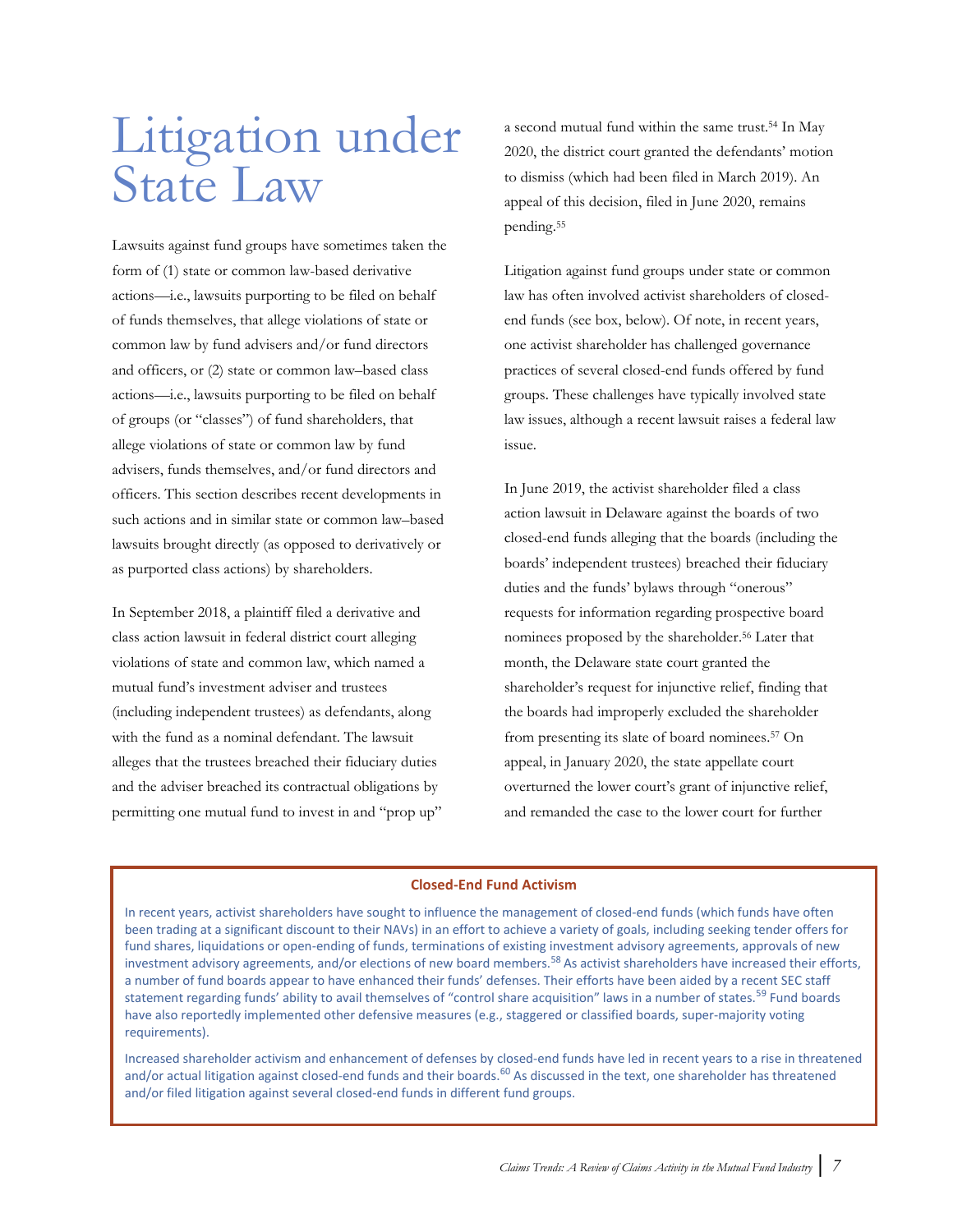proceedings.<sup>61</sup> In February 2020, the lower court approved the parties' stipulation of dismissal of the lawsuit without prejudice.<sup>62</sup>

Also in June 2019, the activist shareholder filed a class action lawsuit in Maryland state court against another closed-end fund board (in the same fund group) in an effort to declassify the board and to elect the shareholder's proposed slate of directors. <sup>63</sup> In July 2019, the court reportedly ruled that the shareholder failed to establish the need for an injunction requiring a vote on the proposed slate. <sup>64</sup> In September 2019, the defendants filed a motion to dismiss,<sup>65</sup> which the court granted in November 2019. <sup>66</sup> An appeal of this decision, filed in December 2019, was voluntarily dismissed in February 2020, thereby bringing the lawsuit to a close.<sup>67</sup>

In May 2020, this same activist shareholder filed a lawsuit and sought a preliminary injunction in Arizona state court against a closed-end fund, its trustees (including the board's independent trustees), and its

adviser, challenging certain bylaw amendments that established the voting standard governing board elections.<sup>68</sup> The lower court granted the request for a preliminary injunction in June 2020. The defendants' requests to stay the preliminary injunction were denied in July 2020 by the lower court and subsequently by an appellate court.<sup>69</sup> The lawsuit was dismissed by stipulation of the parties in September 2020.<sup>70</sup>

In addition, in January 2021, the shareholder filed a direct lawsuit in federal court in New York against several closed-end funds and their trustees (including independent trustees). <sup>71</sup> This lawsuit raises a federal issue, alleging that the "control share acquisition" bylaw amendments adopted by the funds violate the ICA.<sup>72</sup> The lawsuit seeks rescission of those amendments, citing a recent Second Circuit decision that section 47(b) of the ICA provides an implied private right of action for rescission of contracts that violate the ICA. 73 A motion to dismiss the lawsuit, filed on March 30, 2021, remains pending.74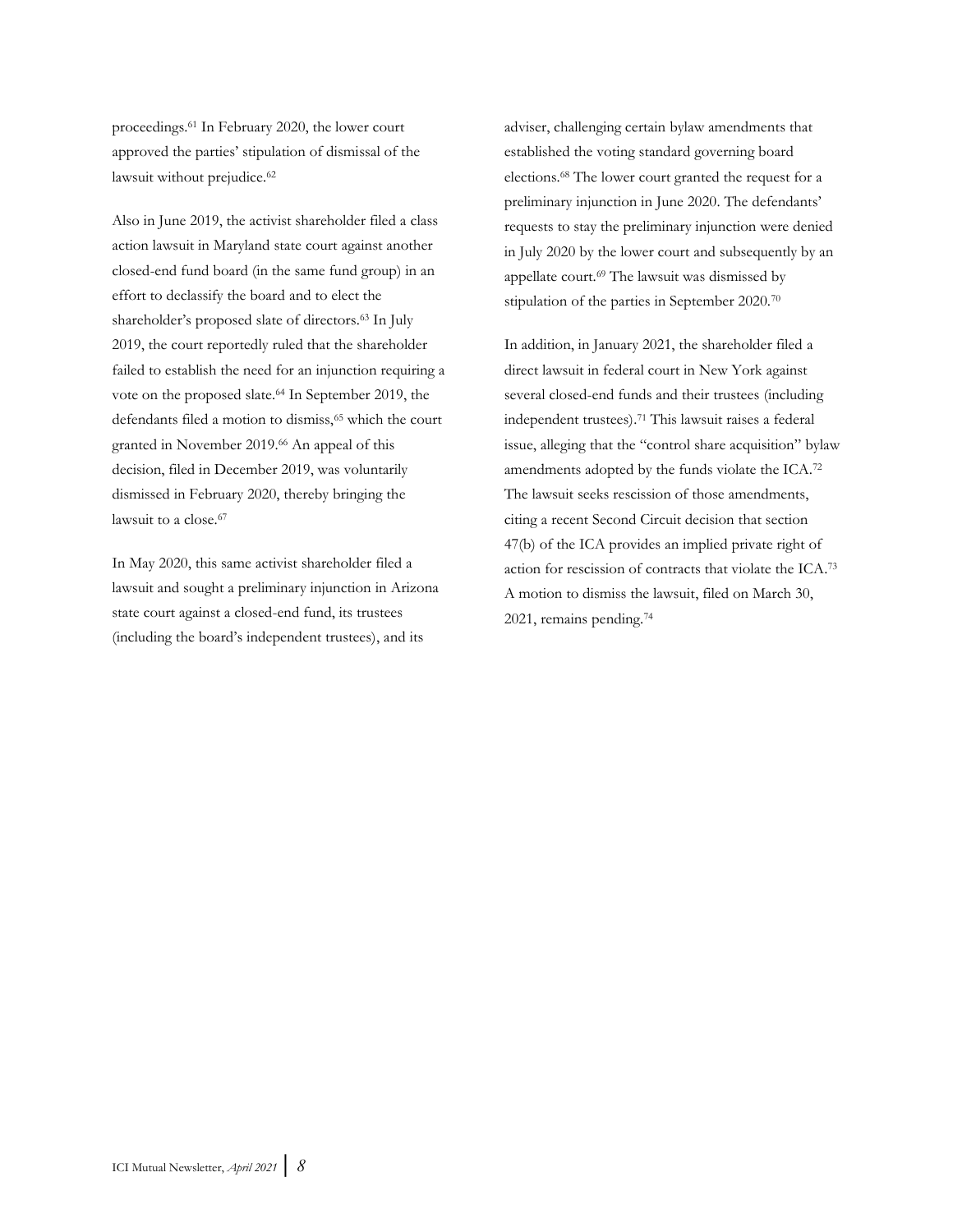## <span id="page-10-0"></span>Regulatory Enforcement

The SEC pursued an active overall enforcement agenda in fiscal year 2020, bringing over 400 stand-alone enforcement actions (i.e., proceedings other than follow-on proceedings or deregistration proceedings). The SEC continued its focus on protecting retail investors, and on holding entities and individuals accountable for their misconduct. As might be expected, the agency also devoted "substantial resources" in the latter half of fiscal year 2020 to addressing COVID-19-related threats and challenges.<sup>75</sup>

It is too soon to predict how the SEC's enforcement agenda may be affected by the new presidential administration. Recent months have witnessed the departures of a number of individuals holding key positions at the SEC (see box, below). More broadly, it is possible that there could be future changes in SEC enforcement priorities, in federal securities regulations, or conceivably even in certain provisions of the federal securities laws themselves, that could have significant

#### **A Time of Transition at the SEC**

In December 2021, former SEC chair Walter J. ("Jay") Clayton resigned his position, with Elad Roisman thereafter serving as Acting SEC Chair for the remainder of President Donald J. Trump's term. In January 2021, President Joseph R. Biden named Allison Herren Lee as Acting SEC Chair. Gary Gensler, former chair of the CFTC, has been nominated to be the SEC's next chair; as of March 31, 2021, Mr. Gensler had not been confirmed.

Of the remaining four SEC commissioners, one (Carolyn A. Crenshaw) was confirmed in August 2020, and three remain relatively new, having been confirmed in 2018–2019.

In addition to the changes at the commissioner level, there have been a number of recent senior staff departures at the SEC, leaving openings for new directors (and other senior officials) in the Divisions of Investment Management, Corporate Finance, Trading and Markets, and Enforcement. The director of the Division of Examinations has indicated his intention to remain at the SEC.

implications for SEC enforcement activity both in general and in the asset management area. The SEC has, for example, indicated that it will place greater emphasis on environmental, social, and governance (ESG) issues. (See boxes on the following pages with regard to ESG issues and other developments that may affect the SEC's enforcement agenda).

### <span id="page-10-1"></span>**SEC Enforcement Actions**

In fiscal year 2020, over 20% of the stand-alone actions of the SEC's Division of Enforcement were brought against investment advisers and/or investment companies (including unregistered investment companies). <sup>76</sup> As in prior years, enforcement actions against entities outside the registered investment company space (e.g., unregistered funds and their advisers) outnumbered those within the registered fund space.

Administrative proceedings initiated and/or resolved by the SEC in 2020 against advisers of registered funds involved various issues, including misleading disclosure regarding a fund's risk management processes,<sup>77</sup> misrepresentations and omissions in offering documents, <sup>78</sup> and exceeding the limits of an investment company's ownership interests in other investment companies. 79

### <span id="page-10-2"></span>SEC Examination Priorities

The SEC communicates its examination priorities (which may indicate areas of future enforcement activity) in a variety of publications, speeches, and public statements from the chair, commissioners, and staff.

The SEC annually publishes the examination priorities of the SEC's Division of Examinations, or EXAMS (formerly called the Office of Compliance Inspections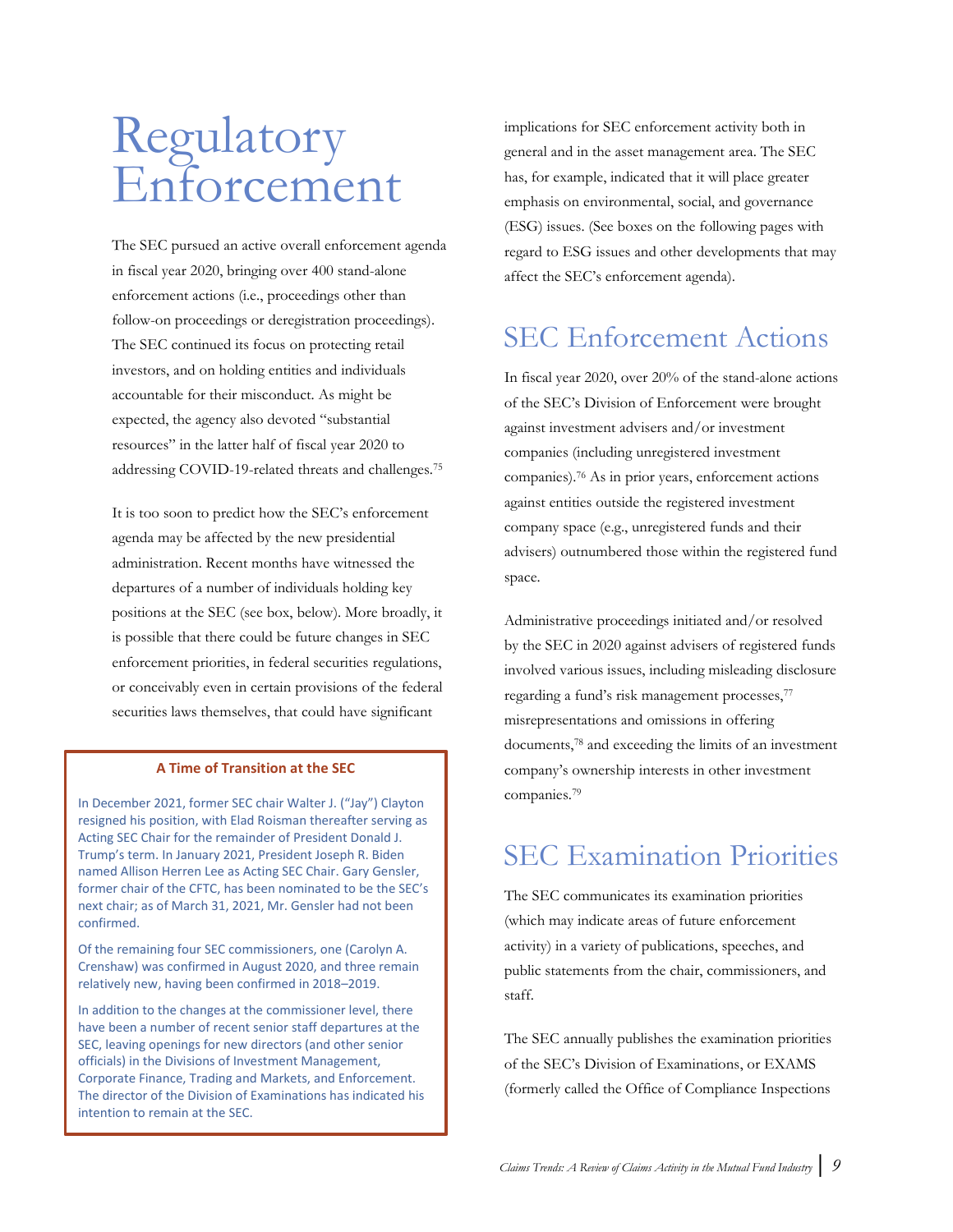and Examinations, or OCIE). The 2021 examination priorities (published in March) include (1) the protection of retail investors, (2) information security, (3) financial technology (fintech) and innovation (including digital assets and electronic investment advice), (4) anti-money laundering, and (5) LIBOR transition. 80

For the SEC's current fiscal year, EXAMS has indicated that, with respect to registered investment advisers, it will focus its exams on portfolio management practices, custody, best execution, fees and expenses, business continuity plans, and valuation of client assets, and that it will continue to review advisers' compliance. <sup>81</sup> Disclosures around funds employing ESG strategies (or those that focus on sustainability, social issues, and/or impact investing) are of particular interest.<sup>82</sup>

With respect to registered investment companies, EXAMS has indicated a focus on compliance programs, risk disclosures (especially with respect to ETFs), valuation, liquidity, securities lending disclosure, and money market funds' compliance with stresstesting and other requirements. 83

Throughout the year, EXAMS also issues risk alerts that provide information about its examination findings and priorities. In 2020, EXAMS issued alerts on a range of topics, including: LIBOR transition preparedness, 84 observations from examinations of investment advisers managing private funds, <sup>85</sup> ransomware, <sup>86</sup> COVID-19

#### **Expansion of SEC "Disgorgement" Authority**

Historically, the SEC has frequently sought "disgorgement" in enforcement actions. Recent U.S. Supreme Court decisions have upheld, but limited, the SEC's ability to seek this remedy. In 2017, the Court held that disgorgement, as "a punitive, rather than a remedial, sanction," is subject to a five-year statute of limitations.[87](#page-11-0) More recently, in June 2020, in a lawsuit challenging the SEC's ability to obtain disgorgement as equitable relief in federal courts, the Court broadly affirmed the power of federal courts to order disgorgement as an equitable relief in certain cases, but noted potential limits on its use.<sup>[88](#page-11-0)</sup>

In January 2021, the 2021 National Defense Authorization Act (NDAA) was enacted into law. The NDAA includes a provision that gives the SEC the statutory ability to seek disgorgement in federal court in lawsuits involving federal securities laws. The NDAA also establishes a ten-year statute of limitations within which the SEC may seek disgorgement in cases involving scienter, effectively doubling the amount of time within which the SEC may bring such actions. The SEC has been reevaluating a number of current cases to determine whether and when the new law can extend the SEC's disgorgement reach. [89](#page-11-0)

<span id="page-11-0"></span>compliance risks for broker-dealers and advisers,<sup>90</sup> safeguarding client accounts against credential compromise,<sup>91</sup> observations of investment adviser compliance programs, <sup>92</sup> and large trader obligations. 93

<span id="page-11-1"></span>In July 2020, EXAMS created a new team, the Event and Emerging Risks Examination Team (EERT), to help "respond to emerging and exigent risks." <sup>94</sup> EERT is intended, among other things, to assist in implementing EXAMS' exam priorities and to help respond to "significant market events that could have a systemic impact or that place investor assets at risk, such as exchange outages, liquidity events, and cybersecurity or operational resiliency concerns."95

#### **Formation of a Climate and ESG Task Force in the Division of Enforcement**

Recent years have seen an increased political and societal focus on environmental, social, and governance (ESG) issues. In March 2021, the SEC announced the formation of a new Climate and ESG Task Force in the Division of Enforcement that will seek to identify misconduct in connection with climate and ESG-related disclosure and investments. Of particular relevance to the asset management industry, the task force will "analyze disclosure and compliance issues relating to investment advisers' and funds' ESG strategies."[96](#page-11-1)

Industry observers note that the task force is expected, at least initially, to focus on compliance with existing rules governing disclosure, and that the task force's work may inform future ESG-related rulemaking initiatives. The formation of the task force appears to signal an enhanced focus on ESG matters, which could lead to increased SEC enforcement activity even in the absence of new ESG-related regulatory requirements. [97](#page-11-1)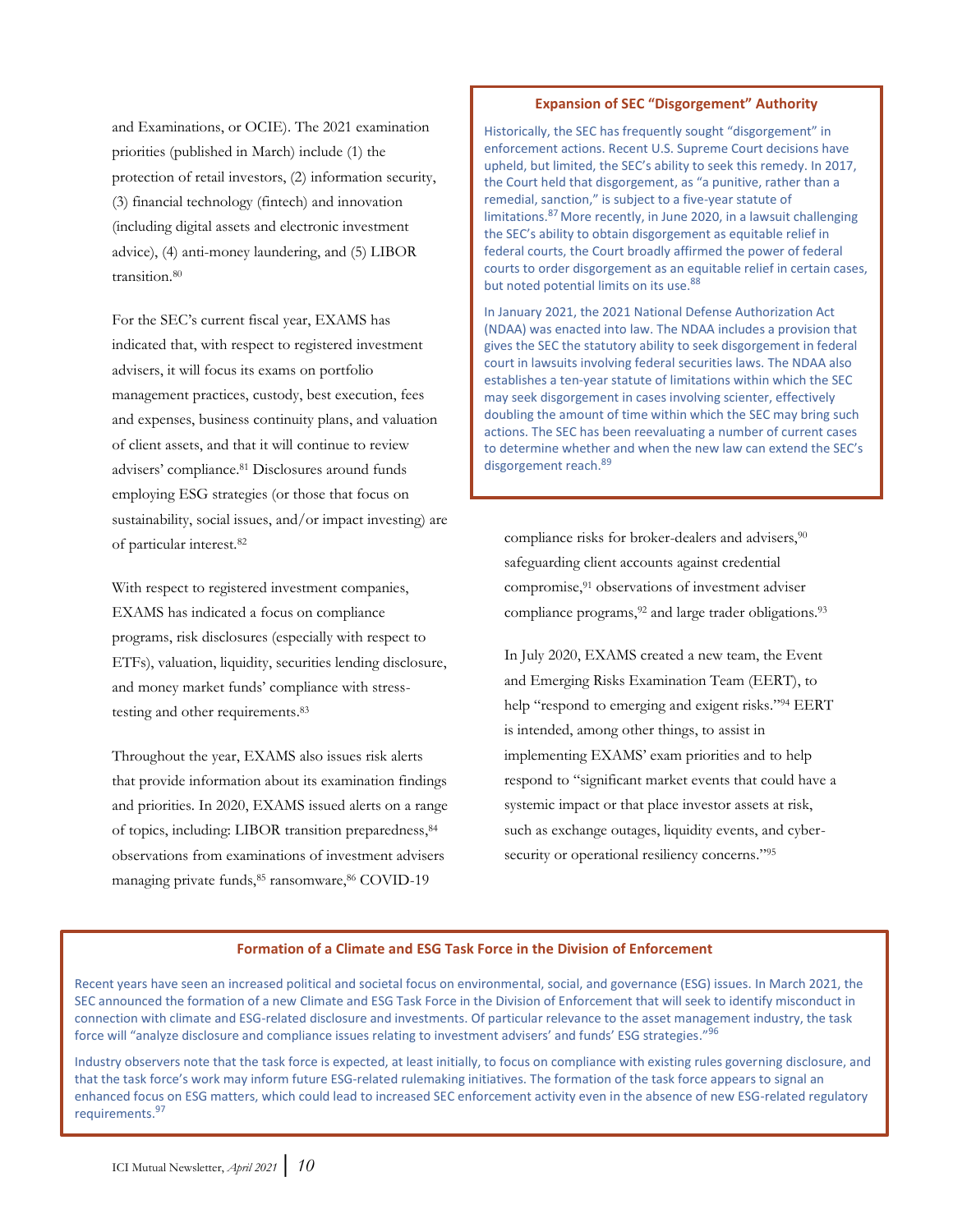### <span id="page-12-0"></span>Other Regulators

The SEC is generally viewed as the primary regulator of the investment management industry, but other regulators (including FINRA, the CFTC, the DOL, state securities regulators, and foreign regulators) may also institute enforcement actions that may involve and/or impact registered funds and/or their affiliated service providers.

FINRA, which conducts examinations of brokerdealers, in February 2021, published a report incorporating its annual findings from its Risk Monitoring and Examination Program. The report also discussed FINRA's priorities, which include digital assets, liquidity management, best execution, communication with the public, cybersecurity, and technology governance.<sup>98</sup>

The CFTC, which regulates the trading of commodities (including many futures and derivatives), often discusses its annual priorities through speeches and other public statements. The CFTC's chair (or acting chair) and other commissioners have recently discussed, among other priorities, completing Dodd-Frank rules,<sup>99</sup> transition away from LIBOR,<sup>100</sup> climate-

related market risk, <sup>101</sup> and cooperation with the SEC, including on work to clarify digital currency innovations. <sup>102</sup> (In another instance of SEC/CFTC cooperation, the agencies brought parallel enforcement actions in January 2020 when they settled with a registered fund's investment adviser for misrepresenting how the adviser managed risks associated with certain futures and options trading.103)

As one of the regulators responsible for administering and enforcing ERISA, the DOL may also regulate asset management industry participants with respect to their provision of services to retirement plans. Following the filing of a civil lawsuit in February 2019 alleging that a recordkeeper to retirement plans charged an undisclosed fee to third-party fund providers that distributed products through the recordkeepers' platform, the DOL and the Secretary of the Commonwealth of Massachusetts reportedly began investigations of the recordkeeper.<sup>104</sup> To date, there appears to be no publicly available information regarding the status of these investigations. Meanwhile, the original civil lawsuit was dismissed in February 2020. 105

#### <span id="page-12-1"></span>**Other Potential Influences on Future SEC Enforcement Activity**

**Waivers:** In February 2021, Acting SEC Chair Allison Herren Lee announced that "the Division of Enforcement will no longer recommend to the Commission a settlement offer that is conditioned on granting a waiver" from automatic disqualifications to which settling parties would otherwise be subject due to certain federal securities laws violations.<sup>[106](#page-12-1)</sup> Under the new policy, the SEC will no longer view waivers as a "bargaining chip" in settlement negotiations, although waivers may be granted outside the context of an enforcement proceeding. Some observers have suggested that the new policy might hamper respondents' willingness to engage in settlement negotiations with the SEC.<sup>[107](#page-12-1)</sup>

**Delegation:** Also in February 2021, Acting SEC Chair Lee restored the authority (previously delegated by the SEC's commissioners but discontinued during the Trump administration) of senior SEC Division of Enforcement officials to approve the issuance of formal orders of investigation. According to Lee, "[t]his delegation of authority will enable investigative staff to act more swiftly to detect and stop ongoing frauds, preserve assets, and protect vulnerable investors."<sup>[108](#page-12-1)</sup> Some observers view this policy change as evidencing a more aggressive enforcement stance by the SEC.<sup>[109](#page-12-1)</sup>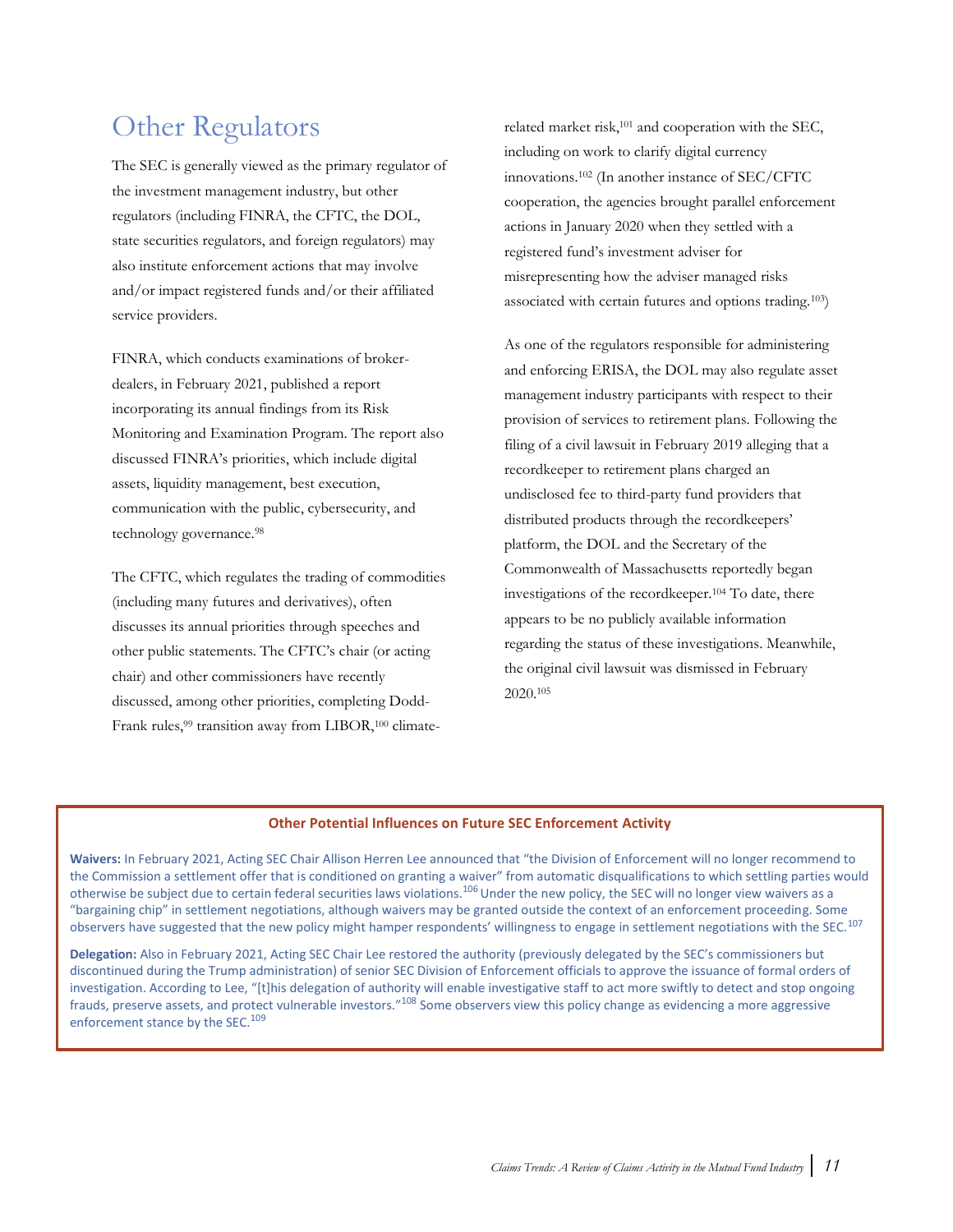## <span id="page-13-0"></span>Portfolio Management Errors

A significant portion of all claim amounts paid by ICI Mutual has been for "costs of correction" claims—i.e., insurance claims by advisers or their affiliates for payments made by them, outside the litigation context, to remedy operational errors that have resulted in losses to funds or private accounts. Generally, costs of correction insurance coverage permits an insured entity to seek insurance reimbursement for certain costs incurred to correct an operational error, provided that the insured entity has actual legal liability for the resulting loss.<sup>110</sup>

A number of factors—including the size of fund groups, the scale of their operations, the magnitude of trades being executed on behalf of funds and other clients, the volatility of the securities markets, and operational challenges—may create the potential for operational errors resulting in costs of correction claims.

Over the years, ICI Mutual has received claims associated with operational errors in a number of areas. Examples include claims associated with errors relating to valuation, portfolio composition, compliance with investment restrictions, and trades of portfolio securities.

When business operations are outsourced to affiliated or unaffiliated service providers, determining the extent to which costs of correction insurance coverage is available may be particularly challenging, especially in the context of certain types of events (e.g., cyberattacks), <sup>111</sup> where the actual legal liability of an insured fund service provider (as well as any measure of "damages" incurred) may be far from clear-cut.

<span id="page-13-1"></span>ICI Mutual's costs of correction claims history illustrates the continued importance to fund groups of close attention to policies, procedures, and the use of technology designed to prevent and detect operational mistakes and oversights.

#### **Costs of Correction Severity Risk**

"Costs of correction" insurance coverage, long a feature of ICI Mutual's D&O/E&O policies, is highly valued by insured advisers for its role in facilitating timely and efficient remediations of operational errors and other operational mishaps.

Over its history, ICI Mutual has received and paid scores of insurance claims under this coverage. The *frequency* of costs of correction insurance claims received by ICI Mutual has remained relatively stable over time. Until fairly recently, the *severity* of such claims had likewise remained relatively stable, with dollar amounts at issue in individual claims rarely exceeding the mid-seven figures. Over the past several years, however, in a marked break from past experience, ICI Mutual has received multiple *high severity* costs of correction insurance claims i.e., claims that have involved (or that have had the clear potential to involve) dollar amounts of eight figures or more. Of note, none of these recent high severity claims (with one possible exception) have resulted from pandemic-related mishaps.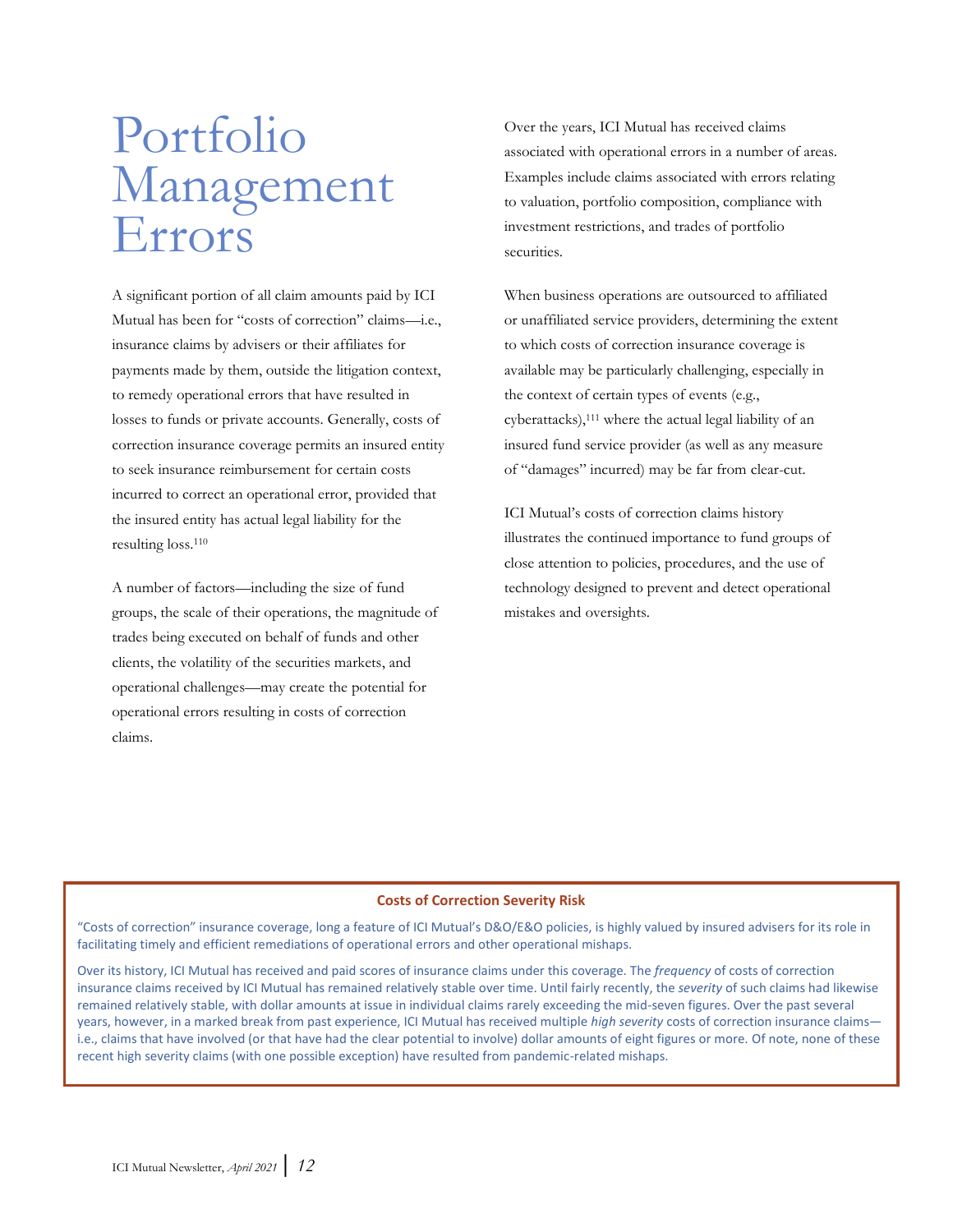## Other Litigation Developments

In addition to the fee, disclosure, and state law–based lawsuits already discussed, 2020 and early 2021 also saw other noteworthy litigation developments.

### <span id="page-14-0"></span>ERISA

As reported in past *Claims Trends*, the plaintiffs' bar has used ERISA as an avenue to attack the fund industry.<sup>112</sup> 2020 and early 2021 have seen the filing of a number of new lawsuits, and there have been developments in existing lawsuits involving asset managers and/or their affiliates.

#### "PROPRIETARY FUNDS" LAWSUITS

Past *Claims Trends* have tracked ERISA-based lawsuits challenging the inclusion of "proprietary" mutual funds within the offerings of "in-house" 401(k) or similar employee benefit plans sponsored by asset managers and/or their affiliates.

Typically structured as class actions, these lawsuits frequently allege that the named defendants (which may include one or more entities, committees, and/or individuals) have breached their fiduciary duties under ERISA, and/or engaged in "prohibited transactions," by including in their in-house plans proprietary mutual funds that allegedly have charged excessive fees, and/or that have underperformed, relative to purportedly similar *non*-proprietary funds (i.e., funds offered by other asset managers). Such lawsuits may also include other allegations (e.g., that the defendants engaged in self-dealing, failed to include in their inhouse plans the lowest-cost share classes of the proprietary funds at issue, and/or failed to adequately



<span id="page-14-1"></span>investigate providing non-mutual fund alternatives such as collective trusts).

Since 2011, the plaintiffs' bar has initiated at least 39 such lawsuits (with two of these lawsuits having been initiated since January 2020).<sup>113</sup> Thirty-one of the 39 lawsuits have been fully resolved, with 25 resolved through final monetary settlements, three dismissed by the courts (with one of these dismissals affirmed on appeal), two voluntarily dismissed by the parties, and one administratively closed by the court. The eight active lawsuits are in the pre-trial stage of the litigation process. In one of these, a settlement in principle has been reached.

<span id="page-14-2"></span>The preliminary and final monetary settlements in these "proprietary funds" lawsuits collectively total nearly \$360 million.<sup>114</sup>

• *Lawsuits in the Pre-Trial Stage:* Eight lawsuits remain in the pre-trial stage of the litigation process. Two of these eight lawsuits are currently in their early phases, with one that was filed in February 2021,<sup>115</sup> and another with a pending motion to dismiss. <sup>116</sup> In four other lawsuits, motions to dismiss have been denied in whole or in part.<sup>117</sup> In the seventh lawsuit, following the district court's denial of the defendants' motion for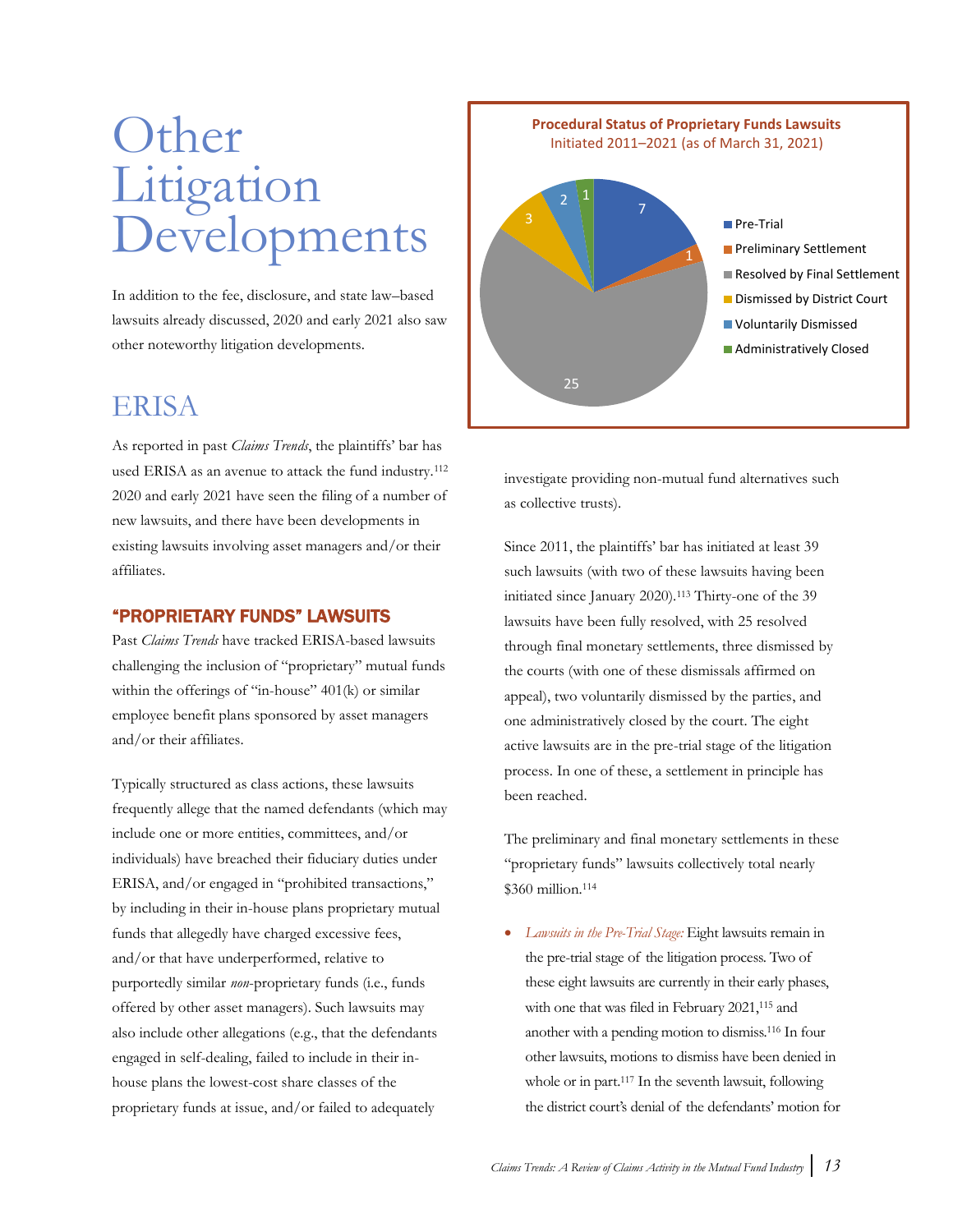summary judgment in January 2021, the parties announced that they had reached a settlement in principle, and a motion for preliminary approval of the settlement was filed in March 2021.<sup>118</sup> In the eighth lawsuit, in February 2021, the district court denied the plaintiffs' motion for partial summary judgment and granted in part and denied in part the defendants' cross-motion for summary judgment.<sup>119</sup>

- *Lawsuits Resolved by Final Settlements:* Twenty-five of the lawsuits have reached final monetary settlements. Nine of these final monetary settlements were approved by district courts in 2020 and early 2021.<sup>120</sup>
- *Lawsuits Dismissed by the Courts:* Three of the lawsuits have been dismissed by the courts. In one, following a bench trial, the district court issued a judgment in favor of the defendants in January 2019.<sup>121</sup> No appeal was filed, and the lawsuit is now closed. A second lawsuit was concluded following a ruling granting defendants' motion to dismiss.<sup>122</sup> In the third lawsuit, in August 2018, the Eighth Circuit affirmed the district court's dismissal, thereby concluding the lawsuit.<sup>123</sup>
- *Lawsuits Voluntarily Dismissed by the Parties:* Two lawsuits closed in 2018 pursuant to voluntary dismissals.<sup>124</sup>
- *Lawsuit Administratively Closed by the Court:* In one lawsuit, the district court stayed the action, noting that the plaintiff's individual claims were subject to an enforceable arbitration provision, and administratively closed the case.<sup>125</sup>

In addition to the lawsuits described above challenging the inclusion of proprietary *registered* funds as investment options in in-house retirement plans, at least one lawsuit (filed in March 2020) has challenged an asset manager's inclusion of proprietary *non-registered* funds (specifically, proprietary target-date collective investment trusts) as investment options in in-house retirement plans.<sup>126</sup> A motion to dismiss, filed in February 2021, remains pending.<sup>127</sup>

#### FEE-BASED LAWSUITS

The previous section described lawsuits challenging the inclusion of proprietary mutual funds as investment options in "in-house" plans sponsored by asset managers and/or their affiliates. As reported in previous *Claims Trends*, there have also been lawsuits challenging fees and compensation received directly or indirectly by asset managers and/or their affiliates as service providers to "third-party" plans. 2020 and early 2021 saw developments in some of these lawsuits.

In a lawsuit filed in September 2017, plaintiffs alleged that a third-party provider of recordkeeping and other services to third-party 401(k) plans breached its fiduciary duties by charging "unreasonable" fees for its services.<sup>128</sup> Defendants filed a motion to dismiss in February 2018, which the district court granted in part and denied in part in February 2020.<sup>129</sup> The lawsuit was referred to mediation in March 2020 and remains pending. 130

#### **Insurance Considerations for ERISA Litigation Involving In-House Plans**

Broadly stated, "fiduciary liability" insurance insures against liabilities arising out of third-party claims brought against companysponsored employee benefit plans, the sponsoring companies themselves, and/or certain other persons or entities associated with such plans, by reason of their breach of fiduciary duties under ERISA (and/or common and other statutory law) in providing services to "in-house" retirement plans. Historically, fiduciary liability coverage has been viewed by insurance markets as separate and distinct from other types of liability coverages, including both "directors and officers" (D&O) coverage and "errors and omissions" (E&O) coverage. Indeed, fiduciary liability coverage is generally offered as a separate, stand-alone insurance product.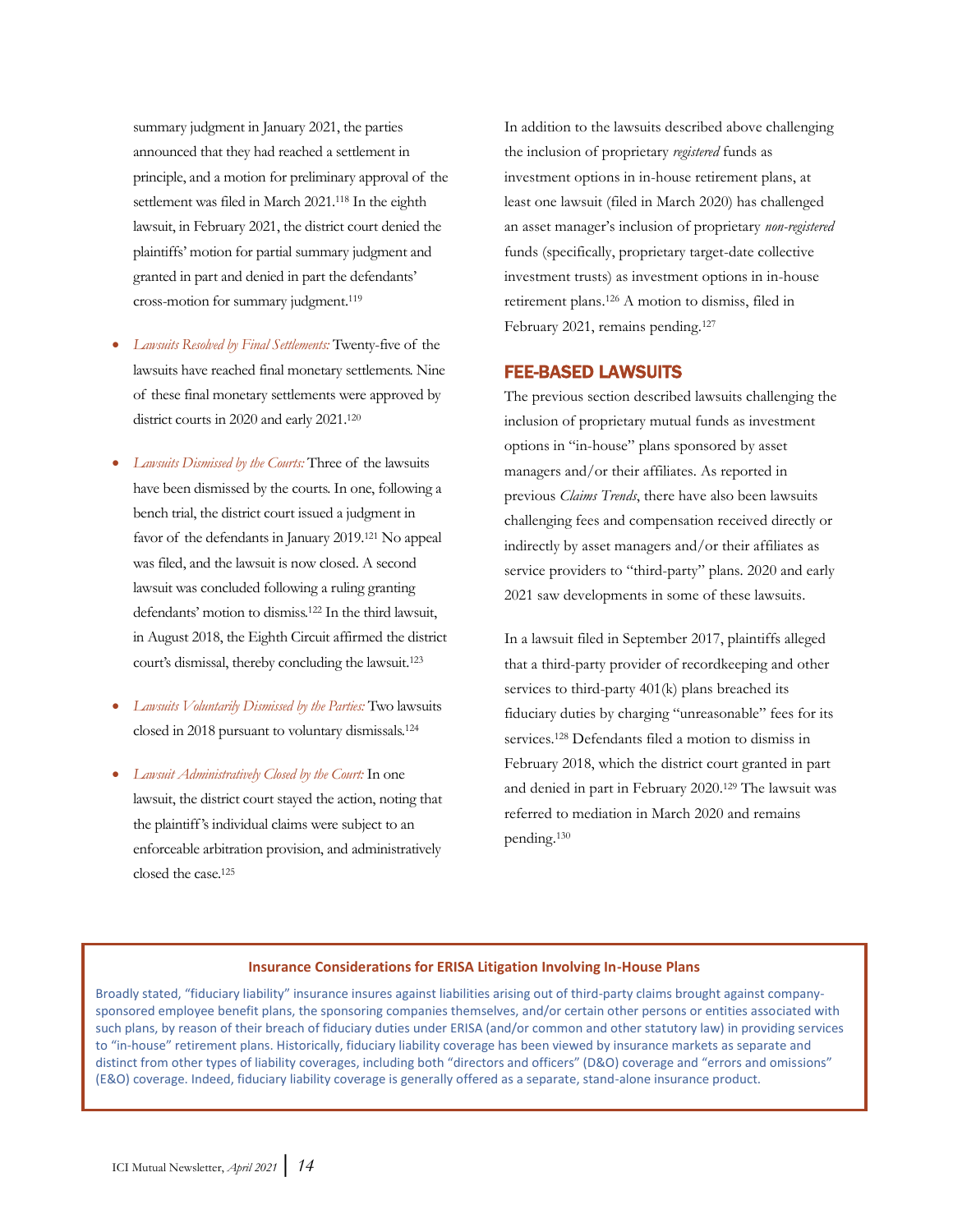In four lawsuits filed in early and mid-2019, plaintiffs participating in third-party plans alleged that a plan service provider that operated a mutual fund platform (or "supermarket") charged an undisclosed "infrastructure" fee to funds distributed through the platform.<sup>131</sup> The lawsuits were consolidated in August 2019. <sup>132</sup> In February 2020, the district court granted the defendants' motion to dismiss the consolidated lawsuit, on the grounds that the defendants did not owe a fiduciary duty under ERISA with respect to the fees at stake. <sup>133</sup> Defendants filed an appeal with the First Circuit in March 2020, <sup>134</sup> which heard oral arguments in January 2021. The appeal remains pending.

#### MISMANAGEMENT LAWSUITS

The federal securities laws do not, in general, permit direct lawsuits against advisers for alleged mismanagement of assets. ERISA, however, provides an express right of action against plan "fiduciaries" for mismanagement of plan assets under their control i.e., for failure to adhere to their duty of "prudent management."

In a "proprietary funds"–like class action lawsuit filed in April 2018, plaintiffs participating in their employers' retirement plans alleged that certain plan fiduciaries mismanaged participants' assets (and breached their fiduciary duties) through the selection and retention of affiliated mutual funds as underlying investments for plan assets.<sup>135</sup> Participants' assets were placed in collective investment trusts, which, in turn, invested in index mutual funds managed by the defendants. These affiliated mutual funds, according to the plaintiffs, had higher fees and lower performance than the fees and performance of similar funds. The defendants' motion to dismiss was granted in part and denied in part in January 2019. The parties filed a joint stipulation of dismissal with prejudice in October 2020; the lawsuit is now closed.<sup>136</sup>

#### <span id="page-16-1"></span><span id="page-16-0"></span>**ESG and the Department of Labor**

In October 2020, the DOL issued a rule that, among other things, established standards for ERISA plan fiduciaries in selecting plan investments. The final rule specifies that plan fiduciaries, in seeking to satisfy their duties of prudence and loyalty, should consider only pecuniary factors in determining the appropriateness of a given investment as an investment option for a plan. Under the final rule, a plan fiduciary could appropriately consider pecuniary ESG factors in selecting plan investments, but it is generally not permitted to consider nonpecuniary factors.<sup>137</sup>

In March 2021, the DOL announced that it would not enforce the rule's constraints on considering ESG factors in selecting plan investments.<sup>138</sup> Some observers caution that the DOL's non-enforcement policy would not shield fiduciaries from litigation by plan participants alleging non-compliance with the rule.<sup>139</sup>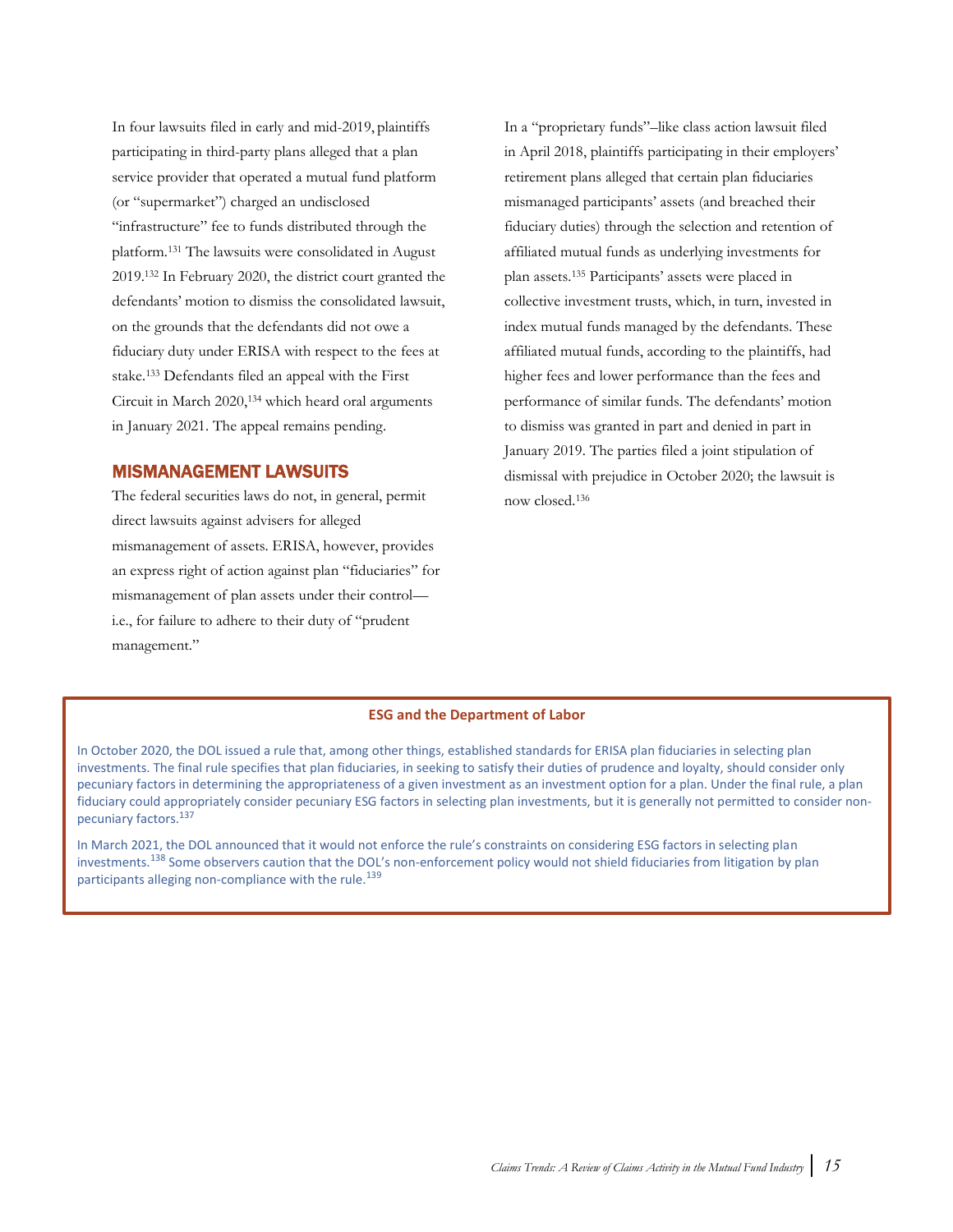### Bankruptcy Claims Involving Issuers of Portfolio Securities

Mutual funds have sometimes been ensnared in proceedings arising from bankruptcies, typically for no reason other than the funds' status as passive holders or former holders of securities of the bankrupt issuers. In these "clawback" proceedings, bankrupt issuers and/or their creditors often seek a return of prebankruptcy payments made to security holders or other creditors, including funds. While these bankruptcy proceedings—including those involving the Tribune Company, Nine West Holdings, and Sears Holdings have typically involved corporate issuers, a recent bankruptcy-like proceeding has involved the Commonwealth of Puerto Rico, an American territory.<sup>140</sup>

**Tribune Bankruptcy:** The *Tribune* proceeding involves "constructive fraudulent conveyance" and/or "intentional fraudulent conveyance" claims under state and/or federal law. In September 2013, a federal district court dismissed the *state* law *constructive* fraudulent conveyance claims (on standing grounds).<sup>141</sup> In March 2016, the Second Circuit affirmed the district court's decision (on the grounds of preemption by federal law). A petition for a writ of certiorari was filed in October 2016 with the U.S. Supreme Court, which dismissed the petition in May 2019.<sup>142</sup> The Second Circuit subsequently (1) recalled its earlier decision (in May 2018) in light of a February 2018 decision by the U.S. Supreme Court (the *Merit* decision, which involved the application of a "safe harbor" provision of the federal bankruptcy laws to financial institutions serving as conduits) and (2) issued, in December 2019, an amended decision, which held that the payments to the funds and other defendants were entitled to the protection of the "safe harbor." The plaintiffs filed a petition for a writ of certiorari with the Supreme Court

in July 2020.<sup>143</sup> In March 2021, the U.S. Solicitor General filed an amicus brief recommending the denial of the petition.<sup>144</sup> As of March 31, 2021, the petition remained pending.

In April 2019, the district court denied a request in *Tribune* to amend the complaint to add a *federal*  constructive fraudulent transfer claim.<sup>145</sup> In June 2019, the district court in *Tribune* issued a judgment that dismissed the *federal* law *intentional* fraudulent conveyance claim.<sup>146</sup> The district court's decisions were appealed to the Second Circuit in July 2019. Oral argument was held in August 2020. The appeal remains pending.<sup>147</sup>

**Nine West Holdings Bankruptcy:** The *Nine West Holdings* proceeding involves actual and constructive fraudulent conveyance claims under state law. <sup>148</sup> In August 2020, the district court issued an order dismissing certain claims as barred by the "safe harbor" provision.<sup>149</sup> An appeal of the dismissal of the "safe harbor" claims is pending before the Second Circuit.<sup>150</sup>

**Sears Holdings Bankruptcy:** The *Sears Holdings* proceeding involves actual and constructive fraudulent conveyance claims under state and/or federal law.<sup>151</sup> This adversary proceeding was filed in October 2020 and consolidated with another adversary proceeding in March 2021. <sup>152</sup> The consolidated action remains pending in its early stages.

**Puerto Rico Adversary Proceedings:** The *Puerto Rico* proceedings arise from Puerto Rico's difficulties in meeting its bond debt and unfunded pension obligations. Following the enactment of PROMESA in 2016, which allowed Puerto Rico to avail itself of federal bankruptcy-like proceedings, Puerto Rico filed to restructure its debt in  $2017$ .<sup>153</sup>

Various entities (including mutual funds) held municipal debt issued by Puerto Rico, and a number of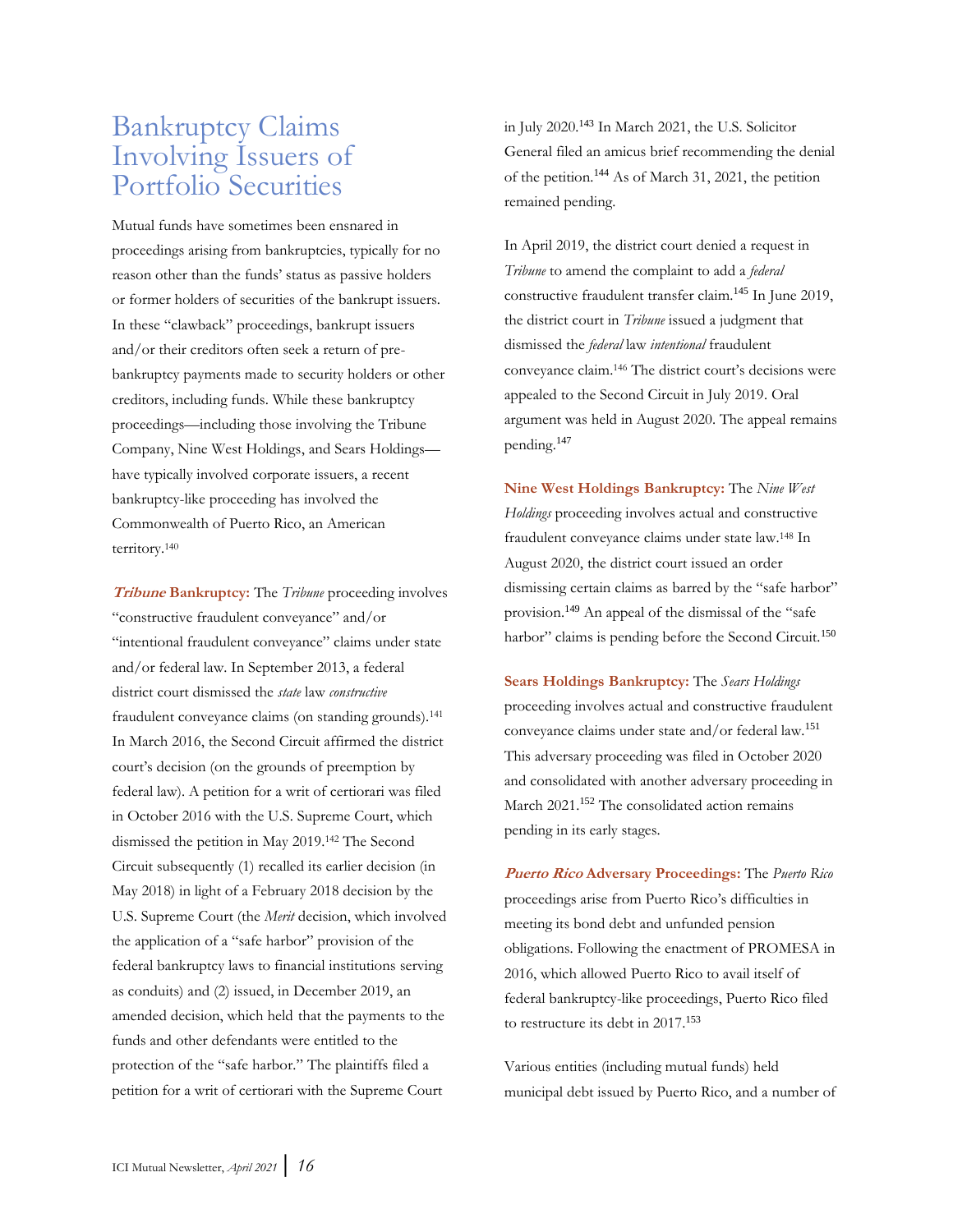<span id="page-18-0"></span>funds and/or fund advisers appear to have been named in related adversary proceedings.<sup>154</sup> In December 2019, the district court stayed these adversary proceedings until March 2020.<sup>155</sup> In a February 2020 court filing, Puerto Rico's federal oversight board advised that it had reached a deal with a subset of bondholders on a bankruptcy plan that, if approved, would assist Puerto Rico in emerging from bankruptcy.<sup>156</sup> In March 2020, the district court extended the stay of the related

adversary proceedings until the court had the opportunity to decide whether the plan can be confirmed. <sup>157</sup> In March 2021, the oversight board filed an amended bankruptcy plan.<sup>158</sup> A hearing on the amended plan is expected to be scheduled later in 2021. It appears likely that the adversary proceedings will remain stayed until the court has ruled on whether the amended plan can be confirmed.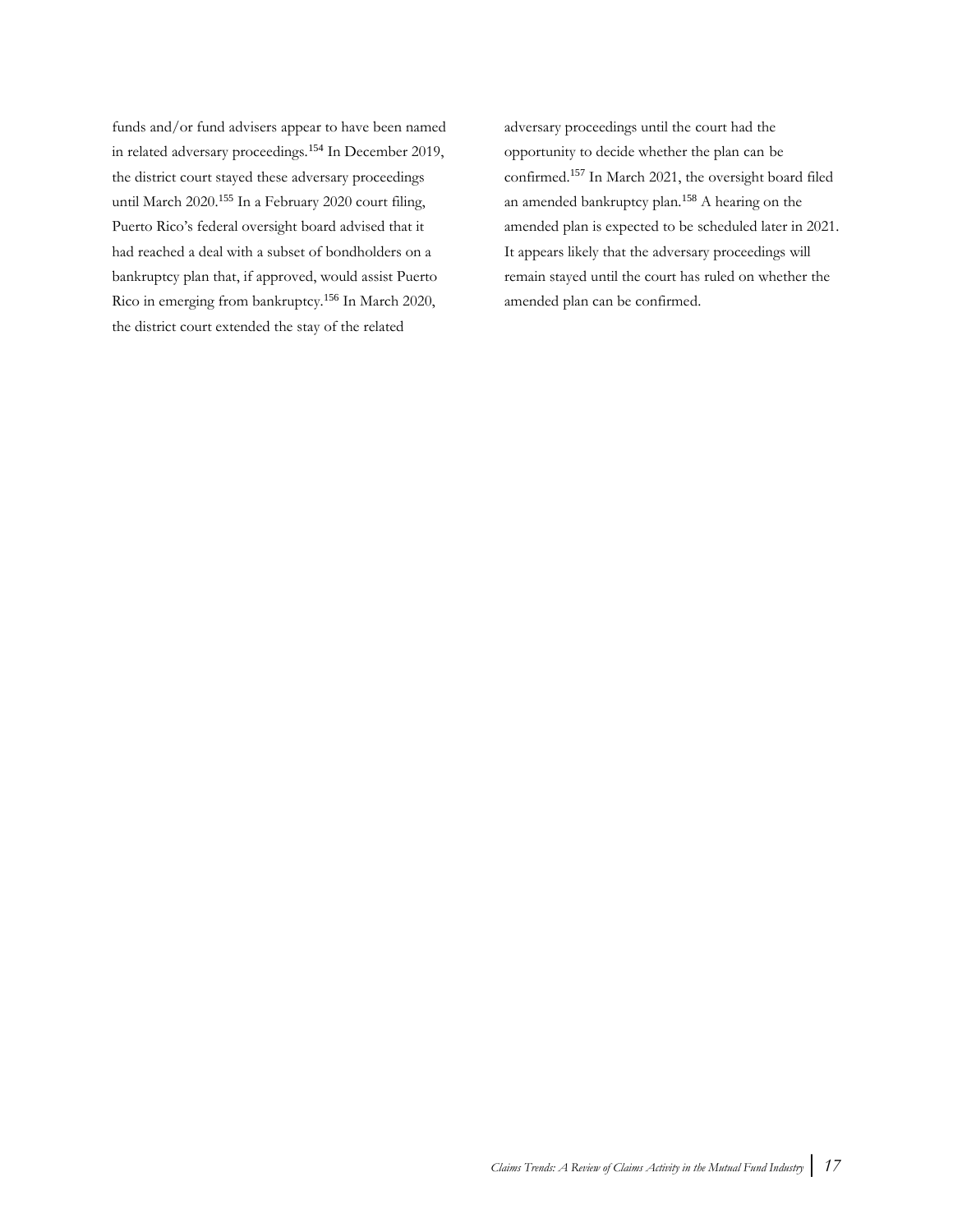## <span id="page-19-0"></span>D&O/E&O Claims Data

## <span id="page-19-1"></span>D&O/E&O Notices by Subject (2020)

Bankruptcy, closed-end fund, and regulatory matters constituted the most common subjects of claims notices submitted under ICI Mutual D&O/E&O policies in 2020. As shown in the chart below, a substantial percentage of notices received (the "Other" category) do not fall neatly into a broader category.

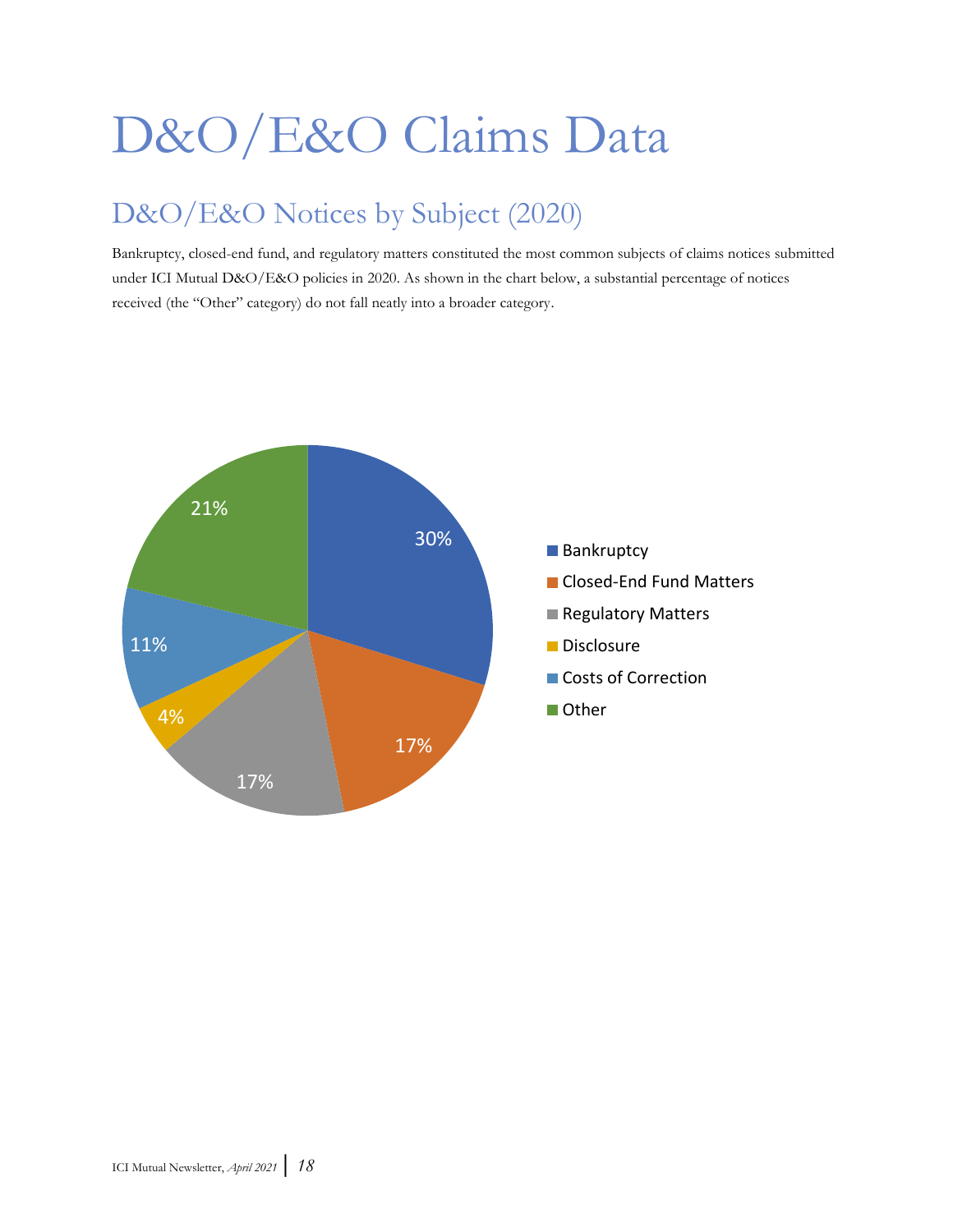## D&O/E&O Claims Data

### <span id="page-20-0"></span>D&O/E&O Insurance Payments by Category (2011–2020)

The chart below shows the breakdown of payments (i.e., defense costs, settlements and judgments, and costs of correction) made by ICI Mutual on claims submitted under ICI Mutual D&O/E&O policies over the ten-year period January 1, 2011 through December 31, 2020.

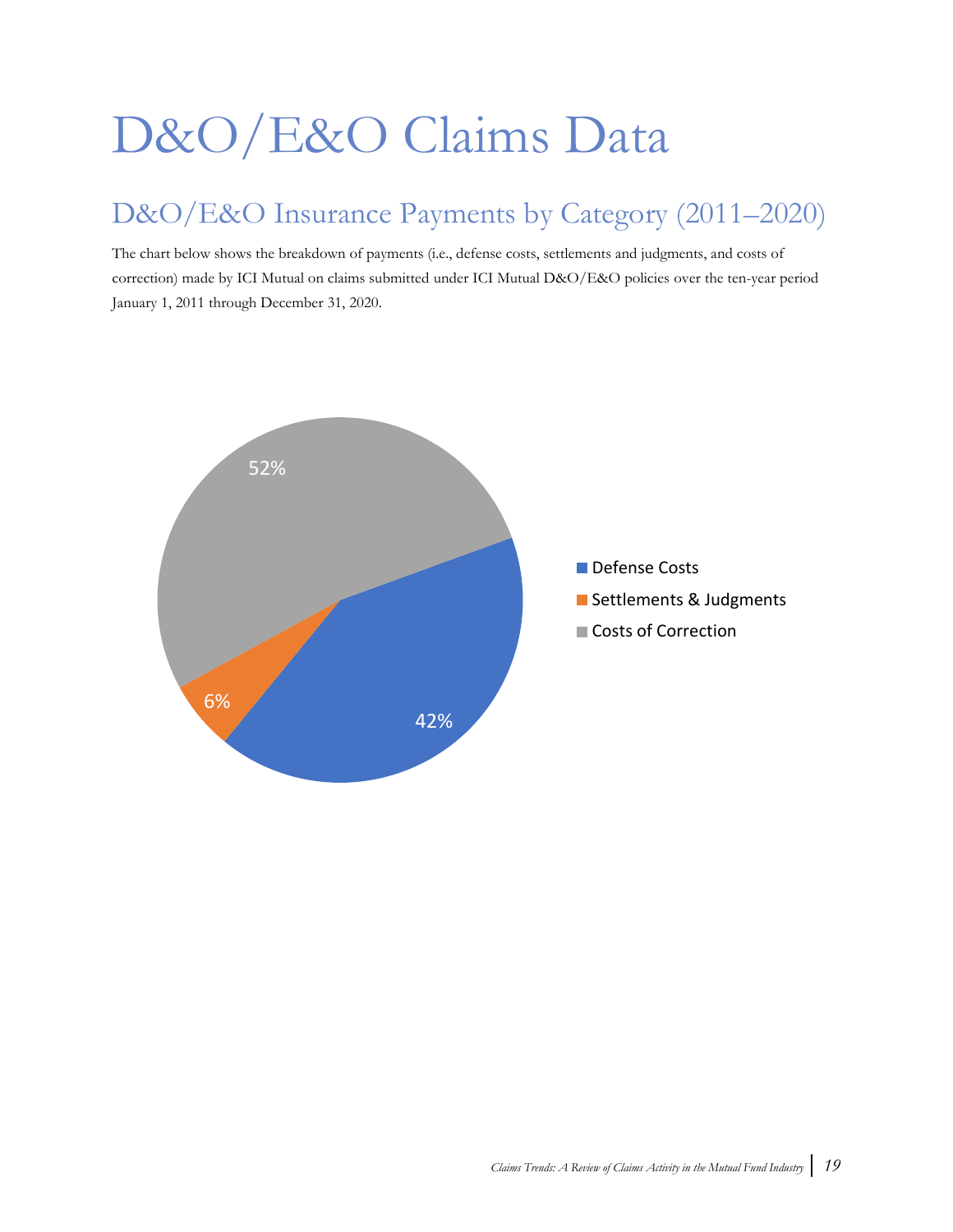## <span id="page-21-0"></span>**Endnotes**

- 15 U.S.C. § 80a-35(b) (2007).
- 2 Jones v. Harris Assocs. L.P., 559 U.S. 335 (2010). This standard was first articulated by a federal appellate court in *Gartenberg v. Merrill Lynch Asset Mgmt., Inc.*, 694 F.2d 923 (2d Cir. 1982). The court set forth six factors—the "*Gartenberg* factors"—which are generally viewed to include: (1) the nature and quality of services provided to the fund and its shareholders; (2) the profitability of the fund to the adviser-manager; (3) "fall-out benefits" accruing to the adviser-manager or its affiliates; (4) "economies of scale" realized by the adviser-manager (and the extent to which they are shared); (5) comparative fee structure; and (6) the independence, expertise, care, and conscientiousness of the fund's board in evaluating adviser compensation. *Id.* at 928–32.
- <sup>3</sup> The count of post-*Jones* lawsuits herein does not include cases that were consolidated into other cases.
- <sup>4</sup> Obeslo v. Great-West Capital Mgmt., LLC, No. 20-1310 (10th Cir. filed Sept. 2, 2020) (notice of appeal).
- <sup>5</sup> Obeslo v. Great-West Capital Mgmt., LLC, No. 16-cv-230, 2020 U.S. Dist. LEXIS 141198 (D. Colo. Aug. 7, 2020) (findings of fact and conclusions of law). Of particular note, in late September 2020, the district court sanctioned the plaintiffs' attorneys—"undeterred by the signs that their case was fatally flawed" due to their reliance on a discredited witness—for "recklessly proceed[ing] to trial in violation of their duty to objectively analyze their case." The district court held the plaintiffs' attorneys liable for defendants' excess costs, expenses, and attorney fees from the commencement of the trial. Obeslo v. Great-West Capital Mgmt., LLC, No. 16-cv-230, at 8 (D. Colo. Sept. 28, 2020) (order granting defendants' motion for sanctions).
- <sup>6</sup> Obeslo v. Great-West Capital Mgmt., LLC, No. 20-1310 (10th Cir. filed Sept. 2, 2020) (notice of appeal).
- <sup>7</sup> The following six lawsuits were closed by stipulation of the parties: Ingenhutt v. State Farm Inv. Mgmt. Corp., No. 15-cv-1303 (C.D. Ill. Nov. 21, 2018) (closed by stipulation); In re Voya Glob. Real Estate Fund S'holder Litig., No. 13-cv-1521 (D. Del. Oct. 19, 2017) (stipulation of dismissal with prejudice); Ventura v. Principal Mgmt. Corp., No. 15-cv-481 (S.D. Iowa Oct. 17, 2017) (stipulation of dismissal with prejudice); North Valley GI Med. Grp. v. Prudential Invs. LLC, No. 15-cv-3268 (D. Md. Feb. 2, 2017) (stipulation of dismissal with prejudice); Curd v. SEI Invs. Mgmt. Corp., No. 13-cv-7219 (E.D. Pa. Nov. 21, 2016) (stipulation of dismissal with prejudice); Southworth v. Hartford Inv. Fin. Servs. LLC, No. 10-cv-878 (D. Del. Nov. 7, 2011) (closed by stipulation).

The following seven lawsuits were closed by court order (with district court decisions affirmed on appeal in four of these lawsuits): Redus-Tarchis v. N.Y. Life Inv. Mgmt., 2018 U.S. Dist. LEXIS 175309 (D.N.J. Oct. 10, 2018) (order granting summary judgment); Kasilag v. Hartford Inv. Fin. Serv., LLC, 2017 U.S. Dist. LEXIS 28280 (D.N.J. Feb. 28, 2017), *aff'd*, 745 Fed. Appx. 452 (3d Cir. Aug. 15, 2018); Sivolella v. AXA Equitable Life Ins. Co., 2016 U.S. Dist. LEXIS 113822 (D.N.J. Aug. 25, 2016), *aff'd*, 742 Fed. Appx. 604 (3d Cir. July 10, 2018); Zehrer v. Harbor Capital Advisors, Inc., 2018 U.S. Dist. LEXIS 40718 (N.D. Ill Mar. 13, 2018); Am. Chems. & Equip. Inc. 401(k) Ret. Plan v. Principal Mgmt. Corp., No. 14-cv-44, 2016 U.S. Dist. LEXIS 188713 (S.D. Iowa Feb. 3, 2016), *aff'd*, 864 F.3d 859 (8th Cir. 2017); In re Russell Inv. Co. S'holder Litig., No. 13-cv-12631 (D. Mass. Feb. 28, 2017) (order for closure); Santomenno v. John Hancock Life Ins. Co., No. 10-cv-1655 (D.N.J. filed Mar. 31, 2010), *dismissed*, 2011 U.S. Dist. LEXIS 55317 (D.N.J. May 23, 2011) (as to section 36(b)), *aff'd*, 677 F.3d 178 (3d Cir. 2012) & 2013 U.S. Dist. LEXIS 103404 (D.N.J. July 24, 2013) (as to ERISA), *aff'd*, 768 F.3d 284 (3d Cir. 2014).

- <sup>8</sup> Ventura v. Principal Mgmt. Corp., No. 15-cv-481 (S.D. Iowa Oct. 17, 2017) (stipulation of dismissal with prejudice); North Valley GI Med. Grp. v. Prudential Invs. LLC, No. 15-cv-3268 (D. Md. Feb. 2, 2017) (stipulation of dismissal with prejudice).
- <sup>9</sup> Chill v. Calamos Advisors, LLC, 417 F. Supp. 3d 208 (S.D.N.Y. Sept. 27, 2019) (order of dismissal) (stipulation of non-appeal filed on October 25, 2019).
- <sup>10</sup> Goodman v. J.P. Morgan Inv. Mgmt., Inc., 2018 U.S. Dist. LEXIS 39209 (S.D. Ohio Mar. 9, 2018) (order granting motion for summary judgment), *aff'd*, 2020 U.S. App. LEXIS 9868 (6th Cir. Mar. 30, 2020).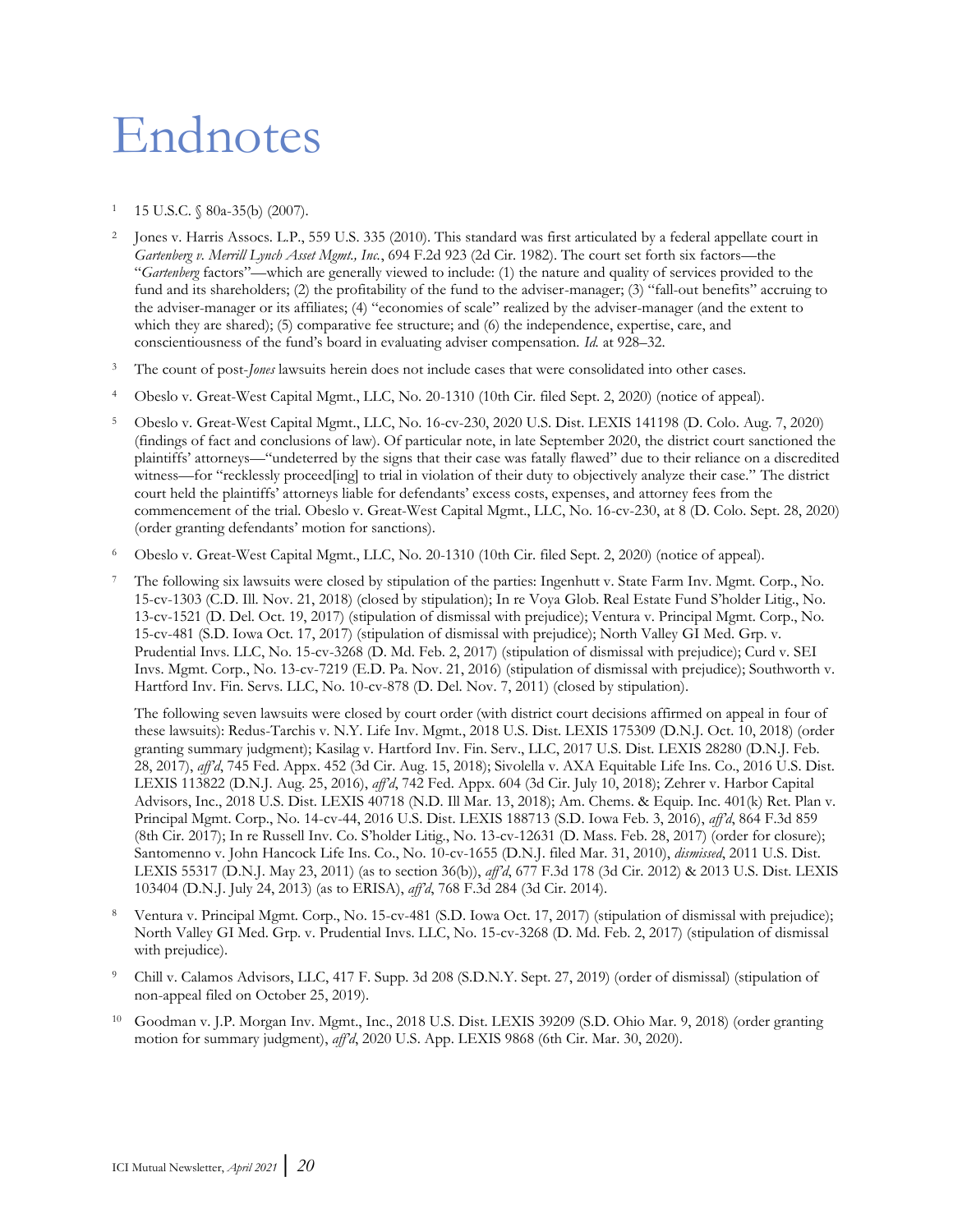- <sup>11</sup> Pirundini v. J.P. Morgan Inv. Mgmt. Inc., 2018 U.S. Dist. LEXIS 25315 (S.D.N.Y. Feb. 14, 2018) (order granting motion to dismiss), *aff'd*, 2019 U.S. App. LEXIS 8300 (2d Cir. Mar. 18, 2019).
- <sup>12</sup> In re BlackRock Mut. Funds Advisory Fee Litig., No. 14-cv-1165 (D.N.J. filed Feb. 21, 2014), *dismissed*, 2019 U.S. Dist. LEXIS 63547 (D.N.J. Feb. 8, 2019), *aff'd*, 816 Fed. Appx. 637 (3d Cir. May 28, 2020).
- <sup>13</sup> In re Davis N.Y. Venture Fund Fee Litig., No. 14-cv-4318 (S.D.N.Y. filed Jun. 16, 2014), *dismissed*, 2019 U.S. Dist. LEXIS 111521 (S.D.N.Y. Jul. 2, 2019), *aff'd*, 805 Fed. Appx. 79 (2d Cir. May 22, 2020).
- <sup>14</sup> Kennis v. Metropolitan West Asset Mgmt., LLC, No. 15-cv-8162, 2019 U.S. Dist. LEXIS 162598 (C.D. Cal. Aug. 5, 2019) (district court adopted findings of fact and conclusions of law in favor of defendants following trial).
- <sup>15</sup> Kennis v. Metropolitan West Asset Mgmt., LLC, No. 15-cv-8162 (C.D. Cal. filed Oct. 16, 2015), *dismissed*, 2019 U.S. Dist. LEXIS 162598 (C.D. Cal. Aug. 5, 2019), *aff'd*, No. 19-55934, 2020 U.S. App. LEXIS 29662 (9th Cir. Sept. 17, 2020).
- <sup>16</sup> Zoidis v. T. Rowe Price Assocs., Inc., No. 16-cv-2786 (D. Md. Jan. 4, 2021) (closed by stipulation); Karp v. Harris Assocs., L.P., No. 16-cv-8216 (N.D. Ill. Nov. 28, 2016) (closed by stipulation); Wayne Cty. Emps.' Ret. Sys. v. Fiduciary Mgmt. Inc., No. 15-cv-1170 (E.D. Wis. Jan. 4, 2016) (closed by stipulation); Kennis v. First Eagle Inv. Mgmt., LLC, No. 14-cv-585 (D. Del. Aug. 9, 2017) (closed by stipulation).
- <sup>17</sup> Zoidis v. T. Rowe Price Assocs., Inc., No. 16-cv-2786 (D. Md. Jan. 4, 2021) (closed by stipulation); Kennis v. First Eagle Inv. Mgmt., LLC, No. 14-cv-585 (D. Del. Aug. 9, 2017) (closed by stipulation).
- <sup>18</sup> One of these lawsuits (filed in 2011) involved a traditional challenge to advisory fees charged to certain mutual funds. The lawsuit was closed by stipulation of the parties in August 2012. Reso v. Artisan Partners Ltd. P'ship, No. 11-cv-873 (E.D. Wis. Aug. 23, 2012).

In a second lawsuit (filed in 2013, plaintiffs challenged the "split" between securities lending revenue paid to an ETF's adviser and its affiliate (which provided the securities lending services), a theory not shared by any other post-*Jones* section 36(b) lawsuit. The August 2013 dismissal of the lawsuit by the district court was affirmed by the Sixth Circuit in September 2014, thus bringing the lawsuit to a close. Laborers' Local 265 Pension Fund v. iShares Tr., 2013 U.S. Dist. LEXIS 122613 (M.D. Tenn. Aug. 28, 2013), *aff'd*, 769 F.3d 399 (6th Cir. 2014).

A third lawsuit (filed in 2014), the plaintiffs alleged that the adviser's fees charged to an affiliated fund were higher than those charged by the adviser to its institutional clients and a similarly managed exchange-traded fund. The lawsuit was closed by stipulation of the parties in August 2018. Kenny v. PIMCO, No. 14-cv-1987 (W.D. Wash. Aug. 9, 2018).

A fourth lawsuit (filed in 2016) involved the fees charged by the adviser and administrator of a business development company, an uncommon target for plaintiffs. In January 2017, a district court granted the defendants' motion to dismiss, which decision was appealed to the Second Circuit in February 2017. Paskowitz v. Prospect Capital Mgmt., L.P., 232 F. Supp. 3d 498 (S.D.N.Y. 2017), *appeal docketed*, No. 17-510 (2d Cir. Feb. 21, 2017). In May 2017, the Second Circuit approved the parties' stipulation to withdraw the appeal, thus bringing the lawsuit to a close. Paskowitz v. Prospect Capital Mgmt., L.P., No. 17-510 (2d Cir. May 15, 2017).

The last lawsuit in this category (filed in 2018) was styled as a manager-of-managers lawsuit, but was unusual in that it involved two relatively small closed-end funds and two unrelated investment advisers as defendants. The lawsuit appeared to stem from prior efforts by the plaintiff to attempt to force a conversion of the funds to open-end funds. The lawsuit was closed by stipulation of the parties in May 2019. Winston v. Western Asset Mgmt. Co., No. 18-cv-3523 (C.D. Cal. May 7, 2019).

- <sup>19</sup> Goodman v. J.P. Morgan Inv. Mgmt., Inc., 2018 U.S. Dist. LEXIS 39209 (S.D. Ohio Mar. 9, 2018) (order granting motion for summary judgment), *aff'd*, 2020 U.S. App. LEXIS 9868 (6th Cir. Mar. 30, 2020).
- <sup>20</sup> In re Davis N.Y. Venture Fund Fee Litig., 805 Fed. Appx. 79 (2d. Cir. May 22, 2020).
- <sup>21</sup> In re BlackRock Mutual Funds Advisory Fee Litig., 816 Fed. Appx. 637 (3d Cir. May 28, 2020).
- <sup>22</sup> Obeslo v. Great-West Capital Mgmt., LLC, No. 16-cv-230 (D. Colo. Aug. 7, 2020) (findings of fact and conclusions of law), *appeal docketed*, No. 20-1310 (10th Cir. Sept. 2, 2020).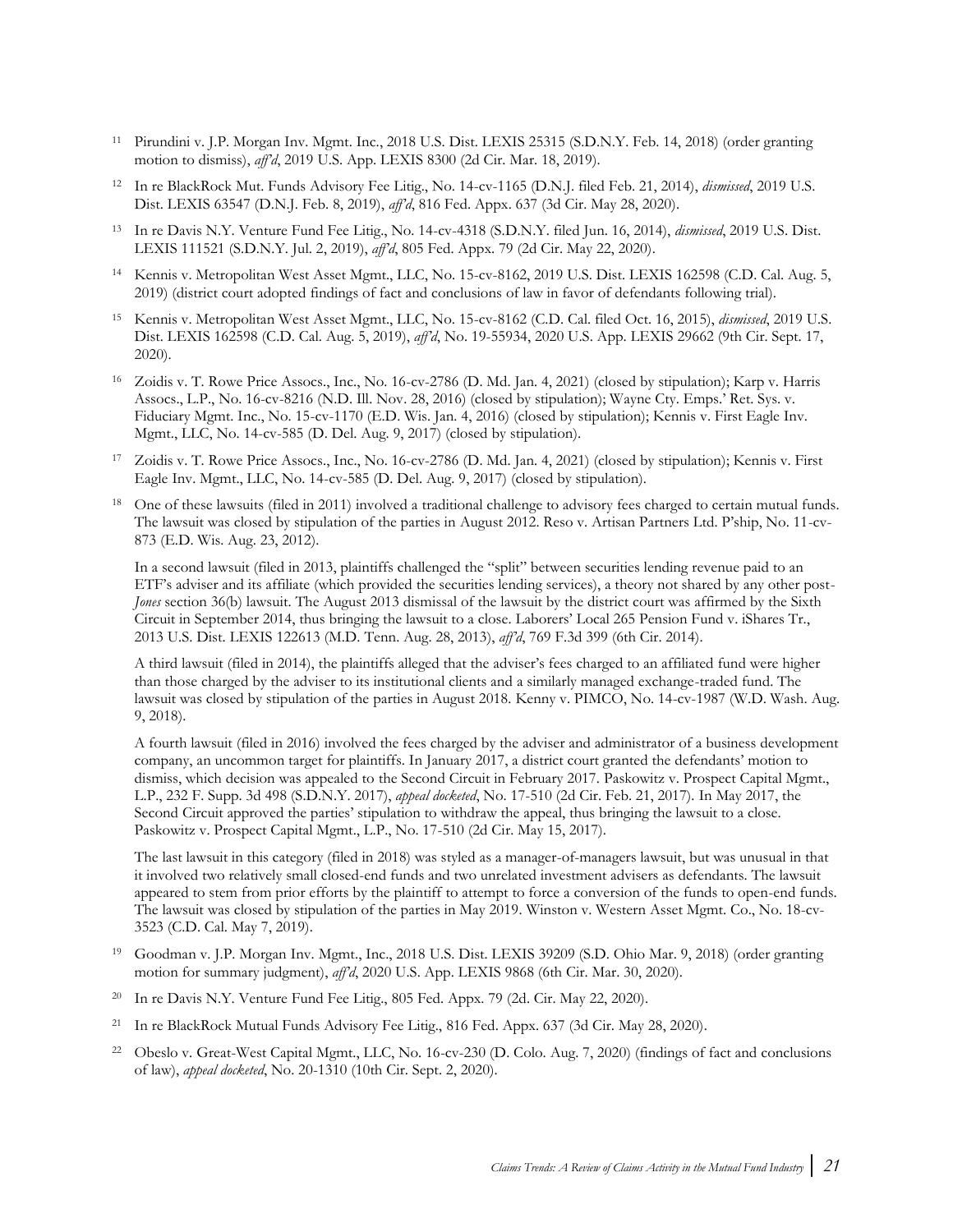- <sup>23</sup> Kennis v. Metropolitan West Asset Mgmt., LLC, No. 19-55934, 2020 U.S. App. LEXIS 29662 (9th Cir. Sept. 17, 2020).
- <sup>24</sup> Zoidis v. T. Rowe Price Assocs., Inc., No. 16-cv-2786 (D. Md. Jan. 4, 2021) (filing of order approving joint stipulation of dismissal with prejudice).
- <sup>25</sup> *See generally* ICI Mutual's 2010 Risk Management Study, MUTUAL FUND PROSPECTUS LIABILITY: UNDERSTANDING AND MANAGING THE RISK[, https://www.icimutual.com.](https://www.icimutual.com/system/files/Mutual%20Fund%20Prospectus%20Liability%20Understanding%20and%20Managing%20the%20Risk.pdf)
- <sup>26</sup> Hunter v. Infinity Q Diversified Alpha Fund, No. 651295-2021 (N.Y. Sup. Ct. filed Feb. 24, 2021); Rosenstein v. Trust for Advised Portfolios, No. 651302-2021 (N.Y. Sup. Ct. filed Feb. 25, 2021).
- <sup>27</sup> Hunter v. Infinity Q Diversified Alpha Fund, No. 651295-2021 (N.Y. Sup. Ct. Mar. 17, 2021) & Rosenstein v. Trust for Advised Portfolios, No. 651302-2021 (N.Y. Sup. Ct. Mar. 17, 2021) (filing of motion for consolidation).
- <sup>28</sup> Yang v. Trust for Advised Portfolios, No. 21-cv-1047 (E.D.N.Y. filed Feb. 26, 2021).
- <sup>29</sup> Drapeau v. ProShares Tr., No. 18-cv-107 (D. Vt. filed July 3, 2018); Ford v. ProShares Tr. II, No. 19-cv-886 (S.D.N.Y. filed Jan. 29, 2019); Bittner v. ProShares Tr. II, No. 19-cv-1840 (S.D.N.Y. filed Feb. 27, 2019); Mareno v. ProShares Tr. II, No. 19-cv-1955 (S.D.N.Y. filed Mar. 1, 2019).
- <sup>30</sup> Ford v. ProShares Tr. II, No. 19-cv-886 (S.D.N.Y. Apr. 29, 2019) (order of consolidation).
- <sup>31</sup> In re ProShares Tr. II Secs. Litig., No. 19-cv-886 (S.D.N.Y. June 21, 2019) (filing of consolidated amended complaint); In re ProShares Tr. II Secs. Litig., No. 19-cv-886 (S.D.N.Y. Sept. 6, 2019) (filing of second consolidated amended complaint).
- <sup>32</sup> In re ProShares Tr. II Secs. Litig., No. 19-cv-886, 2020 U.S. Dist. LEXIS 1533 (S.D.N.Y. Jan. 3, 2020) (order granting motion to dismiss), *aff'd*, No. 20-419, 2021 U.S. App. LEXIS 7369 (2d Cir. Mar. 15, 2021).
- <sup>33</sup> Drapeau v. ProShares Tr., No. 18-cv-107 (D. Vt. Mar. 5, 2020) (order granting motion to dismiss).
- <sup>34</sup> Lucas v. U.S. Oil Fund, LP, No. 20-cv-4740 (S.D.N.Y. filed June 19, 2020) (complaint).
- <sup>35</sup> Ephrati v. U.S. Oil Fund, LP, No. 20-cv-6010 (S.D.N.Y. filed July 31, 2020) (complaint); Palacios v. U.S. Oil Fund, LP, No. 20-cv-6442 (S.D.N.Y. filed Aug. 13, 2020) (complaint).
- <sup>36</sup> In re U.S. Oil Fund, LP Secs. Litig., No. 20-cv-4740 (S.D.N.Y. Sept. 16, 2020) (order consolidating the lawsuits).
- <sup>37</sup> Di Scala v. ProShares Ultra Bloomberg Crude Oil, No. 20-cv-5865 (S.D.N.Y. filed July 28, 2020) (complaint).
- <sup>38</sup> Di Scala v. ProShares Ultra Bloomberg Crude Oil, No. 20-cv-5865 (S.D.N.Y. Feb. 22, 2021) (filing of stipulation of voluntary dismissal).
- <sup>39</sup> Sokolow v. LJM Funds Mgmt., Ltd., No. 18-cv-1039 (N.D. Ill. filed Feb. 9, 2018).
- <sup>40</sup> Bennett v. LJM Funds Mgmt., Ltd., No. 18-cv-1312 (N.D. Ill. filed Feb. 21, 2018); Nosewicz v. LJM Funds Mgmt., Ltd., No. 18-cv-1589 (N.D. Ill. filed Mar. 2, 2018).
- <sup>41</sup> Sokolow v. LJM Funds Mgmt., Ltd., No. 18-cv-1039 (N.D. Ill. Mar. 28, 2018) (order consolidating *Bennett* and *Nosewicz* into *Sokolow*).
- <sup>42</sup> Sokolow v. LJM Funds Mgmt., Ltd., No. 18-cv-1039 (N.D. Ill. July 13, 2020) (stipulation of dismissal).
- <sup>43</sup> Sokolow v. LJM Funds Mgmt., Ltd., No. 18-ch-11880 (Cir. Ct. Cook Cty., Ill. June 5, 2020) (order and final judgment).
- <sup>44</sup> Jensen v. iShares Tr., No. 16-552567 (Super. Ct. Cal. filed June 16, 2016).
- Jensen v. iShares Tr., 2017 Cal. Super. LEXIS 547 (Super. Ct. Cal. Sept. 18, 2017) (statement of decision).
- Jensen v. iShares Tr., No. A153511 (Cal. Ct. App. Dec. 1, 2017) (notice of appeal).
- <sup>47</sup> Jensen v. iShares Tr., 44 Cal. App. 5th 618 (Cal. Ct. App. Jan. 23, 2020) (decision).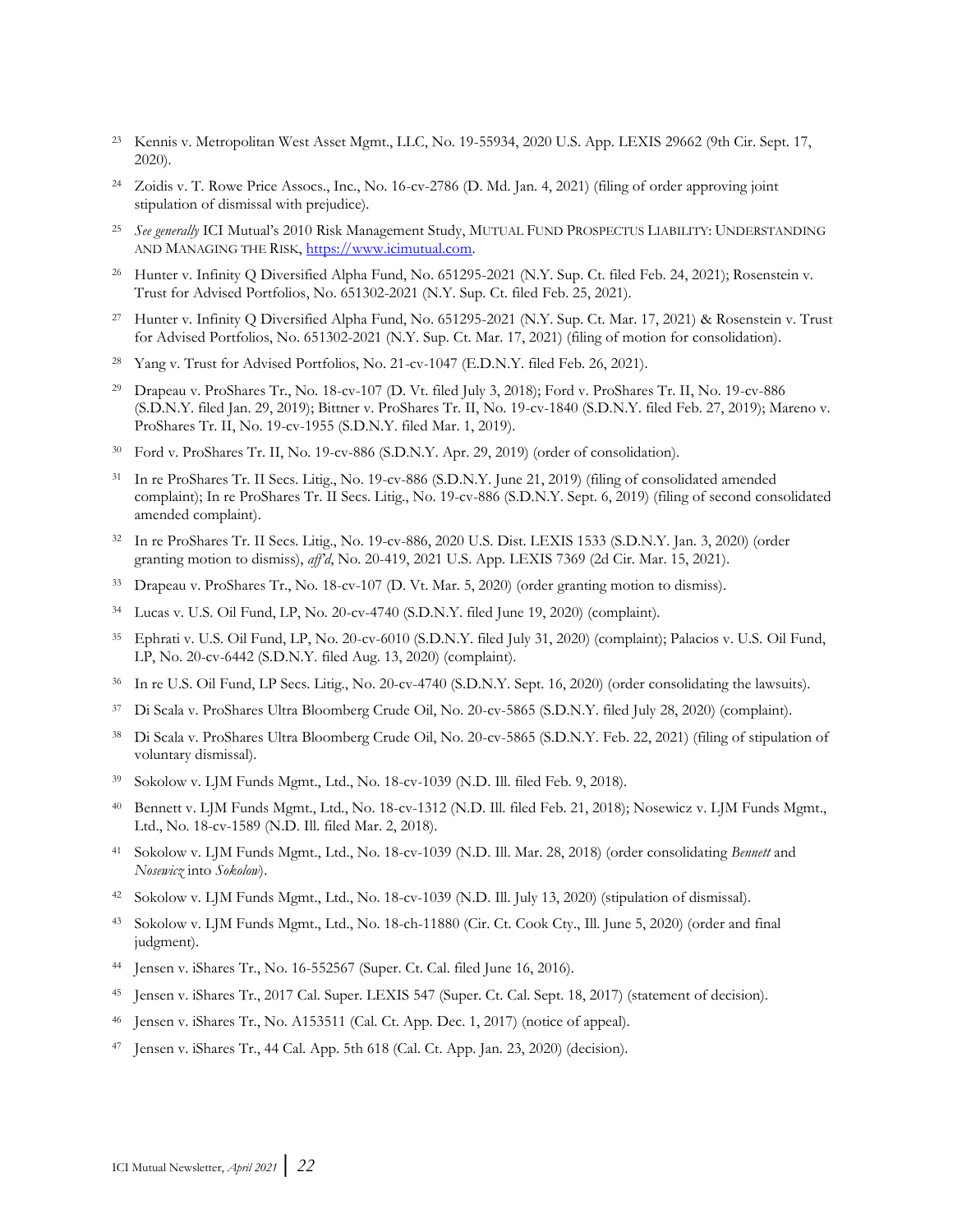- <sup>48</sup> Under section 10(b) of the '34 Act and rule 10b-5 thereunder, one such requirement is that a plaintiff demonstrate that defendants engaged in intentional or reckless misconduct (i.e., "scienter"). *See generally* ICI Mutual's 2010 Risk Management Study, MUTUAL FUND PROSPECTUS LIABILITY: UNDERSTANDING AND MANAGING THE RISK, [https://www.icimutual.com](https://www.icimutual.com/system/files/Mutual%20Fund%20Prospectus%20Liability%20Understanding%20and%20Managing%20the%20Risk.pdf) (at pp. 6–7, discussing legal requirements applicable to "securities fraud" class action lawsuits brought under section 10(b) of the '34 Act and rule 10b-5 thereunder).
- <sup>49</sup> As reported in prior *Claims Trends*, a noteworthy development in the rule 10b-5 area came in 2011 with the U.S. Supreme Court's decision in *Janus Capital Group v. First Derivative Traders*, 131 S. Ct. 2296 (2011). In considering whether an investment adviser to mutual funds (and the adviser's parent company) could be held liable for allegedly deceptive statements included in mutual fund prospectuses, the Court in *Janus* held that the adviser did not itself "make" any of the alleged prospectus misstatements at issue, and therefore could not be liable as a "primary" violator in shareholder litigation brought under rule 10b-5.

In March 2019, in a lawsuit outside the fund area, *Lorenzo v. SEC*, 2019 U.S. LEXIS 2295 (Mar. 27, 2019), the Supreme Court appears to have expanded the scope of "primary" liability under rule 10b-5, holding that an individual who did not "make" false and misleading statements within the meaning of the *Janus* decision could nonetheless be held liable under rule 10b-5 for *disseminating* false and misleading statements with intent to defraud. The effect of *Lorenzo* on mutual fund litigation under the '34 Act remains to be seen.

- <sup>50</sup> Yang v. Trust for Advised Portfolios, No. 21-cv-1047 (E.D.N.Y. filed Feb. 26, 2021).
- <sup>51</sup> Salzberg v. Sciabacucchi, 227 A.3d 102 (2020).
- <sup>52</sup> A California state court, in September 2020, dismissed '33 Act claims because the issuer's corporate charter contained a federal forum selection provision. *Wong v. Restoration Robotics, Inc.*, No. 18-civ-2609 (Cal. Super. Ct., San Mateo Cty. Sept. 1, 2020) (order on motion to dismiss). Another California state court reached a similar conclusion in *In re Uber Technologies, Inc. Securities Litigation*, finding the federal forum selection provision "[wa]s consistent with Plaintiffs' reasonable expectations at the time they chose to purchase … stock." *In re Uber Technologies, Inc. Secs. Litig.*, No. 19-civ-579544 (Cal. Super. Ct., San Francisco Cty. Nov. 16, 2020). In *In re Dropbox Securities Litigation*, a California state court found that shareholders assented to the issuer's federal forum selection provision by purchasing shares in the company's IPO. *In re Dropbox Inc. Secs. Litig.*, No. 19-civ-5089 (Cal. Super. Ct., San Mateo Cty. Dec. 4, 2020) (order on motion to dismiss). *See Dropbox Becomes Third California Superior Court Decision To Enforce Delaware Corporations' Federal Forum Provision For Securities Act Lawsuits*, Seyfarth Shaw (Dec. 8, 2020), [https://www.seyfarth.com/news-insights/dropbox-becomes-third-california-superior-court-decision-to-enforce](https://www.seyfarth.com/news-insights/dropbox-becomes-third-california-superior-court-decision-to-enforce-delaware-corporations-federal-forum-provision-for-securities-act-lawsuits.html)[delaware-corporations-federal-forum-provision-for-securities-act-lawsuits.html.](https://www.seyfarth.com/news-insights/dropbox-becomes-third-california-superior-court-decision-to-enforce-delaware-corporations-federal-forum-provision-for-securities-act-lawsuits.html)
- <sup>53</sup> *See* Alison Frankel, *The Sciabacucchi effect: Delaware ruling on forum provisions is 'stabilizing' D&O insurance market*, REUTERS (Mar. 16, 2021), [https://www.reuters.com/article/instant-article/idUSKBN2B82S8.](https://www.reuters.com/article/instant-article/idUSKBN2B82S8)
- <sup>54</sup> Lanotte v. Highland Capital Mgmt. Fund Advisors, L.P., No. 18-cv-2360 (N.D. Tex. filed Sept. 5, 2018).
- <sup>55</sup> Lanotte v. Highland Capital Mgmt. Fund Advisors, L.P., No. 18-cv-2360 (N.D. Tex. May 26, 2020) (order granting motion to dismiss), *appeal docketed*, No. 20-10649 (5th Cir. June 25, 2020); Lanotte v. Highland Capital Mgmt. Fund Advisors, L.P., No. 18-cv-2360 (N.D. Tex. Mar. 25, 2019) (filing of motion to dismiss).
- <sup>56</sup> Saba Capital Master Fund v. BlackRock Credit Allocation Income Tr., C.A., No. 2019-416 (Del. Ch. filed June 4, 2019) (filing of complaint).
- <sup>57</sup> Saba Capital Master Fund v. BlackRock Credit Allocation Income Tr., C.A., No. 2019-416, 2019 Del. Ch. LEXIS 243 (Del. Ch. June 27, 2019) (issuance of memorandum opinion).
- <sup>58</sup> *See* Saba Capital CEF Opportunities 1 Ltd v. Voya Prime Rate Tr., No. CV2020-5293 (Ariz. Sup. Ct. Maricopa Cty. filed May 1, 2020) (challenging bylaws provisions establishing voting standards for board elections). *See also* Tim LeeMaster, *Bulldog Investors targeting CEF complexes at larger firms for activism*, FUND DIRECTIONS (Aug. 20, 2020), [https://funddirections.com/analysis/77521/bulldog-targeting-cef-complexes-at-larger-firms-for-activism/;](https://funddirections.com/analysis/77521/bulldog-targeting-cef-complexes-at-larger-firms-for-activism/) Tim LeeMaster, *Saba Director Slate Takes Over Voya CEF Board*, FUND DIRECTIONS (Aug. 27, 2020), [https://funddirections.com/news/77507/saba-director-slate-takes-over-voya-cef-board/;](https://funddirections.com/news/77507/saba-director-slate-takes-over-voya-cef-board/) Tim LeeMaster, *The Funds and Firms Pursuing Closed-End Fund Activism*, FUND DIRECTIONS (Feb. 13, 2020)[, https://funddirections.com/](https://funddirections.com/news/76965/the-funds-and-firms-pursuing-closed-end-fund-activism-2/) [news/76965/the-funds-and-firms-pursuing-closed-end-fund-activism-2/;](https://funddirections.com/news/76965/the-funds-and-firms-pursuing-closed-end-fund-activism-2/) Tim LeeMaster, *Western Asset Closed-End Funds Attract New Activist Fund*, FUND DIRECTIONS (Feb. 10, 2020), [https://funddirections.com/news/76953/](https://funddirections.com/news/76953/western-asset-closed-end-funds-attract-new-activist-fund/)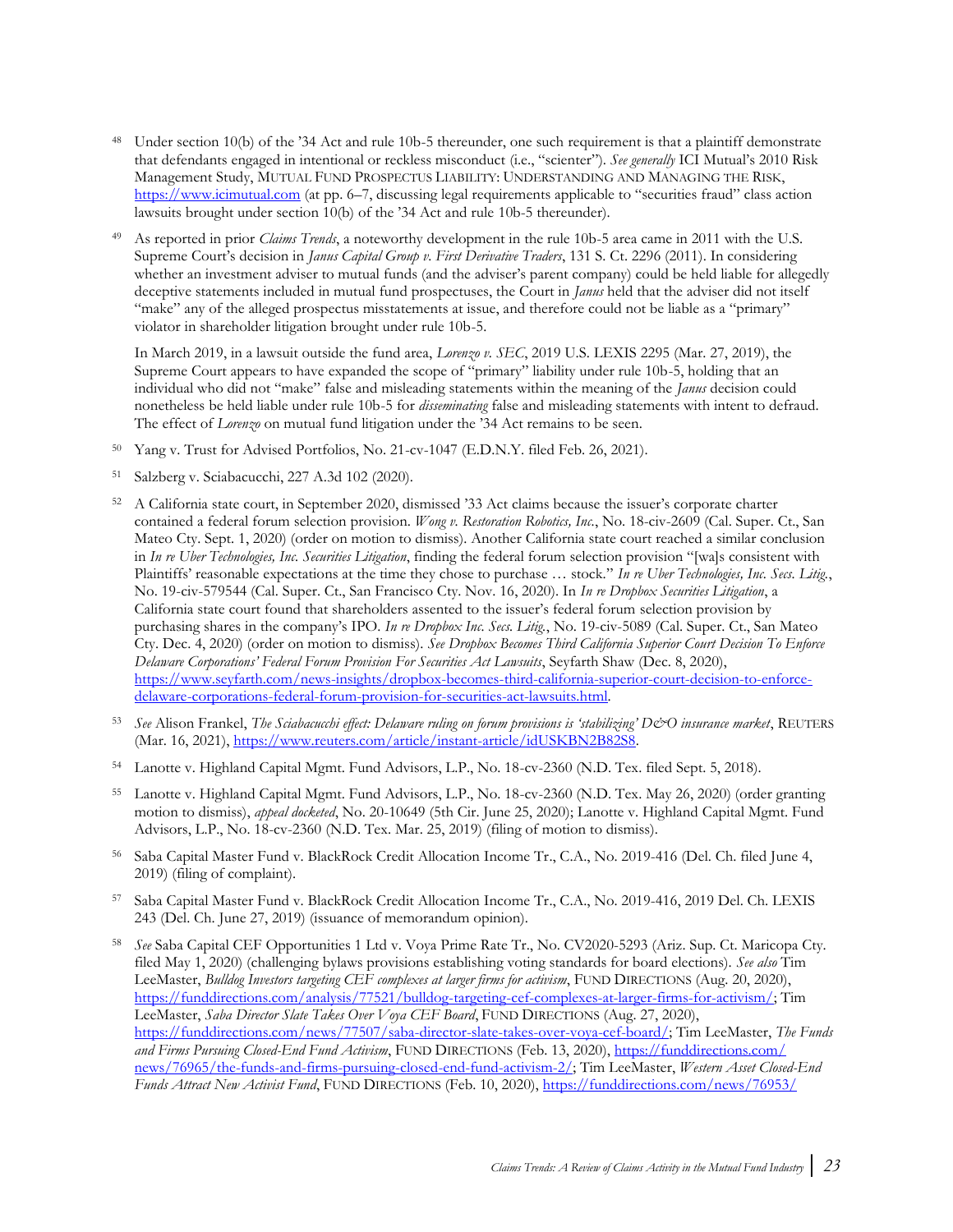[western-asset-closed-end-funds-attract-new-activist-fund/;](https://funddirections.com/news/76953/western-asset-closed-end-funds-attract-new-activist-fund/) Naimish Keswani, Saba Goes After Franklin Templeton CEF in Latest Activist Campaign, FUND DIRECTIONS (Apr. 1, 2021), [https://funddirections.com/news/77706/saba](https://funddirections.com/news/77706/saba-goes-after-franklin-templeton-cef-in-latest-activist-campaign/)[goes-after-franklin-templeton-cef-in-latest-activist-campaign/.](https://funddirections.com/news/77706/saba-goes-after-franklin-templeton-cef-in-latest-activist-campaign/)

- <sup>59</sup> Under laws of certain states, a company may be permitted to prevent or restrict changes in control of the company by restricting the voting power of certain voting shares, unless a majority of the company's disinterested shareholders vote to permit the person to vote the shares. A recent SEC staff statement, issued in May 2020, indicated that the staff would not recommend enforcement action against a closed-end fund that availed itself of an applicable control share statute, subject to certain conditions. *See Control Share Acquisition Statutes*, SEC Staff Statement, Div. of Inv. Mgmt. (May 27, 2020), [https://www.sec.gov/investment/control-share-acquisition-statutes.](https://www.sec.gov/investment/control-share-acquisition-statutes) The staff's recent statement withdrew a 2010 no-action letter in which the staff articulated its view that it would be inconsistent with section 18(i) of the ICA if a closed-end fund availed itself of Maryland's control share statute. *See* Boulder Total Return Fund, SEC No-Action Letter (Nov. 15, 2010), [https://www.sec.gov/divisions/investment/noaction/2010/](https://www.sec.gov/divisions/investment/noaction/2010/bouldertotalreturn111510.htm) [bouldertotalreturn111510.htm.](https://www.sec.gov/divisions/investment/noaction/2010/bouldertotalreturn111510.htm)
- <sup>60</sup> Closed-end fund matters often involve a so-called "demand" made on the fund's board of directors. In the demand, the shareholder typically requests that the fund board itself authorize and pursue litigation on behalf of the fund. The fund board, in order to make an informed decision as to how to respond to the demand—i.e., whether (1) to take over and assert the claims at issue (thereby displacing the shareholder), (2) to pursue an alternative remedy, or (3) to reject the shareholder's demand—will often appoint a special committee to conduct a shareholder derivative demand investigation (which is often conducted by an outside law firm retained by the special committee).
- <sup>61</sup> BlackRock Credit Allocation Income Tr. v. Saba Capital Master Fund, Ltd., 220 Del. LEXIS 14 (Del. Super. Ct. Jan. 13, 2020).
- <sup>62</sup> Saba Capital Master Fund v. BlackRock Credit Allocation Income Tr., C.A., No. 2019-0416 (Del. Ch. No. filed Feb. 25, 2020) (approval of stipulation of dismissal).
- <sup>63</sup> Saba Capital Master Fund, Ltd. v. BlackRock Muni New York Intermediate Duration Fund, Inc., Case No. 24-C-19- 3168 (Md. Cir. Ct. filed June 4, 2019).
- <sup>64</sup> *See U.S. Listed Closed-End Funds and BDCs Activist and Key Corporate Actions*, AST FUND SOLUTIONS, LLC (July 2019), [https://www.astfinancial.com/media/444040/c-users-dcampagnone-documents-ast-cef-monthly-july-2019.pdf;](https://www.astfinancial.com/media/444040/c-users-dcampagnone-documents-ast-cef-monthly-july-2019.pdf) Saba Capital Master Fund, Ltd. v. BlackRock Muni New York Intermediate Duration Fund, Inc., Case No. 24-C-19-3168 (Md. Cir. Ct. filed June 4, 2019).
- <sup>65</sup> Saba Capital Master Fund, Ltd. v. BlackRock Muni New York Intermediate Duration Fund, Inc., Case No. 24-C-19- 3168 (Md. Cir. Ct. Sept. 13, 2019) (filing of motion to dismiss).
- <sup>66</sup> Saba Capital Master Fund, Ltd. v. BlackRock Muni New York Intermediate Duration Fund, Inc., Case No. 24-C-19- 0168 (Md. Cir. Ct. Nov. 15, 2019) (order granting motion to dismiss).
- <sup>67</sup> Saba Capital Master Fund, Ltd. v. BlackRock Muni New York Intermediate Duration Fund, Inc., Case No. 2068- 2019 (Md. Ct. Spec. Apps. Feb. 27, 2020) (notice of voluntary dismissal).
- <sup>68</sup> Saba Capital CEF Opportunities 1 Ltd v. Voya Prime Rate Tr., No. CV2020-5293 (Ariz. Sup. Ct. Maricopa Cty. filed May 1, 2020)
- <sup>69</sup> *See Investment Management Retrospective: 2020's Second Half*, Client Alert, Skadden, Arps, Slate, Meagher & Flom LLP (Dec. 21, 2020),<https://www.skadden.com/insights/publications/2020/12/investment-management-retrospective> (discussing, among other things, Saba's litigation in Arizona state court against Voya Prime Rate Trust).
- <sup>70</sup> *See* Saba Capital CEF Opportunities 1 Ltd v. Voya Prime Rate Tr., No. CV2020-5293 (Ariz. Sup. Ct. Maricopa Cty. Sept. 20, 2020) (order granting dismissal with prejudice).
- <sup>71</sup> Saba Capital CEF Opportunities 1, Ltd. v. Nuveen Floating Rate Income Fund, No. 21-cv-327 (S.D.N.Y. filed Jan. 14, 2021) (filing of complaint).
- <sup>72</sup> *See* discussion of control share acquisition statutes at note [59](#page-8-0) *supra*. The argument that "control share acquisition" bylaw amendments violate the ICA is also at issue in counterclaims filed by the same activist shareholder in another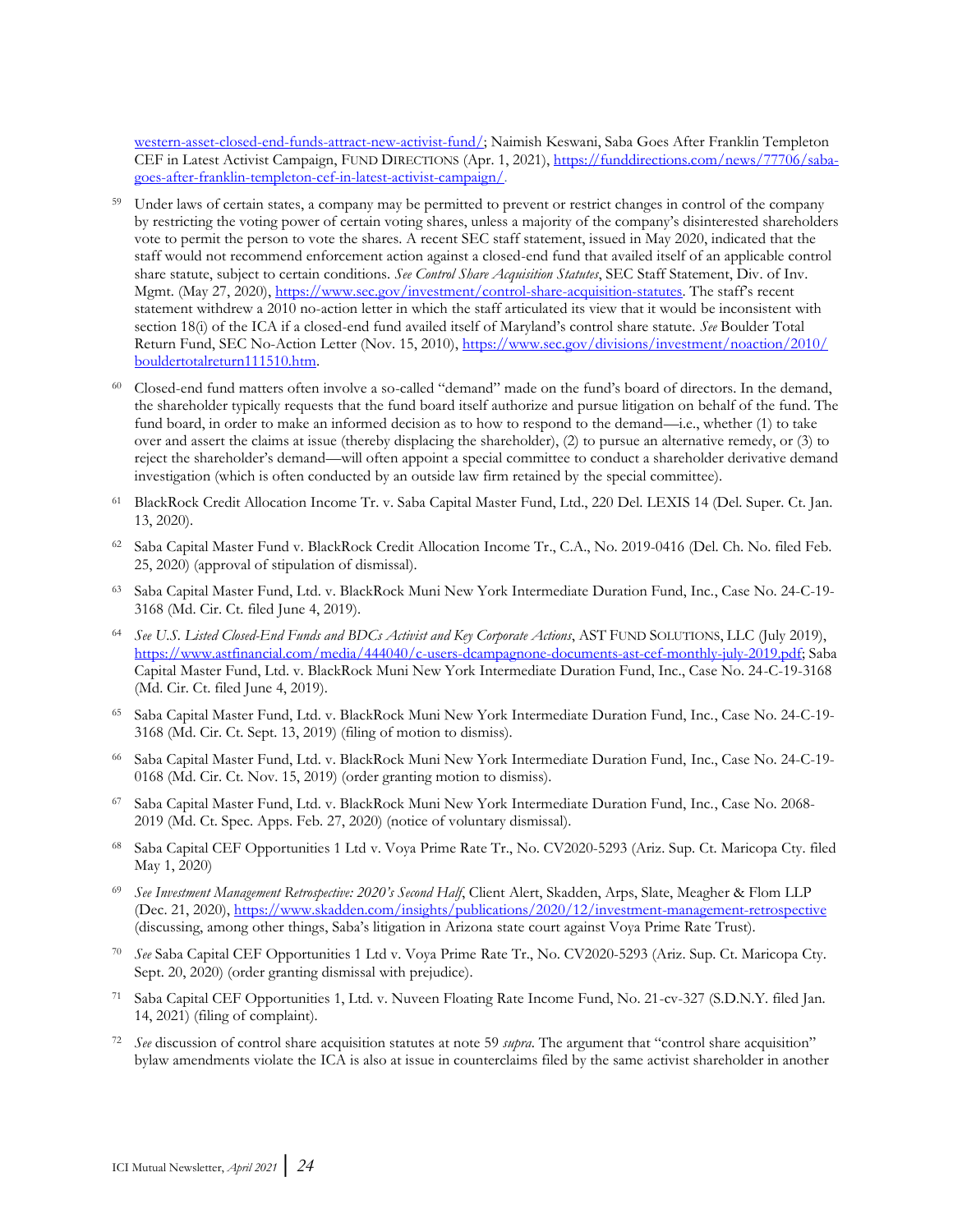lawsuit. *See* Eaton Vance Senior Income Tr. v. Saba Capital Master Fund, Ltd., No. 2084-cv-1533 (Mass. Suffolk Cty. Sup. Ct. Aug. 27, 2020) (filing of counterclaims by defendant). On March 31, 2021, the court granted in part and denied in part the plaintiff's motion to dismiss the defendant's counterclaims in that lawsuit, thereby permitting the defendant's counterclaim relating to the alleged ICA violation to proceed. Eaton Vance Senior Income Tr. v. Saba Capital Master Fund, Ltd., No. 2084-cv-1533 (Mass. Suffolk Cty. Sup. Ct. Mar. 31, 2021) (order granting in part and denying in part plaintiff's motion to dismiss defendant's counterclaims).

- <sup>73</sup> *See* Oxford Univ. Bank v. Lansuppe Feeder, Inc., 933 F.3d 99 (2d Cir. Aug. 5, 2019) (holding that section 47(b) of the ICA provides an implied private right of action for rescission of contracts that violate the ICA). Prior to the Second Circuit's decision, a number of courts had declined to find an implied private right of action under section 47(b), and courts had generally found that the only private right of action under the ICA was expressly set forth in section 36(b).
- <sup>74</sup> Saba Capital CEF Opportunities 1, Ltd. v. Nuveen Floating Rate Income Fund, No. 21-cv-327 (S.D.N.Y. Mar. 30, 2021) (filing of joint motion to dismiss).
- <sup>75</sup> *See* SEC, Div. of Enforcement, Annual Report 2020 (Nov. 2, 2020)[, https://www.sec.gov/files/enforcement-annual](https://www.sec.gov/files/enforcement-annual-report-2020.pdf)[report-2020.pdf.](https://www.sec.gov/files/enforcement-annual-report-2020.pdf)
- <sup>76</sup> *See id.* at 16 (indicating that 57, or approximately 21%, of its stand-alone actions in fiscal year 2020 were against investment companies/investment advisers).
- <sup>77</sup> *See* In re Catalyst Capital Advisors, LLC, File No. 3-19674, IAA Rel. No. 5436 (SEC Jan. 27, 2020), <https://www.sec.gov/litigation/admin/2020/ia-5436.pdf> (finding that a registered investment adviser made material misstatements concerning its risk management procedures for a mutual fund under its management).
- <sup>78</sup> *See* In re Transamerica Asset Mgmt. Inc., File No. 3-20105, ICA Rel. No. 34035 (SEC Sept. 30, 2020), <https://www.sec.gov/litigation/admin/2020/ia-5599.pdf> (finding that an adviser improperly recaptured waived fees on registered money market funds, causing the investors to overpay for fund shares, and further finding that each fund's prospectus had not disclosed the adviser's recaptured amount).
- <sup>79</sup> In re Franklin Advisers, Inc., No. 3-19854, ICA Rel. No. 33919 (SEC July 2, 2020), [https://www.sec.gov/litigation/](https://www.sec.gov/litigation/admin/2020/ia-5531.pdf) [admin/2020/ia-5531.pdf](https://www.sec.gov/litigation/admin/2020/ia-5531.pdf) (finding that a registered investment adviser caused mutual funds to invest in other mutual funds in excess of regulatory investment restrictions).
- <sup>80</sup> SEC, EXAMS, 2021 Nat'l Exam Program Examination Priorities, 19–27 (Mar. 3, 2021), [https://www.sec.gov/files/](https://www.sec.gov/files/2021-exam-priorities.pdf) [2021-exam-priorities.pdf.](https://www.sec.gov/files/2021-exam-priorities.pdf)
- <sup>81</sup> *Id.* at 32.
- <sup>82</sup> *Id.* at 28.
- <sup>83</sup> *Id.* at 29.
- <sup>84</sup> SEC, OCIE, Nat'l Exam Program Risk Alert, Examination Initiative: LIBOR Transition Preparedness (June 18, 2020)[, https://www.sec.gov/files/Risk%20Alert%20-%20OCIE%20LIBOR%20Initiative\\_1.pdf.](https://www.sec.gov/files/Risk%20Alert%20-%20OCIE%20LIBOR%20Initiative_1.pdf)
- <sup>85</sup> SEC, OCIE, Nat'l Exam Program Risk Alert: Observations from Examinations of Investment Advisers Managing Private Funds (June 23, 2020), [https://www.sec.gov/files/Private%20Fund%20Risk%20Alert\\_0.pdf.](https://www.sec.gov/files/Private%20Fund%20Risk%20Alert_0.pdf)
- <sup>86</sup> SEC, EXAMS, Nat'l Exam Program Risk Alert, Cybersecurity: Ransomware Alert (July 10, 2020), [https://www.sec.gov/files/Risk%20Alert%20-%20Ransomware.pdf.](https://www.sec.gov/files/Risk%20Alert%20-%20Ransomware.pdf)
- <sup>87</sup> Kokesh v. SEC, 137 S. Ct. 1635 (2017). The Court had previously applied a five-year statute of limitations, running from the time of the misconduct at issue, to SEC enforcement actions seeking civil penalties, such as fines, penalties, and forfeiture. Gabelli v. SEC, 568 U.S. 442 (2013).

In March 2018, the Tenth Circuit remanded the *Kokesh* lawsuit to the district court, ruling that actions that took place within the limitations period remained subject to disgorgement. SEC v. Kokesh, 884 F.3d 979 (10th Cir. Mar. 5, 2018). On remand, the district court ordered prejudgment interest on the disgorgement amount sought by the SEC. SEC v. Kokesh, 2018 U.S. Dist. LEXIS 186412 (D.N.M. Oct. 31, 2018).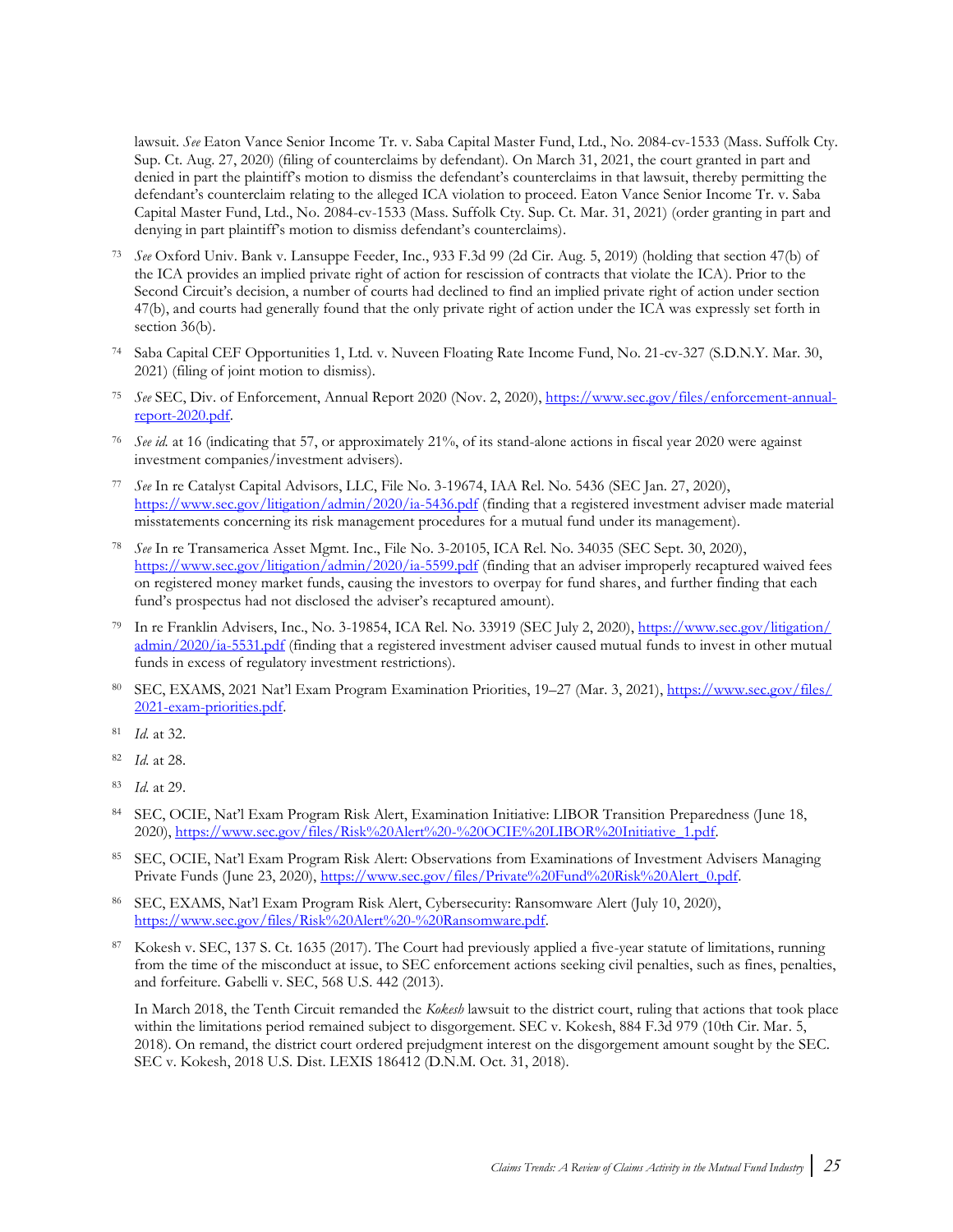- <sup>88</sup> Liu v. SEC, 140 S. Ct. 1936 (2020).
- 89 *See* SEC, Div. of Enforcement, Annual Report 2020, 7 (Nov. 2, 2020), [https://www.sec.gov/files/enforcement](https://www.sec.gov/files/enforcement-annual-report-2020.pdf)[annual-report-2020.pdf.](https://www.sec.gov/files/enforcement-annual-report-2020.pdf)
- <sup>90</sup> SEC, OCIE, Nat'l Exam Program Risk Alert: Select COVID-19 Compliance Risks and Considerations for BrokerDealers and Investment Advisers (Aug. 12, 2020), [https://www.sec.gov/files/Risk%20Alert%20-%20COVID-](https://www.sec.gov/files/Risk%20Alert%20-%20COVID-19%20Compliance.pdf)[19%20Compliance.pdf.](https://www.sec.gov/files/Risk%20Alert%20-%20COVID-19%20Compliance.pdf)
- <sup>91</sup> SEC, OCIE, Nat'l Exam Program Risk Alert: Cybersecurity: Safeguarding Client Accounts against Credential Compromise (Sept. 15, 2020), [https://www.sec.gov/files/Risk%20Alert%20-%20Credential%20Compromise.pdf.](https://www.sec.gov/files/Risk%20Alert%20-%20Credential%20Compromise.pdf)
- <sup>92</sup> SEC, OCIE, Nat'l Exam Program Risk Alert: OCIE Observations: Investment Adviser Compliance Programs (Nov. 19, 2020), [https://www.sec.gov/files/Risk%20Alert%20IA%20Compliance%20Programs\\_0.pdf.](https://www.sec.gov/files/Risk%20Alert%20IA%20Compliance%20Programs_0.pdf)
- <sup>93</sup> SEC, OCIE, Nat'l Exam Program Risk Alert: OCIE Observations from Examinations of Broker-Dealers and Investment Advisers: Large Trader Obligations (Dec. 16, 2020)[, https://www.sec.gov/files/Risk%20Alert%20-](https://www.sec.gov/files/Risk%20Alert%20-%20Large%20Trader%2013h.pdf) [%20Large%20Trader%2013h.pdf.](https://www.sec.gov/files/Risk%20Alert%20-%20Large%20Trader%2013h.pdf)
- 94 SEC, EXAMS, 2021 Nat'l Exam Program Examination Priorities, at 10, 18 (Mar. 3, 2021), [https://www.sec.gov/](https://www.sec.gov/‌files/2021-exam-priorities.pdf) [files/2021-exam-priorities.pdf.](https://www.sec.gov/‌files/2021-exam-priorities.pdf)
- <sup>95</sup> *See* SEC Press Release, SEC Announces Creation of the Event and Emerging Risk Examination Team in the Office of Compliance Inspections and Examinations and the Appointment of Adam D. Storch as Associate Director (July 28, 2020), [https://www.sec.gov/news/press-release/2020-165.](https://www.sec.gov/news/press-release/2020-165)
- <sup>96</sup> *See* SEC Press Release, SEC Announces Enforcement Task Force Focused on Climate and ESG Issues (Mar. 4, 2021)[, https://www.sec.gov/news/press-release/2021-42.](https://www.sec.gov/news/press-release/2021-42)
- <sup>97</sup> *See, e.g.*, *SEC Sharpens Focus on ESG*, Client Alert, Willkie Farr & Gallagher LLP (Mar. 17, 2021) [https://www.willkie.com/](https://www.willkie.com/‌-/media/files/publications/2021/03/sec_sharpens_focus_on_esg.pdf) [-/media/files/publications/2021/03/sec\\_sharpens\\_focus\\_on\\_esg.pdf;](https://www.willkie.com/‌-/media/files/publications/2021/03/sec_sharpens_focus_on_esg.pdf) SEC Focuses on ESG and Climate Disclosure, Client Alert, White & Case LLP (Mar. 18, 2021), [https://www.whitecase.com/publications/alert/sec-focuses-esg-and](https://www.whitecase.com/publications/alert/sec-focuses-esg-and-climate-disclosure)[climate-disclosure.](https://www.whitecase.com/publications/alert/sec-focuses-esg-and-climate-disclosure)
- 98 FINRA, 2021 Report on FINRA's Examination and Risk Monitoring Program (Feb. 1, 2021), [https://www.finra.org/](https://www.finra.org/sites/default/files/2021-02/2021-report-finras-examination-risk-monitoring-program.pdf) [sites/default/files/2021-02/2021-report-finras-examination-risk-monitoring-program.pdf.](https://www.finra.org/sites/default/files/2021-02/2021-report-finras-examination-risk-monitoring-program.pdf)
- <sup>99</sup> *See, e.g.*, Remarks of CFTC Chairman Heath P. Tarbert to the 36th Annual FIA Expo 2020 (Nov. 10, 2020), [https://www.cftc.gov/PressRoom/SpeechesTestimony/tarbetstatement111020.](https://www.cftc.gov/PressRoom/SpeechesTestimony/tarbetstatement111020)
- <sup>100</sup> *See, e.g.*, Opening Statement of Acting Chairman Rostin Behnam before the Market Risk Advisory Committee, Rostin Behnam, Acting Chair, CFTC (Feb. 23, 2021), [https://www.cftc.gov/PressRoom/SpeechesTestimony](https://www.cftc.gov/PressRoom/SpeechesTestimony‌/behnamstatement022321) [/behnamstatement022321.](https://www.cftc.gov/PressRoom/SpeechesTestimony‌/behnamstatement022321)
- <sup>101</sup> *See, e.g.*, *id.*
- <sup>102</sup> *See, e.g.*, Remarks of CFTC Chairman Heath P. Tarbert to the 36th Annual FIA Expo 2020 (Nov. 10, 2020), <https://www.cftc.gov/PressRoom/SpeechesTestimony/tarbetstatement111020> ("I recognized the difficulty faced by many market operators about where the CFTC's jurisdiction stops and the SEC's jurisdiction begins, so I made it a point during my tenure for the two agencies to work hand-in-hand to resolve these issues.").
- <sup>103</sup> In re Catalyst Capital Advisors, LLC, CFTC Docket No. 20-13 (CFTC Jan. 27, 2020), [https://www.cftc.gov/](https://www.cftc.gov/media/3351/enfcatalystcapitaladvisorsllcorder012720/download) [media/3351/enfcatalystcapitaladvisorsllcorder012720/download;](https://www.cftc.gov/media/3351/enfcatalystcapitaladvisorsllcorder012720/download) In re Catalyst Capital Advisors, LLC, File No. 3- 19674, IAA No. 5436 (SEC Jan. 27, 2020),<https://www.sec.gov/litigation/admin/2020/ia-5436.pdf> (findings by the CFTC and the SEC that a registered investment adviser made material misstatements concerning its risk management procedures for a mutual fund under its management).
- <sup>104</sup> *See* Gretchen Morgenson, *Government Probes Fidelity Over Obscure Mutual-Fund Fees*, WALL ST. J. (Feb. 27, 2019), [https://www.wsj.com/articles/fidelitys-fees-on-low-cost-funds-eyed-in-government-probe-11551263401.](https://www.wsj.com/articles/fidelitys-fees-on-low-cost-funds-eyed-in-government-probe-11551263401) The lawsuit that reportedly called attention to the "infrastructure" fee is *Wong v. FMR LLC*, No. 19-cv-10335 (D. Mass. filed Feb. 21, 2019). *Wong* and *Summers v. FMR LLC*, No. 19-cv-10501 (D. Mass. filed Mar. 18, 2019), filed a month later, are discussed in "Other Litigation Developments – ERISA – Fee-Based Lawsuits." *See infra* notes [112](#page-14-1)–[136](#page-16-1) and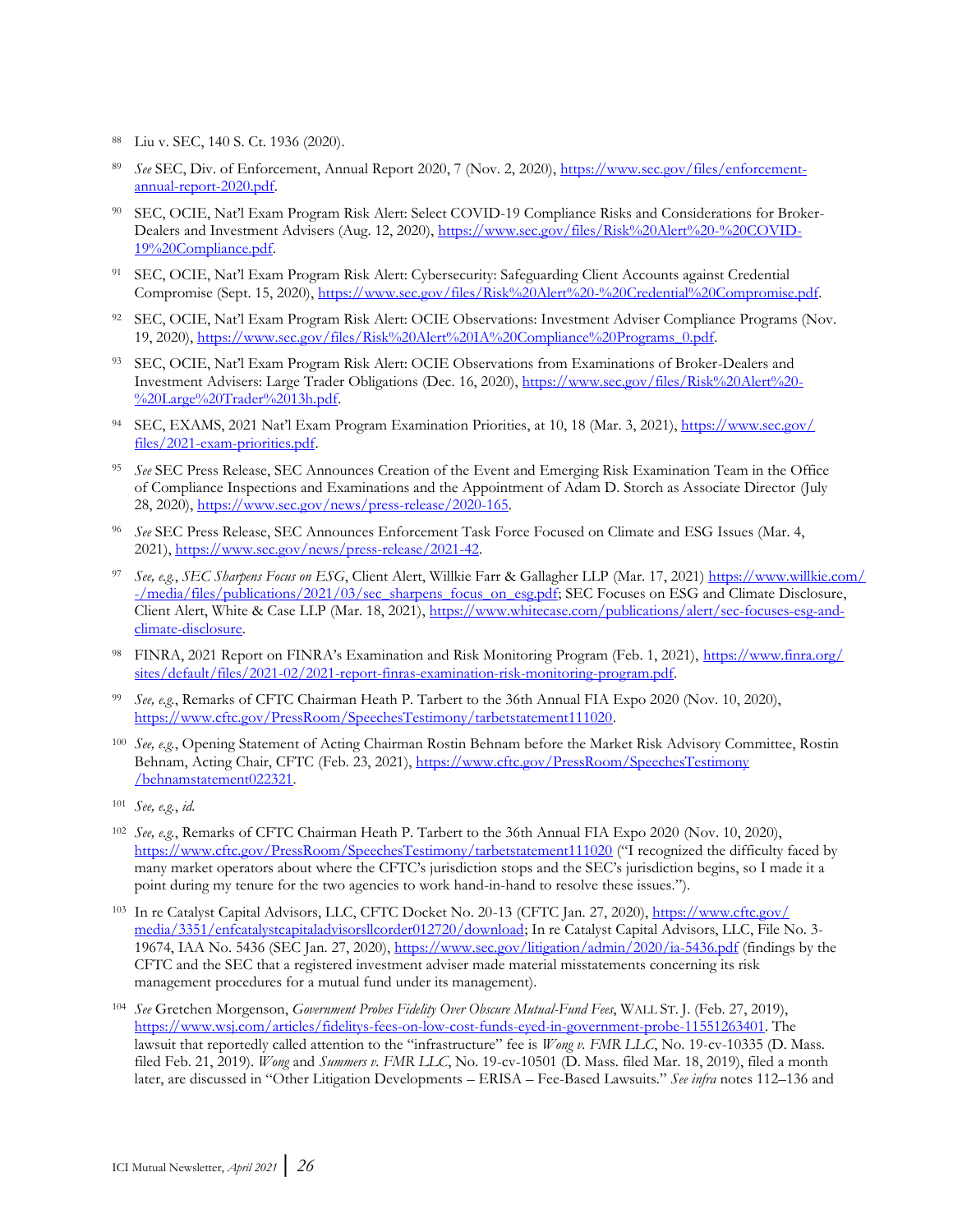accompanying text; Nicole Piper, *Fidelity Faces State Investigation over Fund Fees*, CITYWIRE (Mar. 5, 2019), [https://citywireusa.com/professional-buyer/news/fidelity-faces-state-investigation-over-fund-fees/a1206756.](https://citywireusa.com/professional-buyer/news/fidelity-faces-state-investigation-over-fund-fees/a1206756)

- <sup>105</sup> Wong v. FMR LLC, No. 19-cv-10335 (D. Mass. filed Feb. 14, 2020) (order granting motion to dismiss).
- <sup>106</sup> *See U.S. markets regulator raises bar for waivers for sanctioned companies*, REUTERS (Feb. 11, 2021), [https://www.reuters.com/](https://www.reuters.com/article/us-usa-sec-waivers/u-s-markets-regulator-raises-bar-for-waivers-for-sanctioned-companies-idUSKBN2AB2I3) [article/us-usa-sec-waivers/u-s-markets-regulator-raises-bar-for-waivers-for-sanctioned-companies-idUSKBN2AB2I3.](https://www.reuters.com/article/us-usa-sec-waivers/u-s-markets-regulator-raises-bar-for-waivers-for-sanctioned-companies-idUSKBN2AB2I3)
- <sup>107</sup> *See SEC Commissioners Square Off Over Enforcement Settlement Process*, Michael Rivera, Securities Law Exchange Blog, Bass Berry & Sims PLC (Feb. 17, 2021), [https://www.bassberrysecuritieslawexchange.com/sec-contingent](https://www.bassberrysecuritieslawexchange.com/sec-contingent-settlement-offers/)[settlement-offers/.](https://www.bassberrysecuritieslawexchange.com/sec-contingent-settlement-offers/)
- <sup>108</sup> Public Statement, Allison Herren Lee, Statement of Acting Chair Allison Herren Lee on Empowering Enforcement to Better Protect Investors (Feb. 9, 2021)[, https://www.sec.gov/news/public-statement/lee-statement-empowering](https://www.sec.gov/news/public-statement/lee-statement-empowering-enforcement-better-protect-investors)[enforcement-better-protect-investors.](https://www.sec.gov/news/public-statement/lee-statement-empowering-enforcement-better-protect-investors)
- <sup>109</sup> *See A Shot Across the Bow: Acting SEC Chair Lee Reinstitutes Delegated Authority for Senior Enforcement Leadership and Rescinds Clayton's Waiver Policy*, Client Alert, Debevoise & Plimpton (Feb. 16, 2021), [https://www.debevoise.com/insights/](https://www.debevoise.com/insights/‌publications/2021/02/a-shot-across-the-bow-acting-sec) [publications/2021/02/a-shot-across-the-bow-acting-sec.](https://www.debevoise.com/insights/‌publications/2021/02/a-shot-across-the-bow-acting-sec)
- <sup>110</sup> The coverage also typically requires the insured to obtain the insurer's advance consent before incurring any costs for which the insured may seek reimbursement. *See generally* ICI Mutual's 2009 Risk Management Study, MUTUAL FUND D&O/E&O INSURANCE: A GUIDE FOR INSUREDS, at 35–36[, https://www.icimutual.com](https://www.icimutual.com/system/files/Mutual%20Fund%20DOEO%20Insurance%20-%20A%20Guide%20for%20Insureds.pdf#page=39) (discussing insurance for the costs of correcting operations-based errors).
- 111 See, e.g., ICI MUTUAL, *D&O/E&O Insurance Coverage For Network Security Events: Frequently Asked Questions*, Question 8 (Jan. 2017), [https://www.icimutual.com.](https://www.icimutual.com/sites/default/files/Network%20Security%20Event%20Endorsement%20FAQs%20-%20January%202017.pdf#page=9)
- <sup>112</sup> *See generally* ICI Mutual's 2010 Risk Management Study, ERISA LIABILITY: A GUIDE FOR INVESTMENT ADVISERS AND THEIR AFFILIATES[, https://www.icimutual.com](https://www.icimutual.com/system/files/ERISA%20Liability.pdf) & ICI Mutual's 2014 Expert Roundtable Report, TRENDS IN FEE LITIGATION: ACTIONS BROUGHT UNDER SECTION 36(B) AND ERISA, [https://www.icimutual.com.](https://www.icimutual.com/system/files/Trends%20in%20Fee%20Litigation%20-%20Section%2036b%20and%20ERISA.pdf)
- <sup>113</sup> The count of "proprietary funds" lawsuits set forth herein does not include cases that were consolidated into other cases.
- <sup>114</sup> The preliminary settlement is as follows: Baird v. BlackRock Inst'l Tr. Co., N.A., No. 17-cv-1892 (N.D. Cal. Mar. 23, 2021) (motion for preliminary approval of \$9.65 million settlement).

The 2020 and early 2021 final settlements are as follows: Karpik v. Huntington Bancshares Inc., No. 17-cv-1153 (S.D. Ohio Feb. 18, 2021) (\$10.5 million); Moitoso v. Fidelity, No. 18-cv-12122 (D. Mass. Jan. 21, 2021) (\$28.5 million); Bekker v. Neuberger Berman Grp., LLC, No. 16-cv-6123 (S.D.N.Y. Dec. 1, 2020) (\$17 million); Beach v. JPMorgan Chase Bank, N.A., No. 17-cv-563 (S.D.N.Y. Oct. 7, 2020) (\$9 million); Brotherston v. Putnam Invs., LLC, No. 15-cv-13825 (D. Mass. Sept. 9, 2020) (\$12.5 million); In re M&T Bank Corp. ERISA Litig., No. 16-cv-375 (W.D.N.Y. Sept. 3, 2020) (\$20.85 million); Cervantes v. Invesco Holding Co. (U.S.), Inc., No. 18-cv-2551 (N.D. Ga. Aug. 13, 2020) (\$3.47 million); In re SunTrust Banks, Inc. 401(k) Plan Affiliated Funds ERISA Litig., No. 11-cv-784 (N.D. Ga. filed Mar. 24, 2020) (\$29 million); Stevens v. SEI Invs. Co., No. 18-cv-4205 (E.D. Pa. Feb. 28, 2020) (\$6.8 million).

The pre-2020 final settlements are as follows: Velazquez v. Mass. Fin. Servs. Co., No. 17-cv-1124 (D. Mass. Dec. 5, 2019) (\$6.875); Cryer v. Franklin Resources, Inc., No. 16-cv-4265 (N.D. Cal. Oct. 4, 2019) (\$26.75 million); Price v. Eaton Vance Corp., No. 18-cv-12098 (D. Mass. Sept. 24, 2019) (\$3.45 million); Bowers v. BB&T Corp., No. 15-cv-732 (M.D.N.C. May 10, 2019) (\$24 million); Pease v. Jackson Nat'l Life Ins. Co., No. 17-cv-284 (W.D. Mich. Apr. 23, 2019) (\$4.5 million); Schapker v. Waddell & Reed Fin., Inc., No. 17-cv-2365 (D. Kan. Apr. 8, 2019) (\$4.875 million); Moreno v. Deutsche Bank Americas Holding Corp., No. 15-cv-9936 (S.D.N.Y. Mar. 1, 2019) (\$21.9 million); Urakhchin v. Allianz Asset Mgmt. of Am., L.P., 2018 U.S. Dist. LEXIS 54681 (C.D. Cal. July. 30, 2018) (\$12 million); Main v. Am. Airlines Inc., No. 16-cv-473 (N.D. Tex. Feb. 21, 2018) (\$22 million); Richards-Donald v. TIAA-CREF, No. 15-cv-8040 (S.D.N.Y. Oct. 20, 2017) (\$5 million); Andrus v. New York Life Ins. Co., No. 16-cv-5698 (S.D.N.Y. June 15, 2017) (\$3 million); Gordan v. Mass Mut. Life Ins. Co., No. 13-cv-30184 (D. Mass. Nov. 3, 2016) (\$30.9 million); Dennard v. Aegon USA LLC, No. 15-cv-30 (N.D. Iowa Oct. 28, 2016) (\$3.8 million); Anderson v. Principal Life Ins. Co., No. 15-cv-119 (S.D. Iowa Nov. 13, 2015) (\$3 million); Krueger v. Ameriprise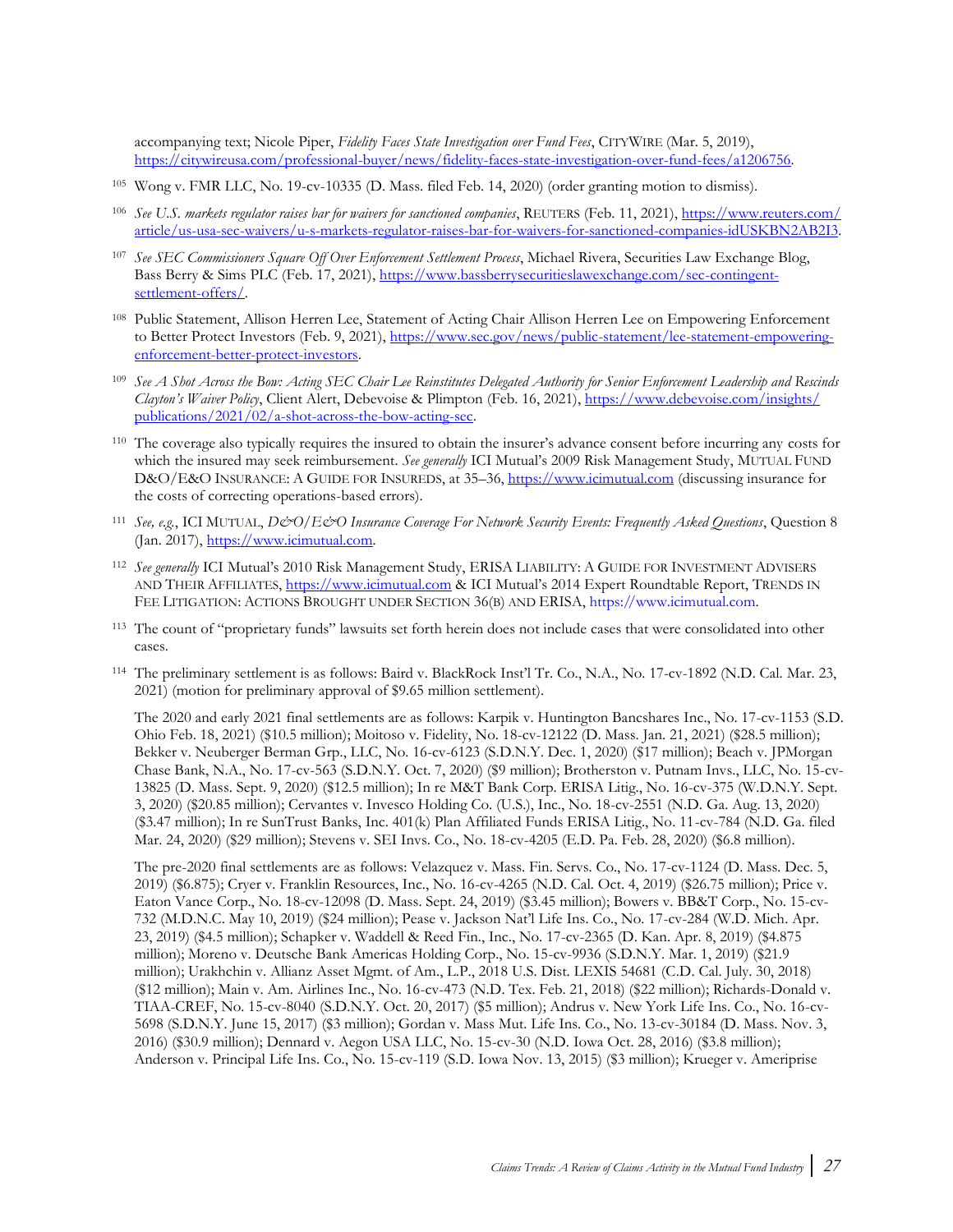Fin., Inc., 2015 U.S. Dist. LEXIS 91385 (D. Minn. July 13, 2015) (\$27.5 million); Bilewicz v FMR LLC, 2014 U.S. Dist. LEXIS 183213 (D. Mass. Oct. 15, 2014) (\$12 million).

- <sup>115</sup> Waldner v. Natixis Inv. Mgrs., N.P., No. 21-cv-10273 (D. Mass. filed Feb. 18, 2021) (filing of complaint).
- <sup>116</sup> Cho v. Prudential Ins. Co. of Am., No. 19-cv-19886 (D.N.J. filed Dec. 8, 2020) (filing of motion to dismiss).
- <sup>117</sup> Baker v. John Hancock Life Ins. Co., No. 20-cv-10397 (D. Mass. July 23, 2020) (order denying motion to dismiss); Falberg v. The Goldman Sachs Grp., Inc., No. 19-cv-9910 (S.D.N.Y. July 9, 2020) (order denying motion to dismiss); Karg v. Transamerica Corp., No. 18-cv-134, 2019 U.S. Dist. LEXIS 140567 (N.D. Iowa Aug. 20, 2019) (order denying motion to dismiss); In re G.E. ERISA Litig., No. 17-cv-12123 (D. Mass. March 31, 2020) (order granting in part and denying in part motion to dismiss).
- <sup>118</sup> Baird v. BlackRock Inst'l Tr. Co., N.A., No. 17-cv-1892 (N.D. Cal. Jan. 12, 2021) (order denying defendants' motion to dismiss); Baird v. BlackRock Inst'l Tr. Co., N.A., No. 17-cv-1892 (N.D. Cal. Feb. 18, 2021) (filing of notice of agreement in principle); Baird v. BlackRock Inst'l Tr. Co., N.A., No. 17-cv-1892 (N.D. Cal. Mar. 23, 2021) (filing of motion for preliminary approval of settlement).
- <sup>119</sup> Feinberg v. T. Rowe Price Grp., Inc., No. 17-cv-427 (D. Md. Feb. 10, 2021) (order denying plaintiffs' motion for partial summary judgment and granting in part and denying in part defendants' cross-motion for summary judgment).
- <sup>120</sup> *See* note [114,](#page-14-2) *supra*.
- <sup>121</sup> Wildman v. Am. Century Servs., LLC, No. 16-cv-737 (W.D. Mo. Nov. 8, 2017) (filing of motion for summary judgment) & 237 F. Supp. 3d 902 & 237 F. Supp. 3d 918 (W.D. Mo. Feb. 27, 2017) (orders denying motion to dismiss and granting in part and denying in part the defendants' motion for summary judgment); Wildman v. Am. Century Servs., LLC, 2019 U.S. Dist. LEXIS 10672 (W.D. Mo. Jan. 23, 2019) (order dismissing lawsuit).
- <sup>122</sup> Patterson v. Morgan Stanley, No. 16-cv-6568, 2019 U.S. Dist. LEXIS 174832 (S.D.N.Y. Oct. 7, 2019) (order granting motion to dismiss).
- <sup>123</sup> Meiners v. Wells Fargo & Co., 2017 U.S. Dist. LEXIS 80606 (D. Minn. May 26, 2017) (order granting motion to dismiss), *aff'd*, 898 F.3d 820 (8th Cir. Aug. 3, 2018).
- <sup>124</sup> Wayman v. Wells Fargo & Co., No. 17-cv-5153 (D. Minn. Feb. 13, 2018) (notice of voluntary dismissal); Patterson v. Capital Grp. Cos., Inc., No. 17-cv-4399 (C.D. Cal. Feb. 14, 2018) (notice of voluntary dismissal, following court's granting of motion to dismiss plaintiff's first amended complaint on January 23, 2018).
- <sup>125</sup> Severson v. Charles Schwab & Co. Inc., No. 17-cv-285 (N.D. Cal. Nov. 20, 2019) (order staying the lawsuit pending arbitration and administratively closing the lawsuit, subject to re-opening if a petition to enforce any arbitration award is filed).

In *Severson*, the defendants filed an interlocutory appeal with the Ninth Circuit of the district court's January 2018 decision denying the defendants' motion to compel arbitration, dismiss, and stay claims. Severson v. Charles Schwab & Co. Inc., No. 17-cv-285 (N.D. Cal. Feb. 20, 2018) (notice of appeal) & (N.D. Cal. July 13, 2018) (amended notice of appeal). The plaintiffs subsequently filed a second amended complaint. Severson v. Charles Schwab & Co. Inc., No. 17-cv-285 (N.D. Cal. Jan. 31, 2019). The district court granted in part and denied in part a motion to dismiss the second amended complaint. Severson v. Charles Schwab & Co. Inc., No. 17-cv-285 (N.D. Cal. Feb. 8, 2019). In August 2019, the Ninth Circuit reversed the district court's order denying the defendants' motion to compel arbitration and remanded the suit to the lower court. Severson v. Charles Schwab & Co. Inc., No. 18-15281 (9th Cir. Aug. 20, 2019). The action is stayed pending arbitration.

- <sup>126</sup> Becker v. Wells Fargo & Co., No. 20-cv-1803 (N.D. Cal. filed Mar. 13, 2020) (filing of complaint). The lawsuit was subsequently transferred to another district court. Becker v. Wells Fargo & Co., No. 20-cv-2016 (D. Minn. filed Sept. 22, 2020).
- <sup>127</sup> Becker v. Wells Fargo & Co., No. 20-cv-2016 (D. Minn. Feb. 4, 2021) (filing of motion to dismiss).
- <sup>128</sup> Goetz v. Voya Fin., Inc., No. 17-cv-1289 (D. Del. filed Sept. 8, 2017) (filing of complaint).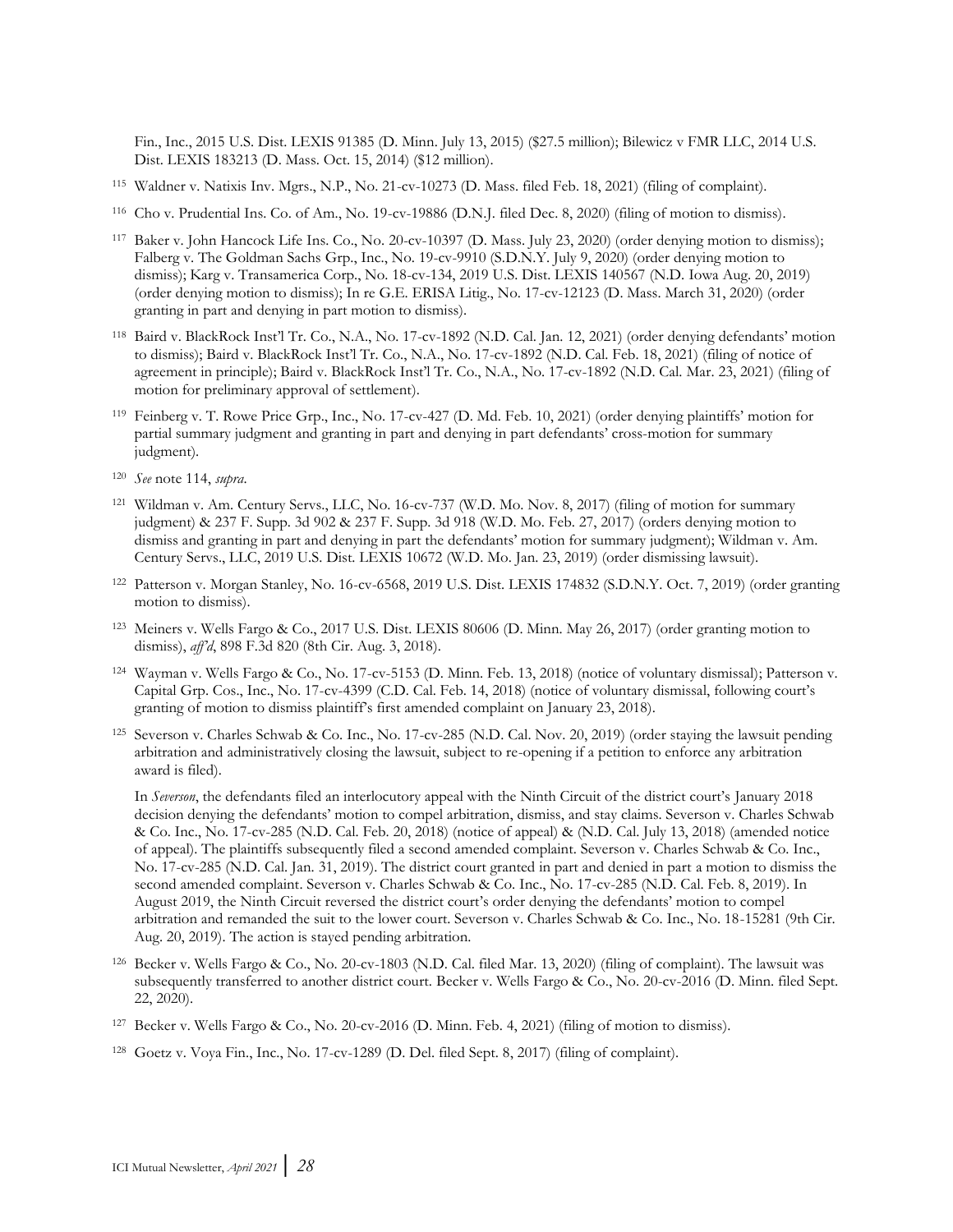- <sup>129</sup> Goetz v. Voya Fin., Inc., No. 17-cv-1289 (D. Del. Feb. 4, 2020) (order granting in part and denying in part motion to dismiss).
- <sup>130</sup> Goetz v. Voya Fin., Inc., No. 17-cv-1289 (D. Del. Mar. 10, 2020) (order referring case to mediation).
- <sup>131</sup> Bailis v. FMR LLC, No. 19-cv-10654 (D. Mass. filed Apr. 5, 2019) (complaint); Sills v. FMR LLC, No. 19-cv-11595 (D. Mass. filed July 23, 2019) (complaint), Summers v. FMR LLC, No. 19-cv-10501 (D. Mass. filed Mar. 18, 2019); Wong v. FMR LLC, No. 19-cv-10335 (D. Mass. filed Feb. 21, 2019).
- <sup>132</sup> All four have been consolidated under Wong v. FMR LLC, No. 19-cv-10335 (D. Mass. Aug. 5, 2019) (stipulation to consolidate lawsuits).
- <sup>133</sup> Wong v. FMR LLC, No. 19-cv-10335 (D. Mass. Feb. 14, 2020) (order granting motion to dismiss).
- <sup>134</sup> Wong v. FMR LLC, No. 20-1286 (1st Cir. filed Mar. 6, 2020) (filing of an appeal).
- <sup>135</sup> Nelsen v. Principal Glob. Investors Tr. Co., No. 18-cv-115 (S.D. Iowa filed Apr. 16, 2018).
- <sup>136</sup> Nelsen v. Principal Glob. Investors Tr. Co., No. 18-cv-115 (S.D. Iowa Oct. 5, 2020) (filing of joint stipulation of dismissal with prejudice).
- <sup>137</sup> Financial Factors in Selecting Plan Investments, Final Rule, DOL, 85 F.R. 72846 (Nov. 13, 2020), [https://www.federalregister.gov/documents/2020/11/13/2020-24515/financial-factors-in-selecting-plan-investments.](https://www.federalregister.gov/documents/2020/11/13/2020-24515/financial-factors-in-selecting-plan-investments) As described in the rule's adopting release, a fiduciary may use a non-pecuniary factor as a tiebreaker "in circumstances where the fiduciary could not distinguish such investment option from an alternative on the basis of pecuniary factors alone," but the rule does not permit a fiduciary to make a selection "solely on the basis of a fiduciary's personal policy preferences." *Id.* at 72862–63.
- <sup>138</sup> U.S. Department of Labor Statement Regarding Enforcement of Its Final Rules on ESG Investments and Proxy Voting by Employee Benefit Plan (Mar. 10, 2021), [https://www.dol.gov/sites/dolgov/files/ebsa/laws-and](https://www.dol.gov/sites/dolgov/files/ebsa/laws-and-regulations/laws/erisa/statement-on-enforcement-of-final-rules-on-esg-investments-and-proxy-voting.pdf)[regulations/laws/erisa/statement-on-enforcement-of-final-rules-on-esg-investments-and-proxy-voting.pdf.](https://www.dol.gov/sites/dolgov/files/ebsa/laws-and-regulations/laws/erisa/statement-on-enforcement-of-final-rules-on-esg-investments-and-proxy-voting.pdf)
- <sup>139</sup> *See, e.g.*, Department of Labor Announces Non-Enforcement Policy for Trump-Era ESG and Proxy Voting Rules, Client Alert, Ropes & Gray LLP (Mar. 11, 2021), [https://www.ropesgray.com/en/newsroom/alerts/2021/March/](https://www.ropesgray.com/en/newsroom/alerts/2021/March/‌Department-of-Labor-Announces-Non-Enforcement-Policy-for-Trump-Era-ESG-and-Proxy-Voting-Rules) [Department-of-Labor-Announces-Non-Enforcement-Policy-for-Trump-Era-ESG-and-Proxy-Voting-Rules;](https://www.ropesgray.com/en/newsroom/alerts/2021/March/‌Department-of-Labor-Announces-Non-Enforcement-Policy-for-Trump-Era-ESG-and-Proxy-Voting-Rules) DOL to Revisit Trump ESG-Related Rule, Client Alert, Stradley Ronon Stevens & Young, LLP (Mar. 16, 2021), [https://www.stradley.com/insights/publications/2021/03/risk-and-reward-march-16-2021.](https://www.stradley.com/insights/publications/2021/03/risk-and-reward-march-16-2021)
- <sup>140</sup> *See, e.g.*, Official Comm. of Unsecured Creditors of Tribune Co. v. JPMorgan Chase Bank, N.A., No. 10-ap-55841 (Bankr. D. Del. Mar. 26, 2013) (dismissed) & Kirschner v. FitzSimons, No. 10-ap-54010 (Bankr. D. Del. filed Nov. 1, 2010) (both adversary proceedings in In re Tribune Co., No. 08-bk-13141 (Bankr. S.D.N.Y. filed Dec. 8. 2008)); In re Tribune Co. Fraudulent Conveyance Litig., No. 11-md-2296 (S.D.N.Y. filed Dec. 20, 2011); PR Adversary Proceedings, *infra* note [154.](#page-18-0)

In addition, a number of recent bankruptcy cases (e.g., involving Nine West Holdings, Inc. and Sears Holdings) have named funds as defendants by virtue of their status as passive holders or former holders of securities of the bankrupt issuers. *See* Sears Holdings Corp. v. Tisch, No. 20-ap-7007 (Bankr. S.D.N.Y. filed Oct. 15, 2020) (adversary proceeding in In re Sears Holdings Corp., No. 18-bk-23538 (Bankr. S.D.N.Y. filed Oct. 15, 2018)); In re Nine West LBO Secs. Litig., No. 20-md-2941 (S.D.N.Y. filed June 3, 2020).

- <sup>141</sup> In re Tribune Co. Fraudulent Conveyance Litig., 499 B.R. 310 (S.D.N.Y. Sept. 23, 2013).
- <sup>142</sup> Deutsche Bank Tr. Co. Americas v. Large Private Beneficial Owners (In re Tribune Co. Fraudulent Conveyance Litig.), 818 F.3d 98 (2d Cir. 2016) (affirming district court's decision, on grounds that the appellants' claims are preempted by section 546(e) of the Bankruptcy Code), *reh'g denied* (July 22, 2016), *cert. denied* (May 17, 2019) (No. 16- 317).
- <sup>143</sup> Niese v. Large Private Beneficial Owners (In re Tribune Co. Fraudulent Conveyance Litig.), 946 F.3d 66 (2d Cir. 2019) (order amending earlier decision in light of Supreme Court's decision in *Merit Mgmt. Group, LP v. FTI Consulting, Inc.*, 138 S. Ct. 883 (2018)), *petition for cert. filed*, No. 20-8 (U.S. July 9, 2020).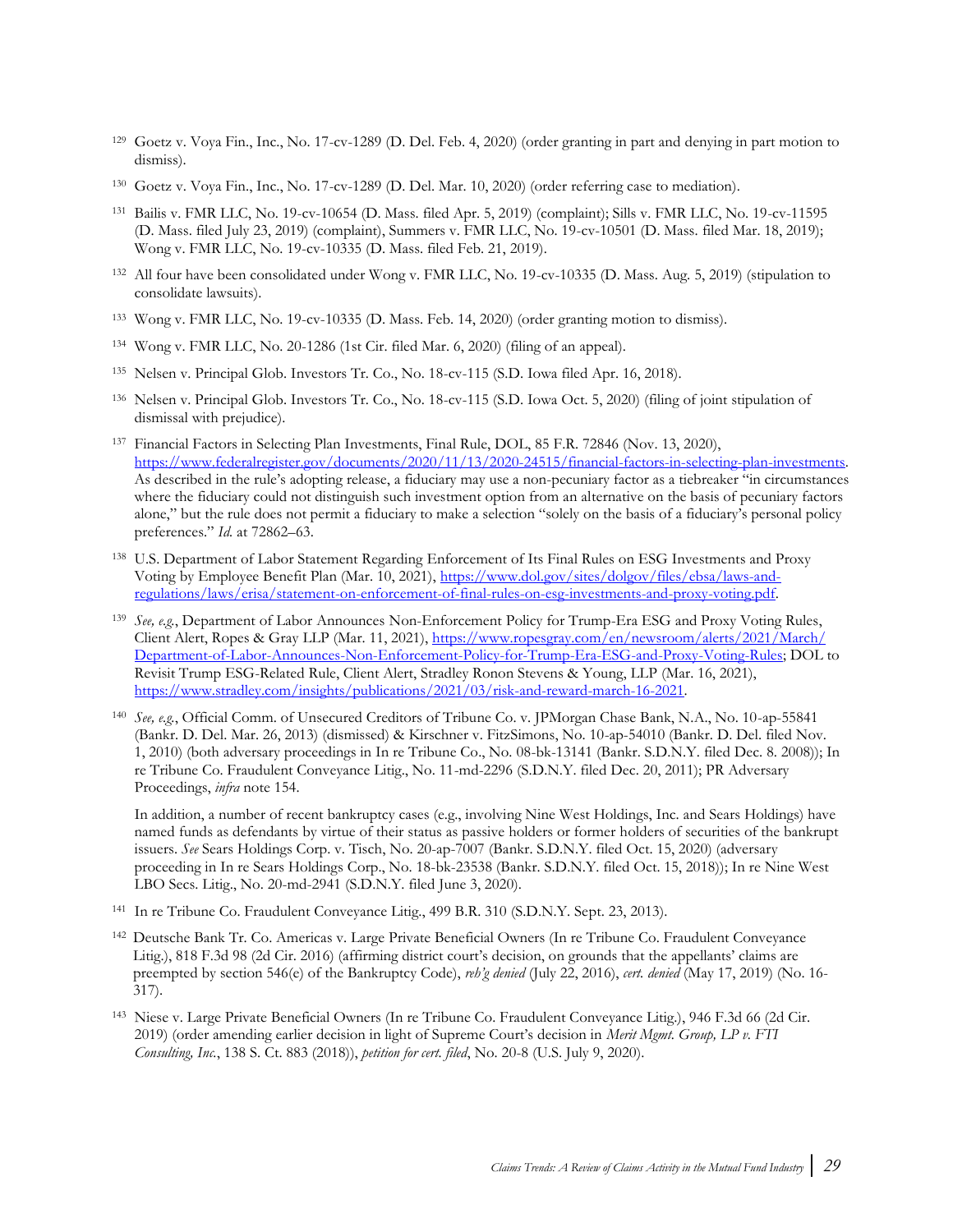- <sup>144</sup> Deutsche Bank Tr. Co. Americas v. Robert R. McCormick Foundation, Brief for the U.S. as Amicus Curiae, No. 20-8 (U.S. Mar. 12, 2021).
- <sup>145</sup> In re Tribune Co. Fraudulent Conveyance Litig., No. 11-md-2296, 2019 U.S. Dist. LEXIS 69081 (S.D.N.Y. Apr. 23, 2019). The district court had earlier denied the request to add a federal constructive fraudulent transfer claims in August 2017, but had suggested at that time that such an amendment might be appropriate based on the outcome of a then-pending Supreme Court case (*Merit*). In re Tribune Co. Fraudulent Conveyance Litig., No. 11-md-2296 (S.D.N.Y. Aug. 24, 2017) (order denying trustee's request to amend complaint).
- <sup>146</sup> In re Tribune Co. Fraudulent Conveyance Litig., No. 11-md-2296 (S.D.N.Y. June 13, 2019). The issuance of the judgment had the effect of making an earlier decision—*In re Tribune Co. Fraudulent Conveyance Litig.*, 2017 U.S. Dist. LEXIS 3039 (S.D.N.Y. Jan. 6, 2017)—final and appealable.
- <sup>147</sup> Kirschner v. Large S'holders, No. 19-3049 (2d Cir. filed July 15, 2019).
- <sup>148</sup> In re Nine West LBO Secs. Litig., No. 20-md-2941 (S.D.N.Y. filed June 3, 2020) (filing of complaint).
- <sup>149</sup> In re Nine West LBO Secs. Litig., No. 20-md-2941 (S.D.N.Y. Aug. 27, 2020) (order on motion to dismiss).
- <sup>150</sup> In re Nine West LBO Secs. Litig., No. 20-md-2941 (S.D.N.Y. Nov. 19, 2020) (partial final judgment), *appeal docketed*, No. 20-3941 (2d. Cir. Nov. 23, 2020).
- <sup>151</sup> Sears Holdings Corp. v. Tisch, No. 20-ap-7007 (Bankr. S.D.N.Y. filed Oct. 15, 2020) (adversary proceeding in In re Sears Holdings Corp., No. 18-bk-23538 (Bankr. S.D.N.Y. filed Oct. 15, 2018)).
- <sup>152</sup> Sears Holdings Corp. v. Tisch, No. 20-ap-7007 (Bankr. S.D.N.Y. filed Mar. 15, 2021) (consolidation and scheduling order).
- <sup>153</sup> In re Fin. Oversight & Mgmt. Bd. for Puerto Rico, No. 17-bk-3283 (D.P.R. filed May 3, 2017).
- <sup>154</sup> *See, e.g.*, Special Claims Comm. of the Fin. Oversight & Mgmt. Bd. for Puerto Rico v. Jefferies LLC, No. 19-ap-281 (D.P.R. filed May 2, 2019); Special Claims Comm. v. Barclays Cap/Fixed, No. 19-ap-282 (D.P.R. filed May 2, 2019); Special Claims Comm. v. Interactive Brokers Retail Equity Clearing, No. 19-ap-283 (D.P.R. filed May 2, 2019); Official Comm. of Unsecured Creditors v. Defendant 1E, No. 19-ap-284 (D.P.R. filed May 2, 2019); Special Claims Comm. v. Defendant 1A, No. 19-ap-285 (D.P.R. filed May 2, 2019); Special Claims Comm. v. Defendant 1B, No. 19-ap-286 (D.P.R. filed May 2, 2019); Special Claims Comm. v. Defendant 1C, No. 19-ap-287 (D.P.R. filed May 2, 2019); Special Claims Comm. v. Defendant 1D, No. 19-ap-288 (D.P.R. filed May 2, 2019) (collectively, "PR Adversary Proceedings").
- <sup>155</sup> PR Adversary Proceedings (D.P.R. Dec. 27, 2019) (orders extending stays to March 11, 2020).
- <sup>156</sup> In re Fin. Oversight & Mgmt. Bd. for Puerto Rico, No. 17-bk-3283 (D.P.R. Feb. 10, 2020) (filing of the amended report and recommendation of the mediation team).
- <sup>157</sup> In re Fin. Oversight & Mgmt. Bd. for Puerto Rico, No. 17-bk-3283 (D.P.R. Mar. 10, 2020) (extending the stay period pending the court's decision regarding confirmation).
- <sup>158</sup> In re Fin. Oversight & Mgmt. Bd. for Puerto Rico, No. 17-bk-3283 (D.P.R. Mar. 9, 2021) (filing of amended plan).